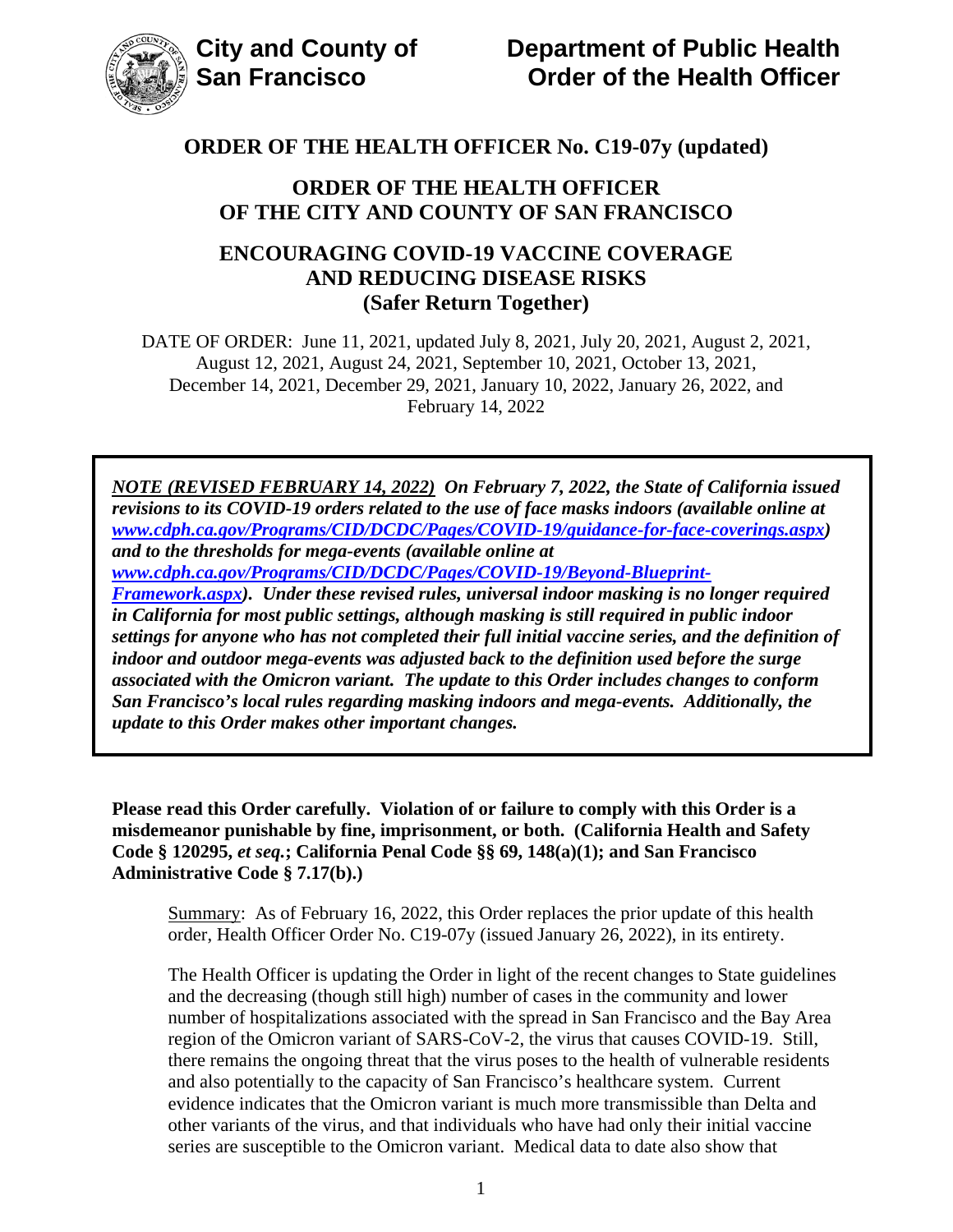



individuals who have received a booster shot increase their immunity to a level that confers significantly more protection from all circulating SARS-CoV-2 variants, including the Omicron variant, and generally prevents severe disease. The United States Centers for Disease Control and Prevention and the California Department of Public Health now recommend that everyone who has been vaccinated receive a booster shot as soon as they are eligible because immunity wanes several months after completion of the initial vaccine series. And the CDC and CDPH recommend that people receive the Pfizer-BioNTech or Moderna booster if they can.

Vaccination remains a critical component in preventing COVID-19 and its associated health harms. Individuals who have not received their initial vaccine series or a booster shot are more likely to become infected and spread infection to others, and more likely to become seriously ill and die. It is critical that community members receive their initial vaccine series and booster shots when eligible to maintain the protective effect of the high community-wide vaccination rates in San Francisco.

Even though a high percentage of people are vaccinated in San Francisco and the Bay Area region against the virus that causes COVID-19 and an increasing percentage are boosted, there remains a risk that people may come into contact with others who have COVID-19 when outside their residence. Many COVID-19 infections are caused by people who have no symptoms of illness. Also, there are people in San Francisco who have not completed their initial vaccine series or who are not yet eligible to receive a booster, including children under five years old, and people who are immunocompromised and may be particularly vulnerable to infection and disease. Everyone who is eligible, including people at risk for severe illness with COVID-19—such as unvaccinated older adults and unvaccinated individuals with health risks—and members of their households, are strongly urged to get vaccinated and receive their booster as soon as they can if they have not already done so.

Further, to address the continuing number of cases and hospitalizations due to the Omicron variant as well as the risk of future variants, and consistent with CDPH orders requiring vaccination and boosters for most healthcare workers, the Health Officer has determined that all people working in designated high-risk settings be both vaccinated and boosted as soon as they are eligible. People working in these high-risk settings (1) can expose highly vulnerable people who are at increased risk of severe illness and death to COVID-19, (2) must therefore be protected from COVID-19 to the maximum extent possible to ensure adequate staffing in these critical settings, and (3) particularly for jails, shelters, and skilled nursing facilities, can cause large outbreaks if workers are infected.

Accordingly, this Order imposes a requirement, layered on top of the recently revised CDPH health orders, for (1) personnel working in designated high-risk settings meaning general acute care hospitals, skilled nursing facilities, intermediate care facilities, residential care facilities for the elderly, homeless shelters, and jails, all as further defined below—as well as (2) personnel working in other higher-risk settings including adult care facilities, adult day programs, dental offices, home health care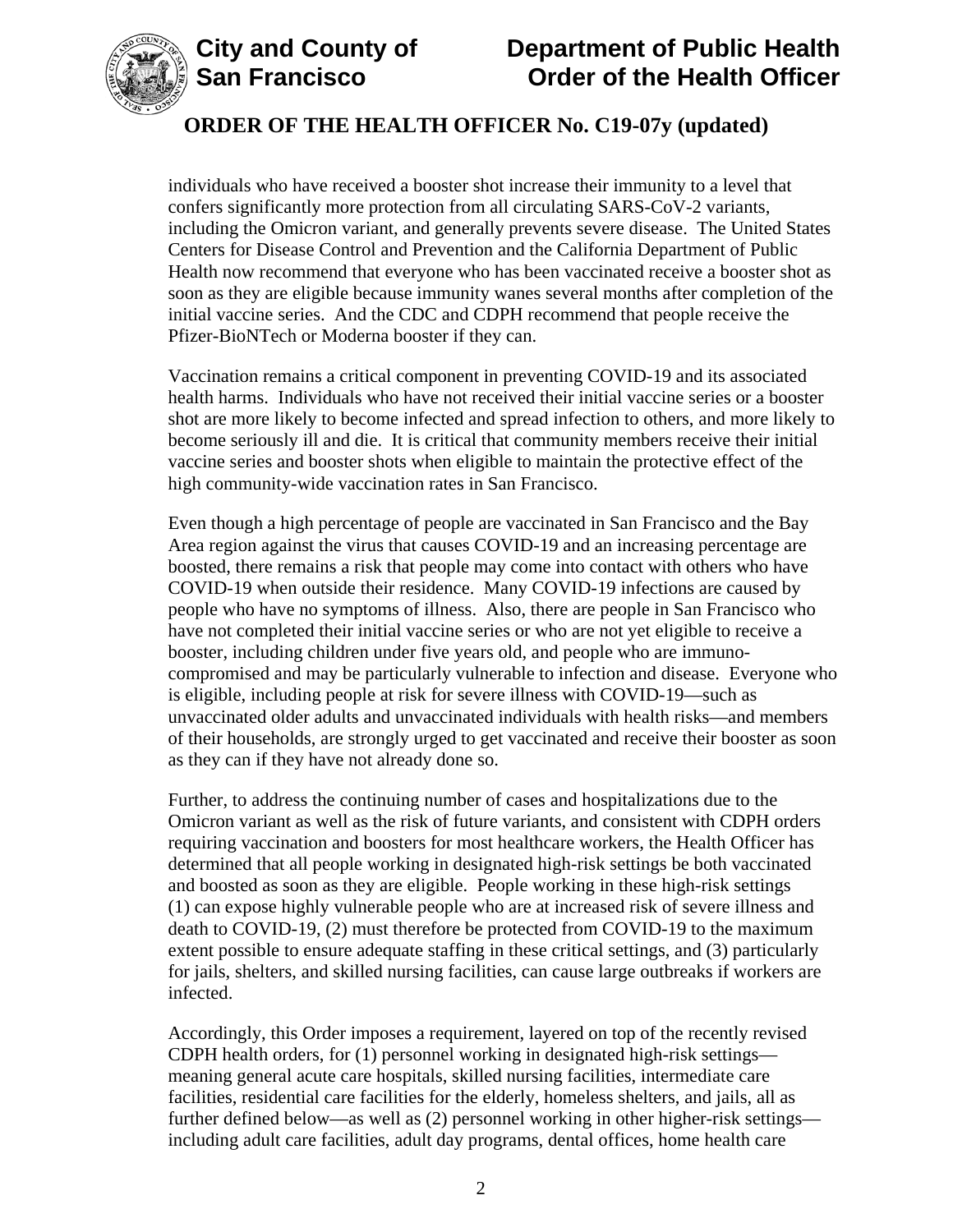



workers, and pharmacists, and (3) personnel who visit higher-risk settings as part of the work, such as paramedics, emergency medical technicians, police officers, and lawyers who visit people in the jails—to both receive the full initial course of vaccination and, once they are eligible, to receive a booster. Businesses and governmental entities with personnel in these high-risk settings have until March 1, 2022 to comply with the booster verification requirement, meaning those who are eligible to receive a booster on or before February 14, 2022 must have received their booster by March 1, 2022. And those who are eligible for a booster after February 14, 2022 must receive it within 15 days after they become eligible. Personnel working in high-risk settings who are eligible for a booster and have not yet received one must be tested once or twice a week for COVID-19, depending on the setting, and provide proof of a negative test, until one week after they receive a booster. For Personnel who are not permanently stationed or regularly assigned to High-Risk Settings but who in the course of their duties may enter or work in High-Risk Settings even on an intermittent or occasional basis or for short periods of time (such as police, firefighters, paramedics and emergency medical technicians), the deadline for receipt of a Booster is also March 1, 2022, but employers of such Personnel can extend that deadline subject to certain health precautions until April 15, 2022 due to critical staffing shortages.

On February 7, 2022, CDPH updated its order regarding the requirement to wear a face covering indoors, eliminating its "universal" face covering requirement for individuals in most indoor public settings and returning to the pre-Omicron surge requirements that anyone who is unvaccinated and two years or older to wear a mask in those settings. A copy of the updated CDPH masking order is available online at [www.cdph.ca.gov/Programs/CID/DCDC/Pages/COVID-19/guidance-for-face](https://www.cdph.ca.gov/Programs/CID/DCDC/Pages/COVID-19/guidance-for-face-coverings.aspx)[coverings.aspx.](https://www.cdph.ca.gov/Programs/CID/DCDC/Pages/COVID-19/guidance-for-face-coverings.aspx) This Order has been updated to largely align with the new CDPH masking rules, while maintaining local requirements in certain areas and encouraging, at least for the time being, even people who are Vaccinated with a Complete Initial Series or Up-to-Date On Vaccination to continue wearing masks in indoor public settings where they are not otherwise required. Operators and hosts of indoor Mega-Events, as well as the operators of other indoor facilities that continue to have proof of vaccination or testing requirements (like gyms, bars, and restaurants) are allowed, but not required, beginning February 16, 2022 to align with the State's rule for indoor masking. That change means people who are Vaccinated with a Complete Initial Series or Up-to-Date on Vaccination may remove their Well-Fitted Masks, though for the time being the Health Officer still recommends that even vaccinated people continue to wear Well-Fitted Masks in public indoor settings. Also, particularly in light of the Omicron variant and risk of future variants, the Health Officer continues to recommend that whenever possible everyone wear a non-vented respirator, such as an N95, KN95, or KF94 respirator, when wearing a mask. A well-fitting surgical/procedural mask with a cloth mask worn over it to increase fit is also recommended. Finally, the Order maintains face covering requirements in other settings such as public transit, K-12 schools and childcare, as well as health care facilities, skilled nursing facilities, homeless shelters, and jails, consistent with federal and state rules.

This Order includes requirements related to entry to indoor gatherings of different types.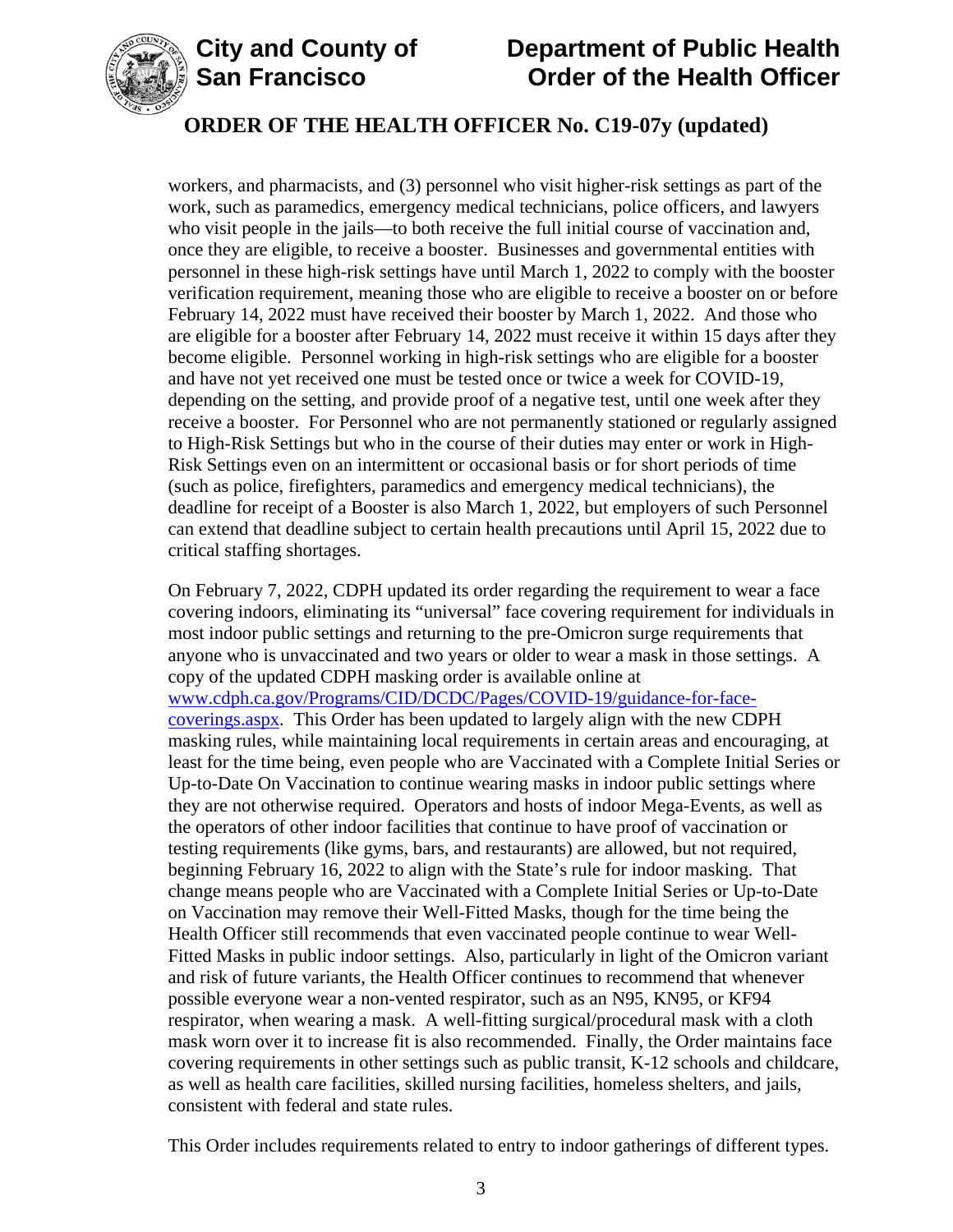



For indoor Mega-Events, patrons must show proof they either are vaccinated as required by the Order (including for most adults to be Up-to-Date on Vaccination, including having a Booster once Booster-Eligible) or have a negative COVID-19 test taken within one day (for antigen tests) or two days (for PCR tests) before entry into the facility. Consistent with CDPH rules, self-administered antigen tests are not acceptable for preadmission testing unless there is third-party verification. Also, Businesses that operate gyms, other fitness centers, bars, restaurants, and certain other facilities are allowed to accept proof of a negative Test (or a religious and medical exemption to vaccination for patrons and staff/personnel, subject to certain health protections, including providing proof of a negative COVID-19 test) before entry (but people are not required to be tested more than twice each week so long as each test is done at least three days apart). This Order also includes a number of recommendations—but not requirements—for individuals, businesses, and governmental entities to reduce COVID-19 risk, including the strong recommendation everyone be Up-to-Date on Vaccination, including Boosters.

And this Order maintains other minimum COVID-19 safety requirements on businesses and governmental entities, such as a general requirement to report positive cases in the workplace and in schools, and limited requirements for signage for patrons that apply to certain indoor businesses.

### **UNDER THE AUTHORITY OF CALIFORNIA HEALTH AND SAFETY CODE SECTIONS 101040, 101085, AND 120175, THE HEALTH OFFICER OF THE CITY AND COUNTY OF SAN FRANCISCO ORDERS:**

1. Definitions.

For purposes of this Order, the following initially capitalized terms have the meanings given below.

- a. *Booster*. A "Booster" means an additional dose of a vaccine authorized to prevent COVID-19 by the FDA, including by way of an emergency use authorization, or by the World Health Organization (WHO), for which a person is Booster-Eligible. Consistent with CDC and CDPH guidance, either the Pfizer-BioNTech (Comirnaty) or Moderna (Spikevax) COVID-19 vaccine is preferred for the Booster.
- b. *Booster-Eligible*. A person is "Booster-Eligible" once they meet criteria to receive a Booster under CDC guidance. For example, as of the date of issuance of this update to the Order, individuals who are 18 or older may receive a booster of the Pfizer-BioNTech (Comirnaty), Moderna (Spikevax), or Johnson & Johnson's Janssen COVID-19 vaccine at least five months after receiving a second dose of the Pfizer-BioNTech (Comirnaty) or Moderna (Spikevax) COVID-19 vaccine or two months after receiving the single dose Johnson & Johnson's Janssen COVID-19 vaccine, and adolescents who are 12 to 17 years old may receive a booster of the Pfizer-BioNTech vaccine at least five months after their second dose of that vaccine. Consistent with CDC guidance (available online at [www.cdc.gov/coronavirus/2019](https://www.cdc.gov/coronavirus/2019-ncov/vaccines/booster-shot.html) [ncov/vaccines/booster-shot.html\)](https://www.cdc.gov/coronavirus/2019-ncov/vaccines/booster-shot.html), anyone who received a WHO-authorized vaccine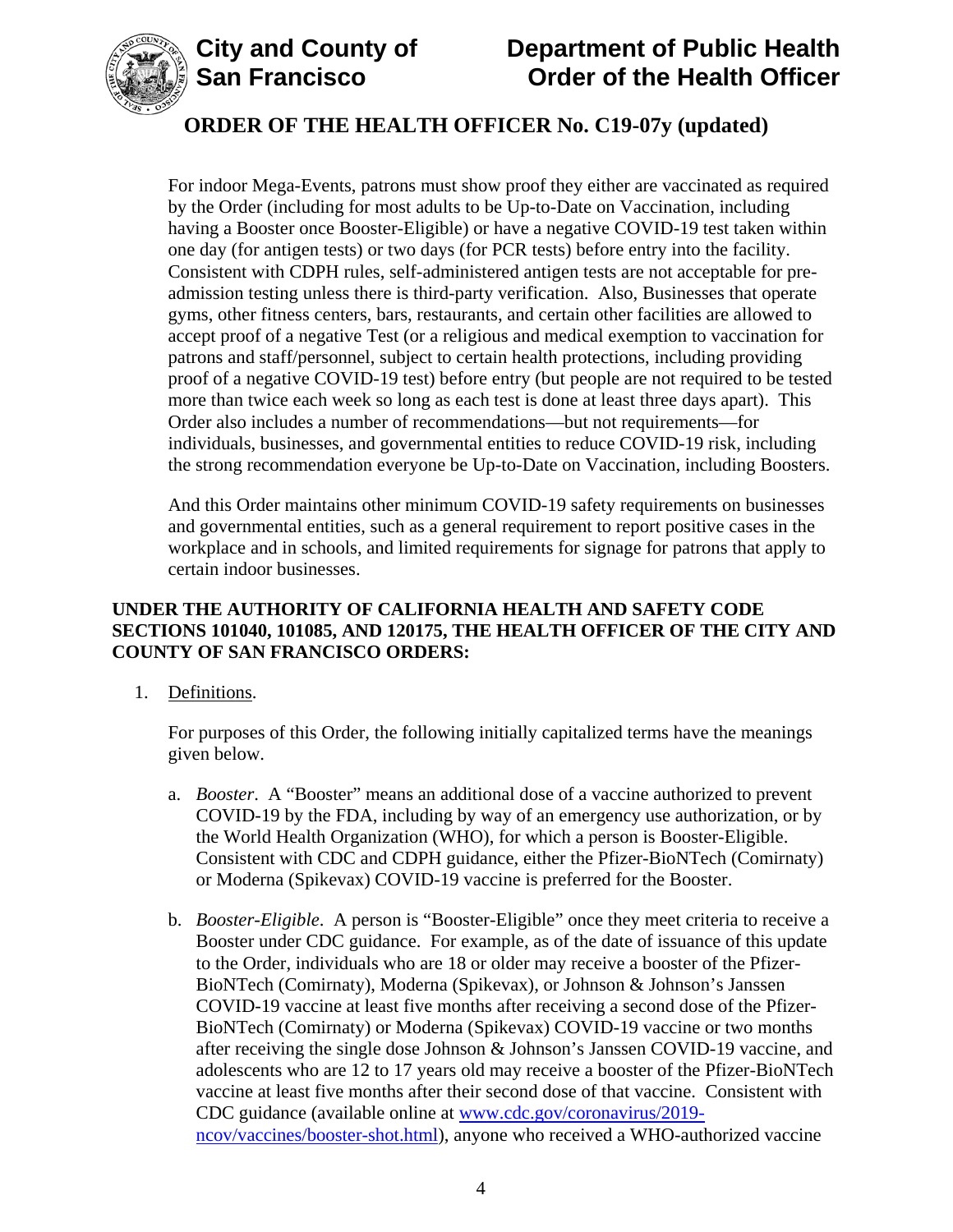



or a combination of vaccines should receive the Pfizer-BioNTech (Comirnaty) vaccine as their booster pursuant to the timing listing in that guidance. Those preferences apply to all initial vaccination series, regardless of which vaccine an individual received. The CDC has been frequently updating booster eligibility. More up-to-date information on booster eligibility may be found online at [www.sfcdcp.org/boosters,](https://www.sfcdcp.org/boosters) and individuals, Businesses, and governmental entities are urged to stay informed about changes.

- c. *Business*. A "Business" includes any for-profit, non-profit, or educational entity, whether a corporate entity, organization, partnership or sole proprietorship, and regardless of the nature of the service, the function it performs, or its corporate or entity structure.
- d. *Cal/OSHA*. "Cal/OSHA" means the California Department of Industrial Relations, Division of Occupational Safety and Health, better known as Cal/OSHA.
- e. *CDC*. "CDC" means the United States Centers for Disease Control and Prevention.
- f. *CDPH.* "CDPH" means the California Department of Public Health.
- g. *Close Contact*. "Close Contact" means being within six feet of a Person With COVID-19 for a total of 15 minutes or more in a 24-hour period while the person is contagious. In turn, a "Person With COVID-19" means a person who tests positive for the virus that causes COVID-19 (SARS-CoV-2) or has been clinically diagnosed with COVID-19 by a healthcare provider. A person is no longer considered a Person With COVID-19 once all of the following occur: (a) at least one day (*i.e.*, 24 hours) has passed since their last fever (without use of fever-reducing medications), and (b) there has been improvement of other symptoms, and (c) at least five days have passed since symptoms first appeared. A person who tested positive for COVID-19 but never had symptoms is no longer considered a Person With COVID-19 five days after the date of their first positive test. The person is considered contagious if they *either* (i) had symptoms, from 48 hours before their symptoms began until at least five days after the start of symptoms, *or* (ii) did not have symptoms but learned they were COVID-19 positive from a test, from 48 hours before their COVID-19 test was collected until five days after they were tested.
- h. *County*. The "County" means the City and County of San Francisco.
- i. *COVID-19*. "COVID-19" means coronavirus disease 2019, the disease caused by the SARS-CoV-2 virus and that resulted in a global pandemic.
- j. *DPH*. "DPH" means the San Francisco Department of Public Health.
- k. *DPH Core Guidance*. "DPH Core Guidance" means the webpage and related materials titled *Core Guidance for COVID-19* that DPH regularly updates and includes health and safety recommendations for individuals and Businesses as well as web links to additional resources, available online at [sf.gov/core-guidance-covid-19.](https://sf.gov/core-guidance-covid-19)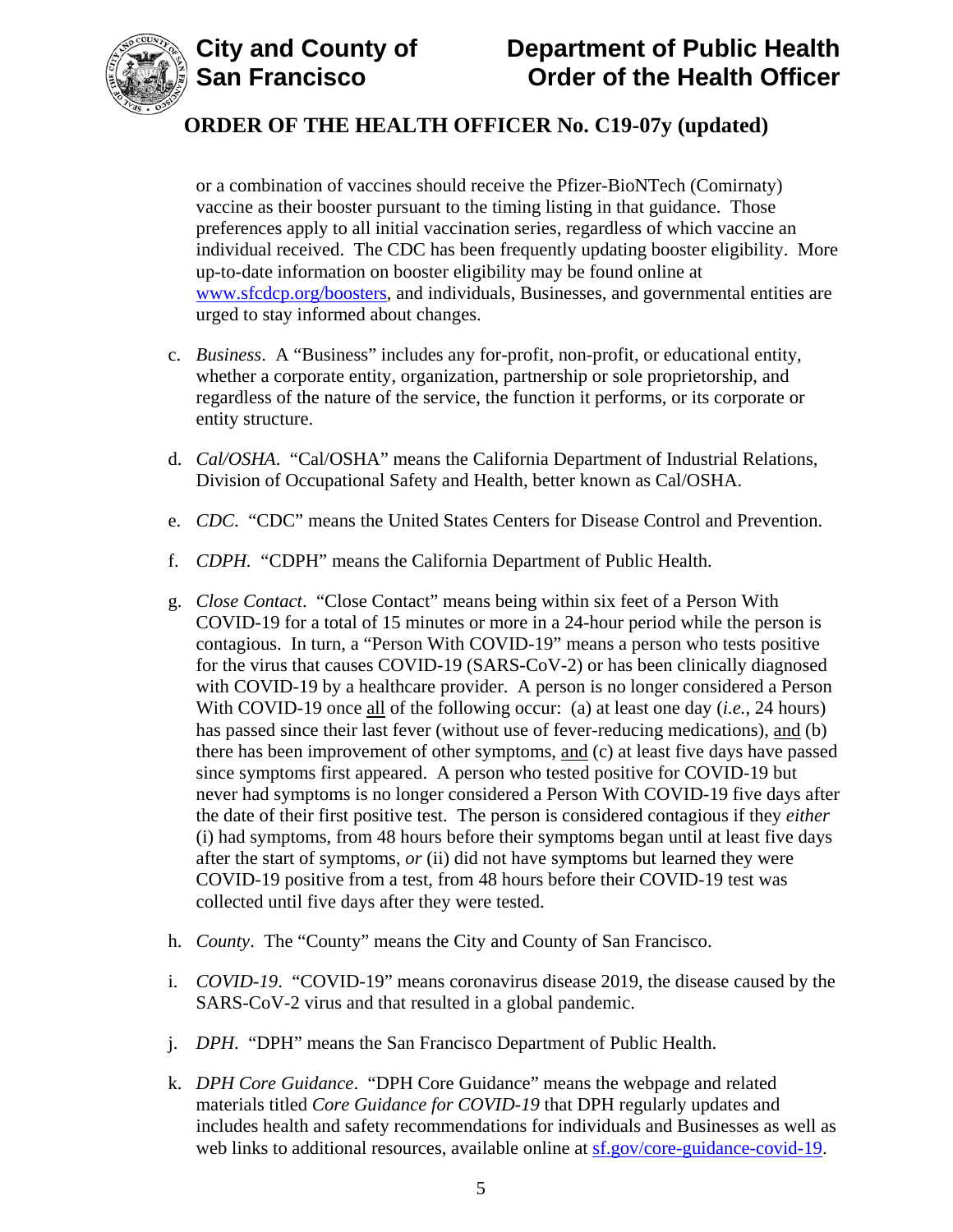

- l. *Face Covering Requirements*. "Face Covering Requirements" means the requirements to wear a Well-Fitted Mask (i) under federal or state law including, but not limited to, California Department of Public Health guidance and Cal/OSHA's regulations; (ii) in indoor common areas of homeless shelters, emergency shelters, and cooling centers, except while sleeping, showering, engaged in personal hygiene that requires removal of face coverings, or actively eating or drinking; (iii) in indoor common areas of jails except while sleeping, showering, engaged in personal hygiene that requires removal of face coverings, or actively eating or drinking; and (iv) under Section 3(b), below and Appendix A, attached to the Order. If a separate state, local, or federal order or directive imposes different face covering requirements, including requirements to wear respirators or surgical masks in certain settings, the more health protective requirement applies.
- m. *FDA*. "FDA" means the United States Food and Drug Administration.
- n. *Fully Vaccinated*. "Fully Vaccinated" has the same meaning as the newer term "Vaccinated with a Complete Initial Series," defined below. Because other preexisting Health Officer orders and directives and other DPH or County guidance materials may still use the term Fully Vaccinated that term continues to be defined in this Order.
- o. *Health Officer*. "Health Officer" means the Health Officer of the City and County of San Francisco.
- p. *High-Risk Settings*. "High-Risk Settings" means certain care or living settings involving many people, including many congregate settings, where vulnerable populations reside out of necessity and where the risk of COVID-19 transmission is high, consisting of general acute care hospitals, skilled nursing facilities (including subacute facilities), intermediate care facilities, residential care facilities for the elderly, homeless shelters, and jails (including, but not limited to, the Juvenile Justice Center Juvenile Hall).
- q. *Household*. "Household" means people living in a single Residence or shared living unit. Households do not refer to individuals who live together in an institutional group living situation such as in a dormitory, fraternity, sorority, monastery, convent, or residential care facility.
- r. *Mega-Event*. "Mega-Event" means an event with either more than 1,000 people attending indoors or more than 10,000 people attending outdoors. As provided in the State's Post-Blueprint Guidance, a Mega-Event may have either assigned or unassigned seating, and may be either general admission or gated, ticketed and permitted events.
- s. *Personnel*."Personnel" means the following people who provide goods or services associated with a Business in the County: employees; contractors and sub-contractors (such as those who sell goods or perform services onsite or who deliver goods for the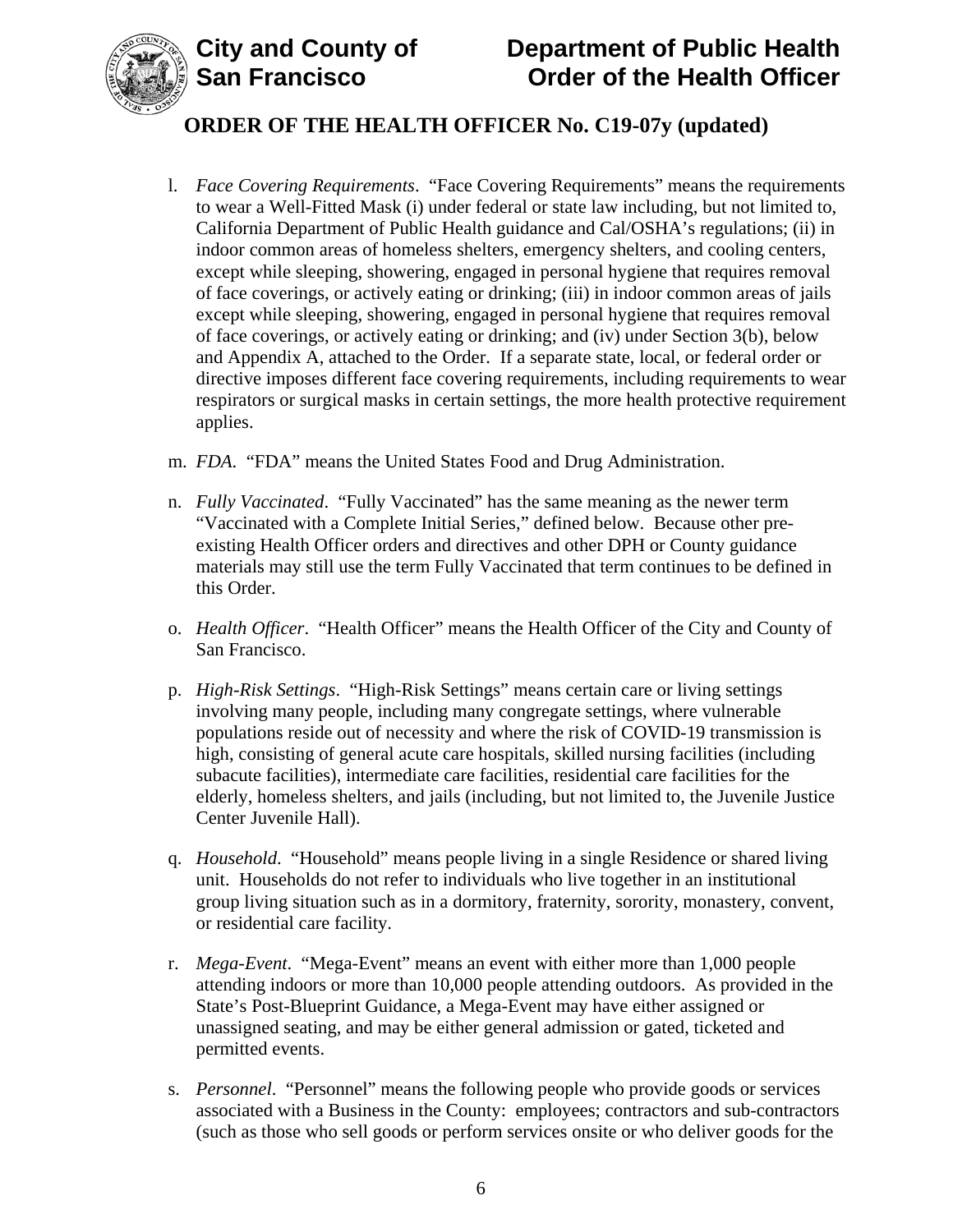

Business); independent contractors; vendors who are permitted to sell goods onsite; volunteers; and other individuals who regularly provide services onsite at the request of the Business. "Personnel" includes "gig workers" who perform work via the Business's app or other online interface, if any.

- t. *Qualifying Medical Reason*. "Qualifying Medical Reason" means a medical condition or disability recognized by the FDA or CDC as a contra-indication to COVID-19 vaccination.
- u. *Religious Beliefs*. "Religious Beliefs" means a sincerely held religious belief, practice, or observance protected by state or federal law.
- v. *Residence*. "Residence" means the location a person lives, even if temporarily, and includes single-family homes, apartment units, condominium units, hotels, motels, shared rental units, and similar facilities. Residences also include living structures and outdoor spaces associated with those living structures, such as patios, porches, backyards, and front yards that are only accessible to a single family or Household.
- w. *Schools*. "Schools" mean public and private schools operating in the County, including independent, parochial, and charter schools.
- x. *State's Post-Blueprint Guidance*. The "State's Post-Blueprint Guidance" means the guidance entitled "Beyond the Blueprint for Industry and Business Sectors" that the California Department of Public Health issued on May 21, 2021 and updated as of February 7, 2022, including as the State may further extend, update or supplement that guidance in the future. (See [www.cdph.ca.gov/Programs/CID/DCDC/](http://www.cdph.ca.gov/Programs/CID/DCDC/Pages/COVID-19/Beyond-Blueprint-Framework.aspx) [Pages/COVID-19/Beyond-Blueprint-Framework.aspx.](http://www.cdph.ca.gov/Programs/CID/DCDC/Pages/COVID-19/Beyond-Blueprint-Framework.aspx))
- y. *Test* and *Tested*. "Tested" means to have a negative test (a "Test") for the virus that causes COVID-19 within the applicable timeframe as listed in this Order. Both nucleic acid (including polymerase chain reaction (PCR)) and antigen tests are acceptable. The following are acceptable as proof of a negative COVID-19 test result: a printed document (from the test provider or laboratory) or an email, text message, webpage, or application (app) screen displayed on a phone or mobile device from the test provider or laboratory. The information should include person's name, type of test performed, negative test result, and date the test was administered. If any state or federal agency uses a more restrictive definition of what it means to be Tested for specified purposes (such as Cal/OSHA rules for employers in workplaces), then that more restrictive definition controls for those purposes. Some sections of this Order require antigen tests to be third-party verified (meaning administered or observed by the third-party) to meet requirements for showing proof of a negative Test.
- z. *Unvaccinated*. "Unvaccinated" refers to a person age two or older who is eligible for COVID-19 vaccination and who is either (i) not at least Vaccinated with a Complete Initial Series or (ii) in an indoor setting where this Order requires proof of being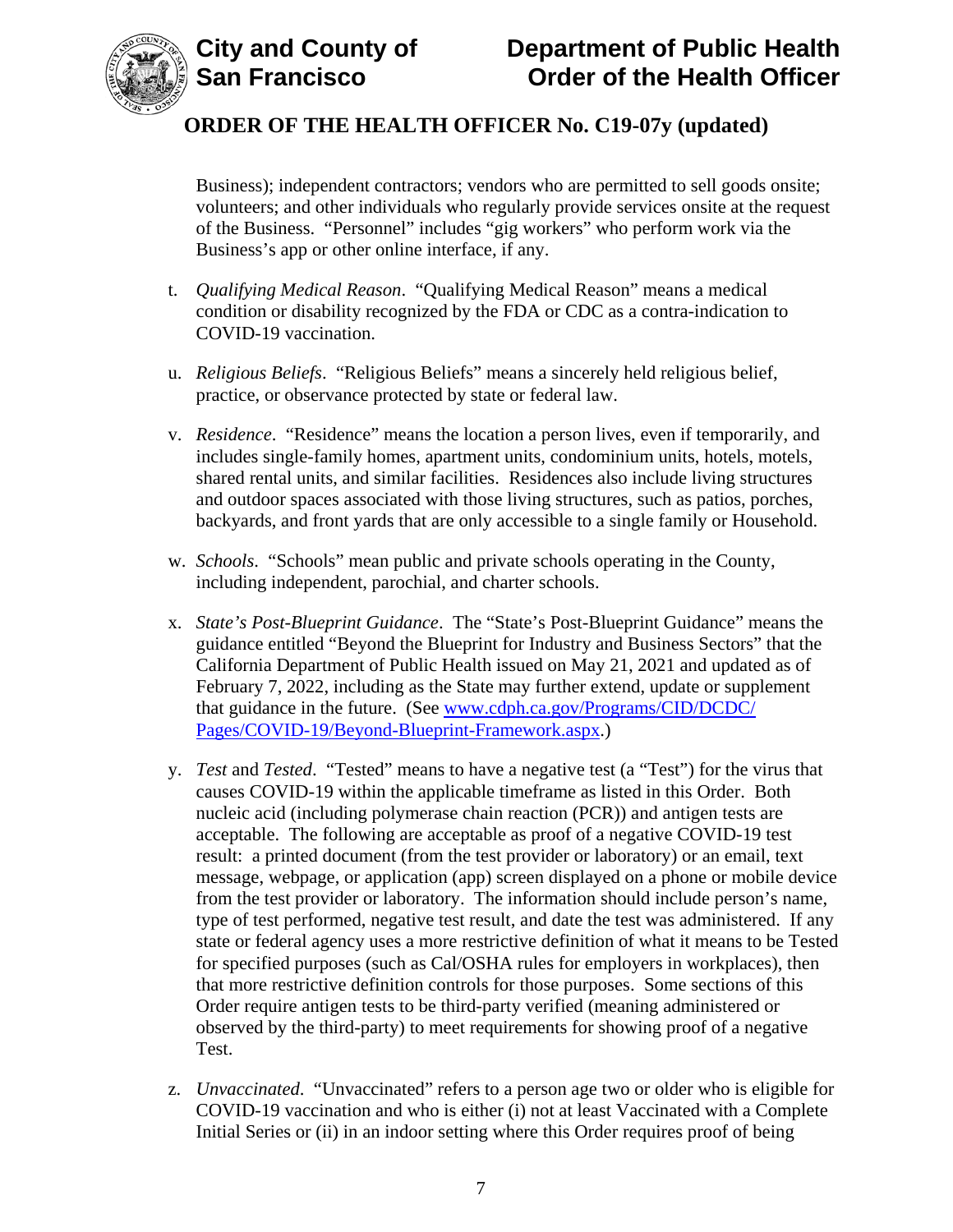

Vaccinated with a Complete Initial Series as a condition of entry but has not provided such proof.

- aa. *Up-to-Date on Vaccination*. "Up-to-Date on Vaccination" means when a person both (i) is Vaccinated with a Complete Initial Series and (ii) has received a Booster once the person is Booster-Eligible. A person is Up-to-Date on Vaccination immediately on receipt of a Booster. Until a person is Booster-Eligible, they are considered Up-to-Date on Vaccination two weeks after completing their full initial series of vaccination.
- bb. *Vaccinated with a Complete Initial Series*. "Vaccinated with a Complete Initial Series" means two weeks after completing the entire recommended initial series of vaccination (usually one or two doses) with a vaccine authorized to prevent COVID-19 by the FDA, including by way of an emergency use authorization, or by the World Health Organization (WHO). For example, as of the date of issuance of this Order, an individual has completed an initial vaccination series at least two weeks after receiving a second dose of the Pfizer-BioNTech (Comirnaty) or Moderna (Spikevax) COVID-19 vaccine or two weeks after receiving the single dose Johnson & Johnson's Janssen COVID-19 vaccine. A list of FDA-authorized vaccines is available at [www.fda.gov/emergency-preparedness-and-response/coronavirus-disease-2019](https://www.fda.gov/emergency-preparedness-and-response/coronavirus-disease-2019-covid-19/covid-19-vaccines) [covid-19/covid-19-vaccines.](https://www.fda.gov/emergency-preparedness-and-response/coronavirus-disease-2019-covid-19/covid-19-vaccines) A list of WHO-authorized vaccines is available at [https://extranet.who.int/pqweb/vaccines/covid-19-vaccines.](https://extranet.who.int/pqweb/vaccines/covid-19-vaccines) On August 23, 2021, the FDA granted full approval for the Pfizer-BioNTech (Comirnaty) vaccine for people age 16 and older, and on January 31, 2022, the FDA granted full approval for the Moderna (Spikevax) vaccine for people age 18 and older. And, on October 29, 2021, the FDA granted emergency use authorization for the Pfizer-BioNTech vaccine for children age five to 11.

Unless otherwise specified, the following are acceptable as proof of being Vaccinated with a Complete Initial Series or Up-to-Date on Vaccination: (i) the CDC vaccination card, which includes name of person vaccinated, type of vaccine provided, and date last dose administered, or similar documentation issued by another foreign governmental jurisdiction, (ii) a photo of a vaccination card as a separate document, (iii) a photo of the a vaccination card stored on a phone or electronic device, (iv) documentation of vaccination from a healthcare provider, (v) unless prohibited elsewhere in this Order in a specific context, written self-attestation of vaccination signed (including an electronic signature) under penalty of perjury and containing the name of the person vaccinated, type of vaccine taken, and date of last dose administered, or (vi) a personal digital COVID-19 vaccine record issued by the State of California and available by going to [https://myvaccinerecord.cdph.ca.gov](https://myvaccinerecord.cdph.ca.gov/) or similar documentation issued by another State, local, or foreign governmental jurisdiction, or by an approved private company (a list of approved companies offering digital vaccine verification is available at [www.sfdph.org/dph/alerts/files/vaccine-verification-sites.asp\)](https://www.sfdph.org/dph/alerts/files/vaccine-verification-sites.asp). If any state or federal agency uses a more restrictive definition of what it means to be Vaccinated with a

Complete Initial Series or to prove that status for specified purposes (such as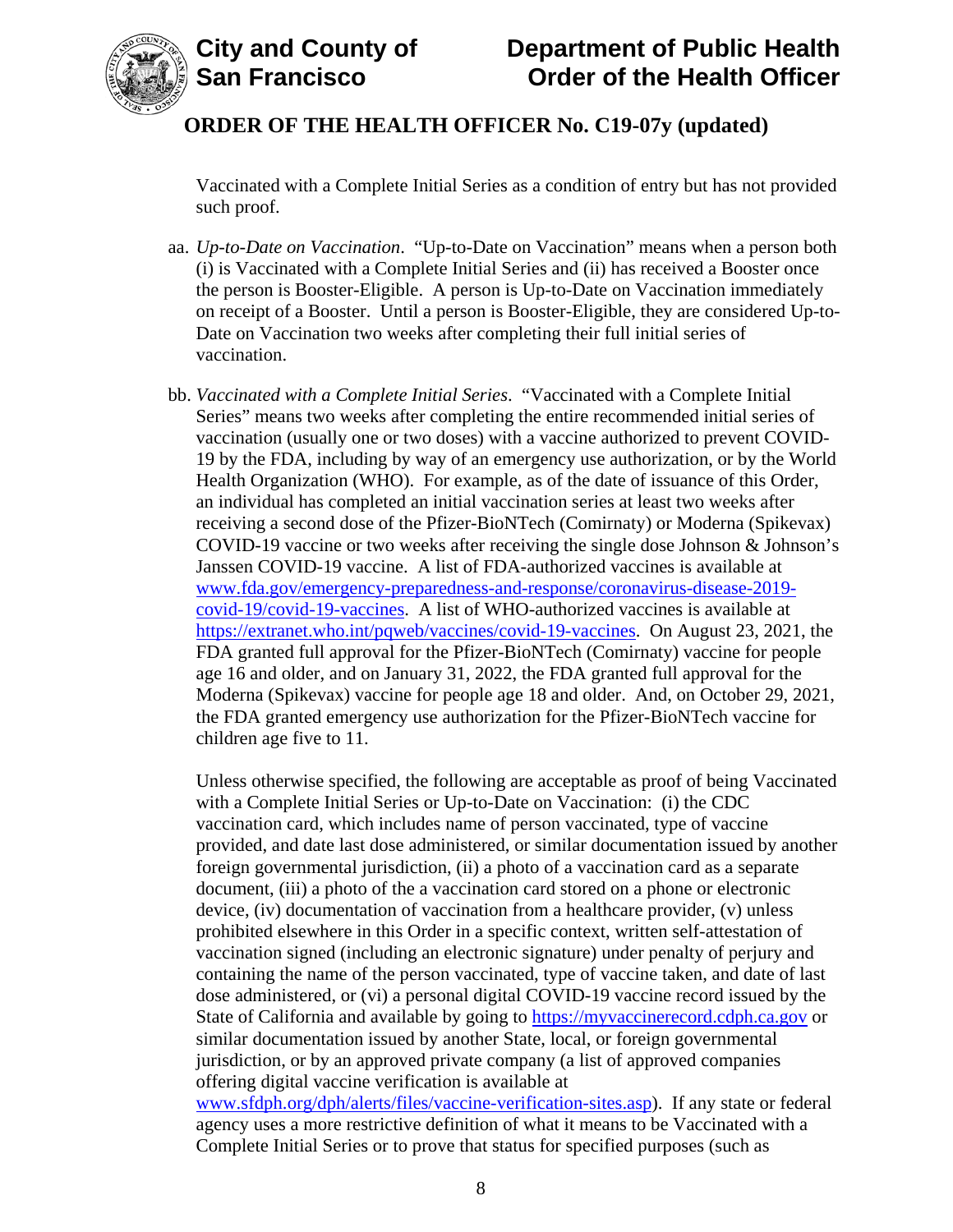

Cal/OSHA rules for employers in workplaces), then that more restrictive definition controls for those purposes. Also, to the extent Cal/OSHA approves an alternate means of documenting whether an employee has completed the full initial series or is "fully vaccinated," even if less restrictive than the definition contained here, employers may use the Cal/OSHA standard to document their employees' vaccination status.

- cc. *Ventilation Guidelines*. "Ventilation Guidelines" means ventilation guidance from recognized authorities such as the CDC, the American Society of Heating, Refrigerating and Air-Conditioning Engineers, or the State of California (available online at [www.cdph.ca.gov/Programs/CID/DCDC/Pages/COVID-19/Interim-](https://www.cdph.ca.gov/Programs/CID/DCDC/Pages/COVID-19/Interim-Guidance-for-Ventilation-Filtration-and-Air-Quality-in-Indoor-Environments.aspx)[Guidance-for-Ventilation-Filtration-and-Air-Quality-in-Indoor-Environments.aspx\)](https://www.cdph.ca.gov/Programs/CID/DCDC/Pages/COVID-19/Interim-Guidance-for-Ventilation-Filtration-and-Air-Quality-in-Indoor-Environments.aspx), including Cal/OSHA.
- dd. *Well-Fitted Mask*. A "Well-Fitted Mask" means a face covering that is well-fitted to an individual and covers the nose and mouth especially while talking, consistent with the Face Covering Requirements. CDC guidance regarding Well-Fitted Masks may be found at [www.cdc.gov/coronavirus/2019-ncov/your-health/effective-masks.html.](https://www.cdc.gov/coronavirus/2019-ncov/your-health/effective-masks.html) A well-fitting non-vented N95, KN95, or KF94 respirator is strongly recommended as a Well-Fitted Mask, even if not fit-tested, to provide maximum protection. A wellfitting surgical/procedural mask with a cloth mask worn over it to increase fit is also recommended. Given higher transmissibility of the Omicron variant, cloth masks alone are no longer recommended. A Well-Fitted Mask does not include a scarf, ski mask, balaclava, bandana, turtleneck, collar, or single layer of fabric or any mask that has an unfiltered one-way exhaust valve.
- 2. Purpose and Intent.
	- a. Purpose. The public health threat of serious illness or death from COVID-19 is much lower in the County and the Bay Area than many parts of the State and country due to the high rate of vaccination of the community. But COVID-19 continues to pose a risk especially to individuals who are not eligible to be vaccinated or are not yet Upto-Date on Vaccination, and certain safety measures continue to be necessary to protect against COVID-19 cases and deaths. Being Up-to-Date on Vaccination, including receiving a Booster as soon as Booster-Eligible, is the most effective method to prevent transmission and ultimately COVID-19 hospitalizations and deaths. It is important to ensure that as many eligible people as possible are vaccinated against COVID-19. Further, it is critical to ensure there is continued reporting of cases to protect individuals and the larger community. Accordingly, this Order allows Businesses, schools, and other activities to resume fully while at the same time putting in place certain requirements designed to (1) extend vaccine coverage to the greatest extent possible; (2) limit transmission risk of COVID-19; (3) contain any COVID-19 outbreaks; and (4) generally align with guidance issued by the CDC and the State relating to COVID-19 except in limited instances where local conditions require more restrictive measures. This Order is based on evidence of continued community transmission of SARS-CoV-2 within the County as well as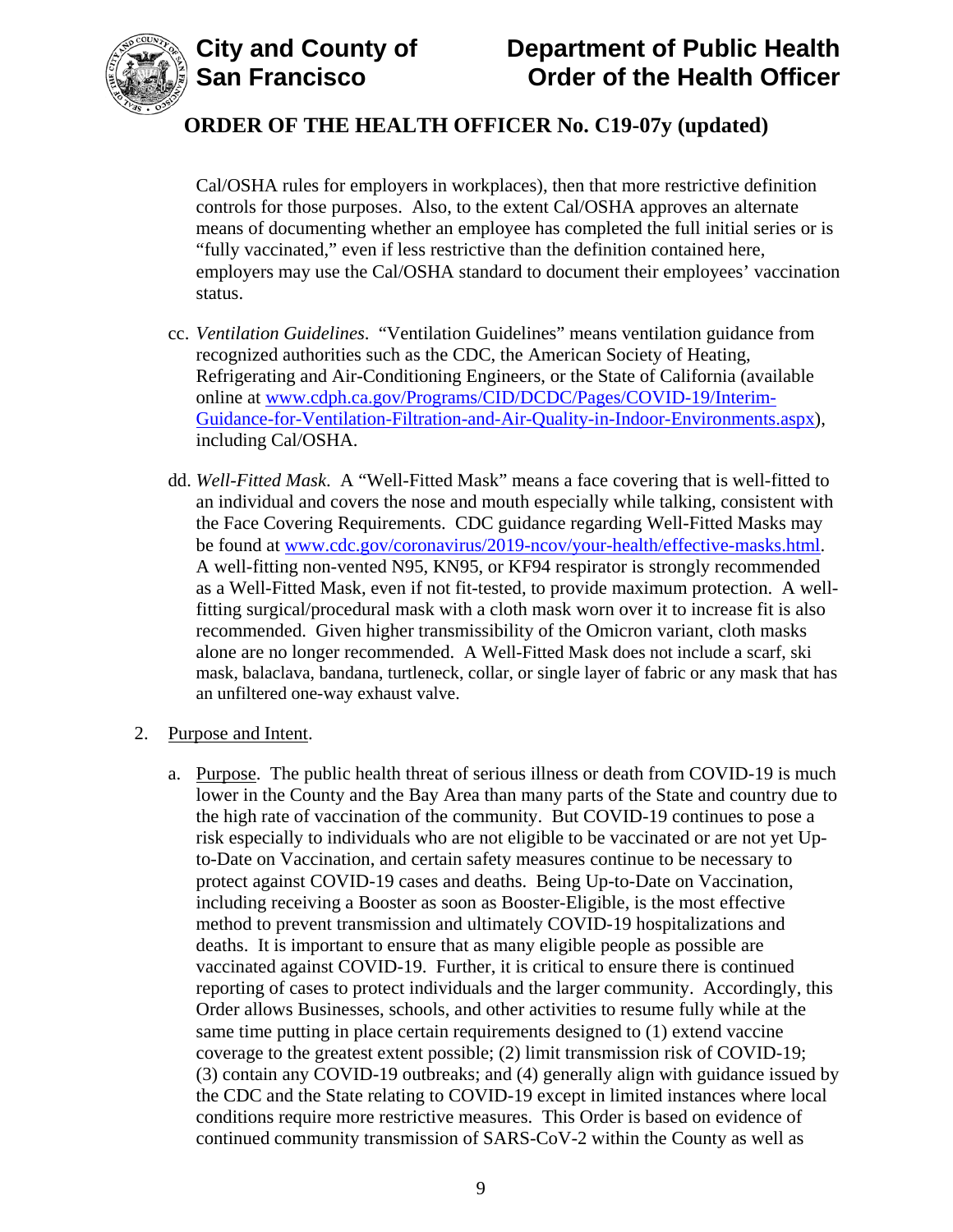



scientific evidence and best practices to prevent transmission of COVID-19. The Health Officer will continue to monitor data regarding the evolving scientific understanding of the risks posed by COVID-19, including the impact of vaccination, and may amend or rescind this Order based on analysis of that data and knowledge.

- b. Intent. The primary intent of this Order is to continue to protect the community from COVID-19 and to also increase vaccination rates to reduce transmission of COVID-19 long-term, so that the whole community is safer and the COVID-19 health emergency can come to an end.
- c. Interpretation. All provisions of this Order must be interpreted to effectuate the purposes and intent of this Order as described above. The note and summary at the beginning of this Order as well as the headings and subheadings of sections contained in this Order are for convenience only and may not be used to interpret this Order. In the event of any inconsistency between the summary, headings, or subheadings and the text of this Order, the text will control. Certain initially capitalized terms used in this Order have the meanings given them in Section 1 above. The interpretation of this Order in relation to the health orders or guidance of the State is described in Section 10 below.
- d. Application. This Order applies to all individuals, Businesses, and other entities in the County. For clarity, the requirements of this Order apply to all individuals who do not currently reside in the County when they are in the County. Governmental entities must follow the requirements of this Order that apply to Businesses, unless otherwise specifically provided in this Order or directed by the Health Officer.
- e. DPH Core Guidance. All individuals and Businesses are strongly urged to follow the DPH Core Guidance (available online at [sf.gov/core-guidance-covid-19\)](https://sf.gov/core-guidance-covid-19) containing health and safety recommendations for COVID-19.
- f. Effect of Failure to Comply. Failure to comply with any of the provisions of this Order constitutes an imminent threat and menace to public health, constitutes a public nuisance, and is punishable by fine, imprisonment, or both, as further provided in Section 12 below.

### 3. General Requirements for Individuals.

a. Vaccination. Individuals are strongly urged to be Up-to-Date on Vaccination, meaning, as further provided in Section 1, that they are Vaccinated with a Complete Initial Series and, as soon as they are Booster-Eligible, receive their Booster. In particular, people at risk for severe illness with COVID-19—such as unvaccinated older adults and unvaccinated individuals with health risks—and members of their Household, are urged to be Up-to-Date on Vaccination, including receiving a Booster, as soon as they can. Information about who is at increased risk of severe illness and people who need to take extra precautions can be found at [www.cdc.gov/coronavirus/2019-ncov/need-extra-precautions/people-with-medical-](https://www.cdc.gov/coronavirus/2019-ncov/need-extra-precautions/people-with-medical-conditions.html)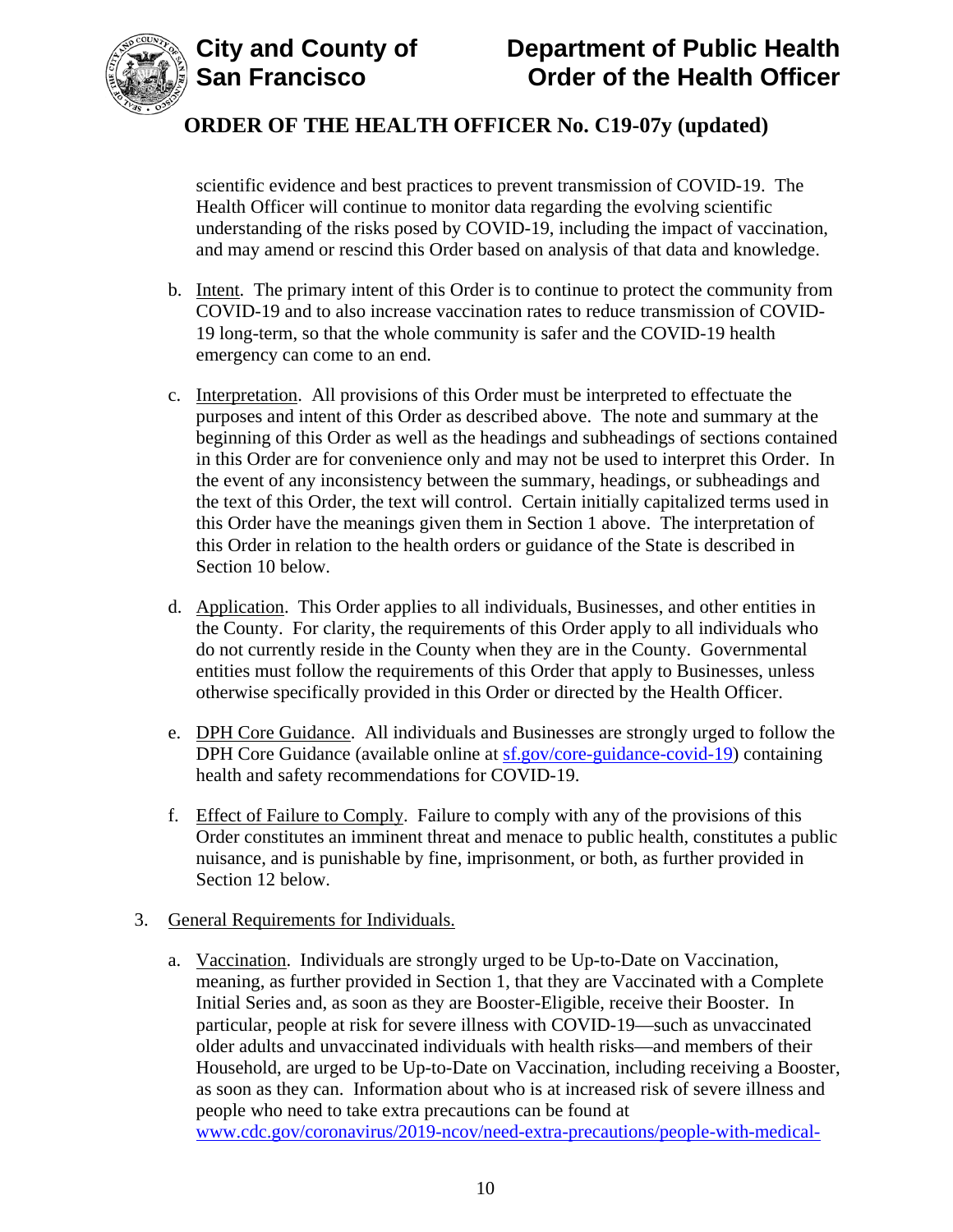

### **ORDER OF THE HEALTH OFFICER No. C19-07y (updated)**

[conditions.html.](https://www.cdc.gov/coronavirus/2019-ncov/need-extra-precautions/people-with-medical-conditions.html) For those who are not yet Up-to-Date on Vaccination, making informed choices about the risk of different activities, wearing a Well-Fitted Mask indoors, or choosing outdoor activities as much as possible with physical distancing from other Households whose vaccination status is unknown, are the best ways to prevent the risk of COVID-19 transmission. Individuals who are Up-to-Date on Vaccination are subject to fewer restrictions as provided in this Order, and there are allowances for certain large gatherings where all the participants are Up-to-Date on Vaccination or have been Tested and received a negative Test result.

- b. Face Coverings. All persons must follow the Face Covering Requirements. More specifically, people who are Unvaccinated must continue to wear a Well-Fitted Mask in public settings indoors, as further described in Appendix A to this Order. Also, everyone is required to wear a Well-Fitted Mask, regardless of vaccination status, in the following indoor settings: public transit; TK-12 schools and childcare; High-Risk Settings; health care and other long-term care facilities where masking is required by regulatory orders and rules; and anywhere else that federal or state health orders require doing so, as described in Section 3(b)(i) and Appendix A. Appendix A lists exceptions and allowances when a Well-Fitted Mask is not required, including an exception in certain situations where a person is Vaccinated with a Complete Initial Series or Up-to-Date on Vaccination. People who are Vaccinated with a Complete Initial Series or Up-to-Date on Vaccination are encouraged to continue to wear a Well-Fitted Mask when in indoor public settings where masking is not otherwise required. Everyone should consistently wear the best mask they can obtain, considering fit and filtration (and without using a one-way exhalation valve that is not filtered), when they are indoors with other people, especially with people whose vaccination status is unknown. As provided in the definition of a Well-Fitted Mask, a well-fitting non-vented N95, KN95, or KF94 respirator is strongly recommended. A well-fitting surgical/procedural mask with a cloth mask worn over it to increase fit is also recommended. More information about fit and filtration and the best mask options is available online at [www.cdph.ca.gov/Programs/CID/DCDC/Pages/](https://www.cdph.ca.gov/Programs/CID/DCDC/Pages/COVID-19/Get-the-Most-out-of-Masking.aspx) [COVID-19/Get-the-Most-out-of-Masking.aspx.](https://www.cdph.ca.gov/Programs/CID/DCDC/Pages/COVID-19/Get-the-Most-out-of-Masking.aspx) People should respect an individual's decision to wear face coverings even in settings where they are not required, such as crowded outdoor settings, and no Business or other person should take an adverse action against individuals who chose to wear a face covering to protect their health.
	- i. Other Federal and State Requirements. Under current federal law, when riding or waiting to ride on public transit people who are inside the vehicle or other mode of transportation or are indoors at a public transit stop or station, must wear Well-Fitted Masks. This requirement extends to all modes of transportation other than private vehicles, such as airplanes, trains, subways, buses, taxis, ride-shares, maritime transportation, street cars, cable cars, and school buses. But any passenger who is outdoors or in open-air areas of the mode of transportation, such as open-air areas of ferries, buses, and cablecars, is not required by federal law to wear a face covering. Personnel and passengers on public transit are urged to be Up-to-Date on Vaccination, and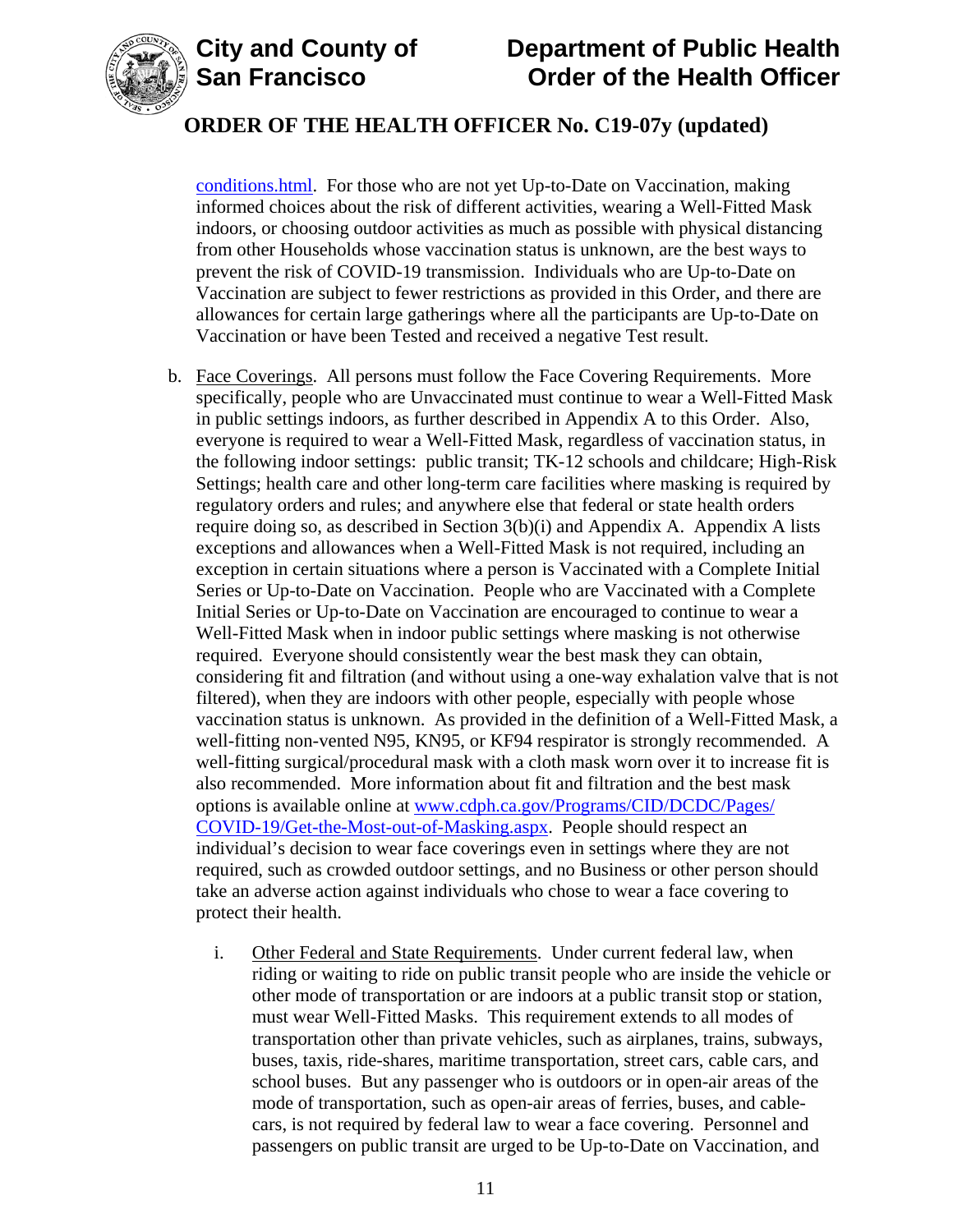

# **ORDER OF THE HEALTH OFFICER No. C19-07y (updated)**

those who are not Up-to-Date on Vaccination are strongly urged to wear a Well-Fitted Mask or respirator when not otherwise required by the Face Covering Requirements. Under Cal/OSHA's regulations, employers may also be required to ensure employees continue to wear Well-Fitted Masks or respirators, particularly in indoor settings. Businesses and other entities must adhere to Cal/OSHA regulations relating to COVID-19 health and safety measures in the workplace, and more information can be found online at [www.dir.ca.gov/dosh/coronavirus/covid19faqs.html.](https://www.dir.ca.gov/dosh/coronavirus/covid19faqs.html) Nothing in this Order is intended to reduce any of those requirements or otherwise modify them in a way that is less protective of public health, or to limit an individual's own choices to take more health protective measures.

- ii. Additional Face Covering Recommendations.
	- 1. Outdoor Crowded Gatherings. People who are outdoors in close proximity to other people who are not part of their Household are recommended to wear a Well-Fitted Mask.
	- 2. Indoor Private Gatherings. It is safest when everyone participating in indoor private gatherings in Residences with members from different Households is Up-to-Date on Vaccination (including having a Booster as soon as Booster-Eligible). An additional layer of protection is for people to Test negative before the gathering. And if not everyone at the gathering is Up-to-Date on Vaccination, or if their vaccination status is not known, everyone attending is encouraged to wear a Well-Fitted Mask at all times during the gathering while they are indoors. For clarity, anyone who is Unvaccinated must wear a Well-Fitted Mask in common areas of a Residence that are used as a shared rental with multiple Households.
- c. Monitor for Symptoms. Individuals should monitor themselves for symptoms of COVID-19. A list of COVID-19 symptoms is available online at [www.cdc.gov/coronavirus/2019-ncov/symptoms-testing/symptoms.html.](https://www.cdc.gov/coronavirus/2019-ncov/symptoms-testing/symptoms.html) Anyone with any symptom that is new or not explained by another condition must comply with subsections 3(d) and 3(e) below regarding isolation and quarantine.
- d. Isolation. Anyone who has or likely has COVID-19, meaning that person (i) has a positive COVID-19 test result, (ii) is diagnosed with COVID-19, or (iii) has a COVID-19 symptom that is new or not explained by another condition, must refer to the latest COVID-19 isolation health directive issued by the Health Officer (available online at [www.sfdph.org/directives\)](https://www.sfdph.org/directives) and follow the requirements detailed there. There are special requirements for healthcare workers and emergency medical services personnel in healthcare settings.
- e. Quarantine. Anyone who had Close Contact must refer to the latest COVID-19 quarantine health directive issued by the Health Officer (available online at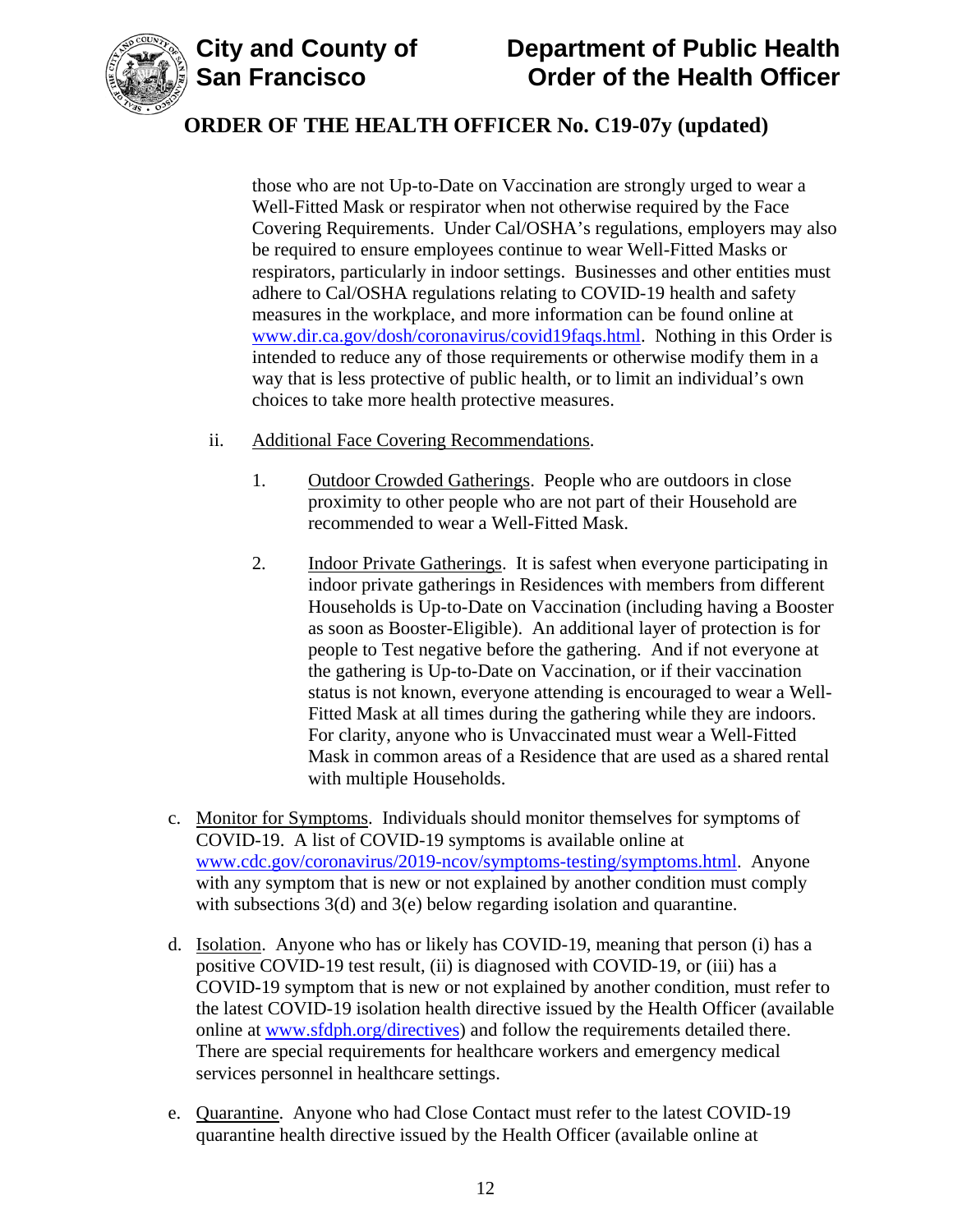

[www.sfdph.org/directives\)](https://www.sfdph.org/directives) and follow the requirements detailed there. There are special requirements for healthcare workers and emergency medical services personnel in healthcare settings.

- f. Moving to, Traveling to, or Returning to the County. Everyone is strongly encouraged to comply with (1) any State travel advisories (available online at [www.cdph.ca.gov/Programs/CID/DCDC/Pages/COVID-19/Travel-Advisory.aspx\)](https://www.cdph.ca.gov/Programs/CID/DCDC/Pages/COVID-19/Travel-Advisory.aspx) and (2) CDC travel guidelines (available online at [www.cdc.gov/coronavirus/2019](https://www.cdc.gov/coronavirus/2019-ncov/travelers/travel-during-covid19.html) [ncov/travelers/travel-during-covid19.html\)](https://www.cdc.gov/coronavirus/2019-ncov/travelers/travel-during-covid19.html).
- g. Minimum Requirements. Based on their risk preferences, individuals may decide for themselves to take greater safety precautions than required or even recommended under this Order. Also, nothing in this section limits any requirements that apply under this Order to indoor public settings, indoor Mega-Events, or that Cal/OSHA or other State authority may impose on any indoor setting involving gatherings.
- 4. General Requirements for Businesses and Governmental Entities.
	- a. Vaccination. Businesses and governmental entities are generally encouraged to require Personnel and patrons to be Up-to-Date on Vaccination, meaning they are Vaccinated with a Complete Initial Series and have received a Booster when they are Booster-Eligible.
		- i. Complete Initial Series Vaccination Requirement for Listed Indoor Businesses. The following Businesses (1) must require patrons and staff (as distinguished from the broader term "Personnel") to provide either proof of being Vaccinated with a Complete Initial Series or proof of a negative Test (as detailed in Appendix B to this Order), (2) are strongly urged to implement measures as soon as possible to require those patrons and staff to be Up-to-Date on Vaccination, including requiring them to show proof of receipt of a Booster once they are Booster-Eligible, and (3) must comply with the other requirements detailed in Appendix B to this Order:
			- Operators or hosts of establishments or events where food or drink is served indoors—including, but not limited to, dining establishments, bars, clubs, theaters, and entertainment venues.
			- Gyms, recreation facilities, yoga studios, dance studios, and other fitness establishments, where any patrons engage in cardiovascular, aerobic, strength training, or other exercise involving elevated breathing.

Beginning on February 16, 2022, operators of such Businesses are allowed, but not required by this Order, and as an alternative to checking proof of vaccination status for patrons and staff, to instead accept proof of a negative COVID-19 Test taken within one day (for antigen tests) or two days (for PCR tests) before entry into the facility (but people are not required to be Tested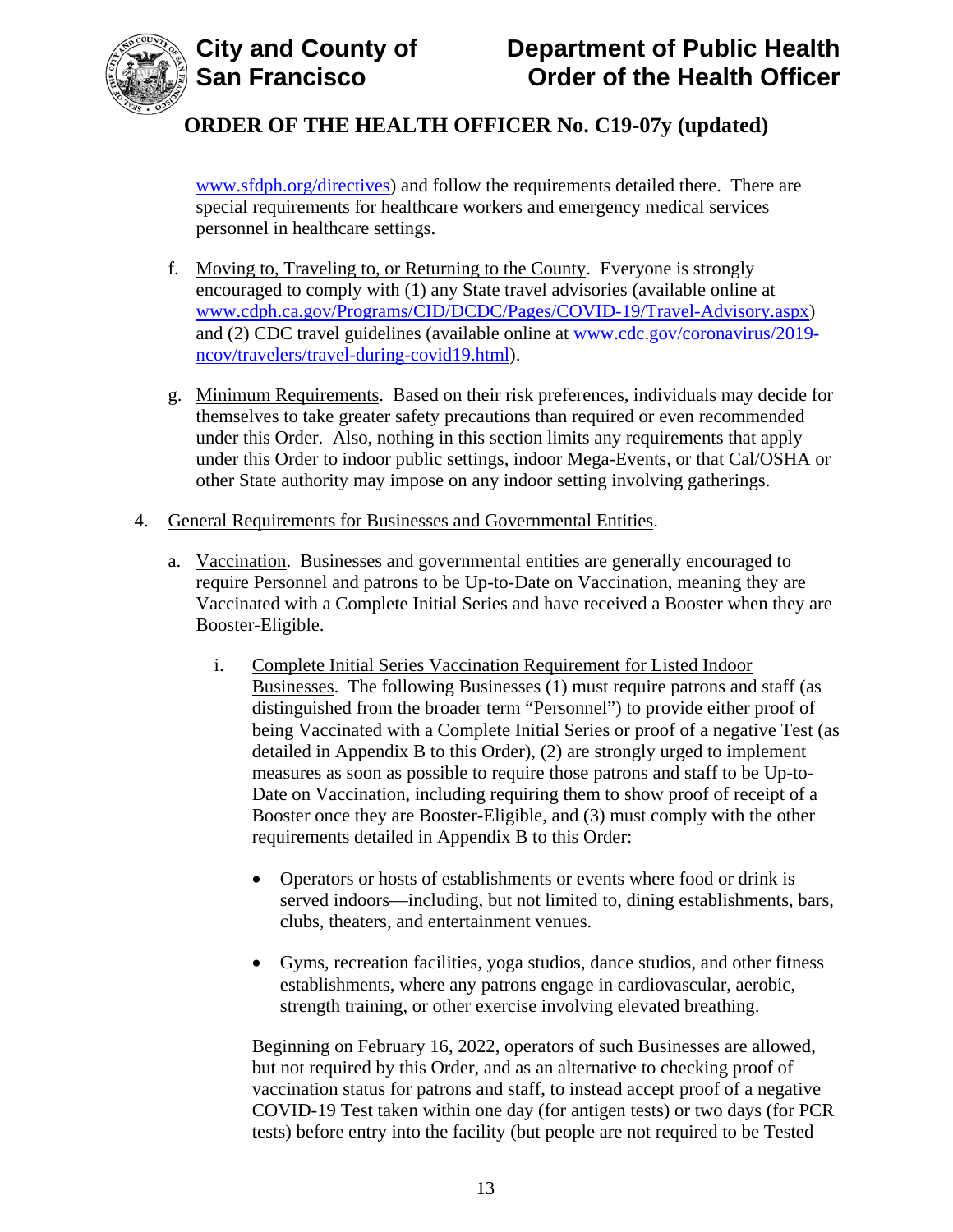

more than twice each week so long as each Test is done at least three days apart).

For proof of a Test as listed in the preceding paragraph, self-administered antigen testing is not acceptable at this time unless there is third-party verification—the Business must require proof of a negative Test as outlined by CDPH's guidance in the section titled "What can be used as proof of a negative pre-entry test in settings where pre-entry testing is required?", available online at [www.cdph.ca.gov/Programs/CID/DCDC/Pages/COVID-](https://www.cdph.ca.gov/Programs/CID/DCDC/Pages/COVID-19/Updated-COVID-19-Testing-Guidance.aspx#pre-entry-testing)[19/Updated-COVID-19-Testing-Guidance.aspx#pre-entry-testing.](https://www.cdph.ca.gov/Programs/CID/DCDC/Pages/COVID-19/Updated-COVID-19-Testing-Guidance.aspx#pre-entry-testing)

Because testing and masking is not as effective as being Up-to-Date on Vaccination at preventing the spread of COVID-19, a Business may determine that the minimum requirements in this subsection are not sufficient for its operations to protect the health and safety of patrons, staff, or others.

ii. Mega-Events. Operators and hosts of indoor Mega-Events are subject to the proof of vaccination or negative Test requirements for entry by patrons and staff set forth in Section 7 below.

And operators and hosts of outdoor Mega-Events are encouraged to consider requiring patrons and staff to provide proof that they are Up-to-Date on Vaccination (including proof of a Booster if Booster-Eligible) before entering the outdoor area where the event is held.

### b. Masking.

- i. Mask Requirements and Allowances. Businesses and governmental entities must follow the requirements for masking listed in this Order and Appendix A to this Order and may, but are not required by this Order, allow patrons and Personnel (or staff) who are Vaccinated with a Complete Initial Series to remove masks indoors consistent with the requirements listed in Appendix A to this Order.
- ii. Providing a Well-Fitted Mask. Businesses and other entities subject to this Order are encouraged to provide a Well-Fitted Mask at no cost to people (patrons and Personnel) who do not have one upon entry inside the facility.
- c. Encourage Activities that Can Occur Outdoors. All Businesses and governmental entities are encouraged to remember that moving operations or activities outdoors, if it makes sense to do so under the circumstances and to the extent allowed by local law and permitting requirements, generally includes less risk of COVID-19 transmission as opposed to indoors.
- d. Personnel Health Screening. Businesses and governmental entities should develop and implement a process for screening Personnel for COVID-19 symptoms, but this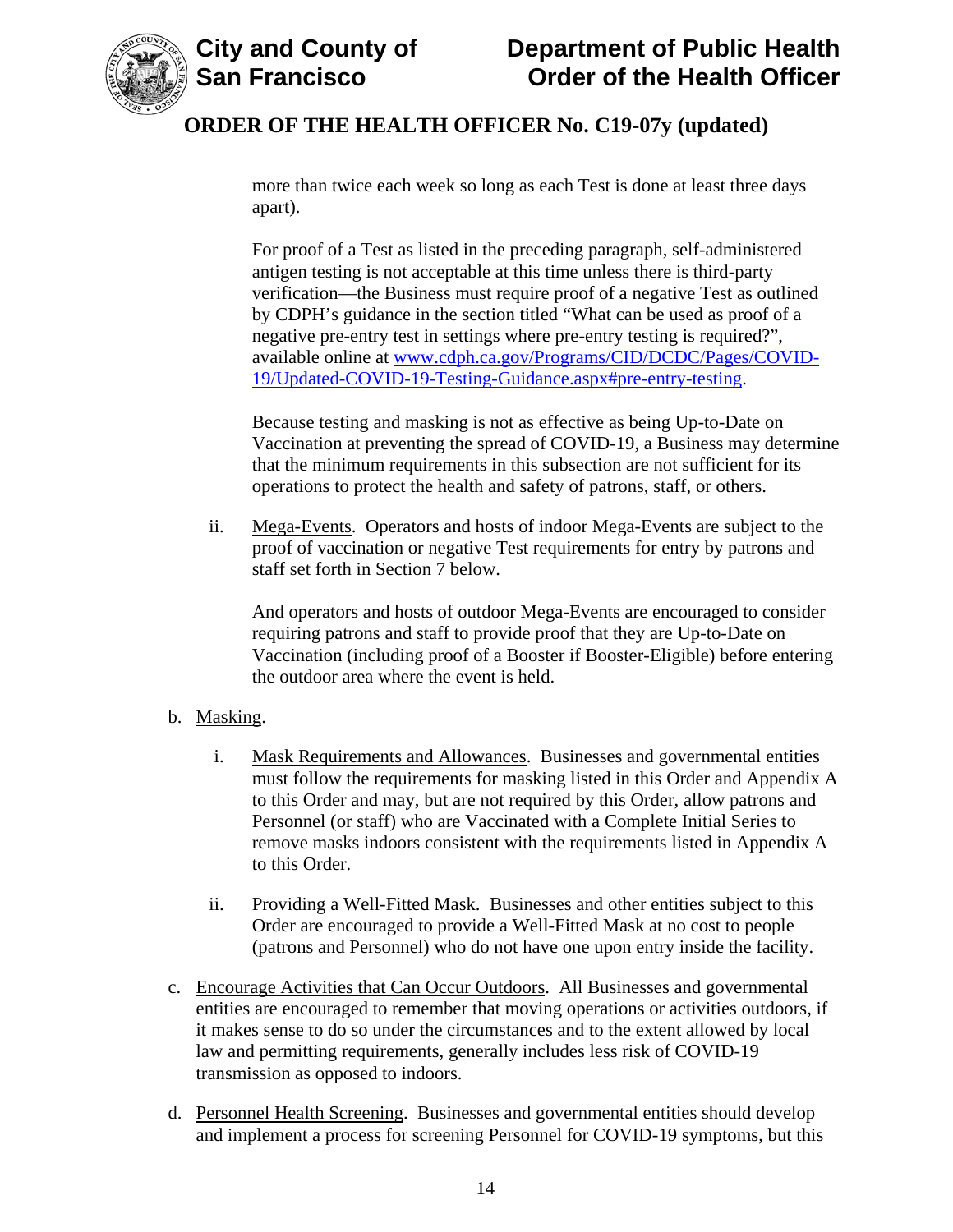



# **ORDER OF THE HEALTH OFFICER No. C19-07y (updated)**

requirement does not mean they must perform on-site screening of Personnel. Businesses and governmental entities should ask Personnel to evaluate their own symptoms before reporting to work. If Personnel have symptoms consistent with COVID-19, they should follow subsections 3(d) and 3(e) above. Businesses and governmental entities may be required to conduct such screenings for Personnel under Cal/OSHA's regulations. Businesses and other entities must adhere to applicable Cal/OSHA regulations relating to COVID-19 health and safety measures in the workplace and should frequently check for updates to those regulations such as by checking online at [www.dir.ca.gov/dosh/coronavirus/covid19faqs.html.](https://www.dir.ca.gov/dosh/coronavirus/covid19faqs.html)

- e. Businesses Must Allow Personnel to Stay Home When Sick. Businesses are required to follow Cal/OSHA regulations allowing Personnel to stay home where they have symptoms associated with COVID-19 that are new or not explained by another condition or if they have been diagnosed with COVID-19 (by a test or a clinician) even if they have no symptoms, and to not to have those Personnel return to work until they have satisfied certain conditions, all as further set forth in the Cal/OSHA rules. Also, Businesses must comply with California Senate Bill 114 (Labor Code, sections 248.6 and 248.7), which provides that employers with more than 25 employees must give every employee up to 80 hours of COVID-related sick leave retroactive to January 1, 2022 and through September 30, 2022 (pro-rated for less than full time employees), including that employees may use this paid sick leave to get vaccinated or for post-vaccination illness. Each Business is prohibited from taking any adverse action against any Personnel for staying home in any of the circumstances described in this subsection.
- f. Signage. In addition to any signage otherwise required in this Order or any directives issued by the Health Officer for specific Business or other sectors, the following general signage requirement applies. All Businesses and governmental entities are required to conspicuously post signage reminding individuals of the following COVID-19 prevention best practices to reduce transmission:

Get vaccinated and boosted;

Stay home if sick;

Wear a mask indoors if you are unvaccinated; and

Clean your hands.

Sample signage is available online at [https://sf.gov/outreach-toolkit-coronavirus](https://sf.gov/outreach-toolkit-coronavirus-covid-19)[covid-19.](https://sf.gov/outreach-toolkit-coronavirus-covid-19) Businesses or governmental entities may modify the sign described above to reflect the rules they adopt related to vaccination status, mask removal, or other restrictions, as long as those restrictions are consistent with Section 4(j) below.

g. Ventilation Guidelines. All Businesses and governmental entities with indoor operations are urged to review the Ventilation Guidelines and implement ventilation strategies for indoor operations as feasible. Nothing in this subsection limits any ventilation requirements that apply to particular settings under federal, state, or local law.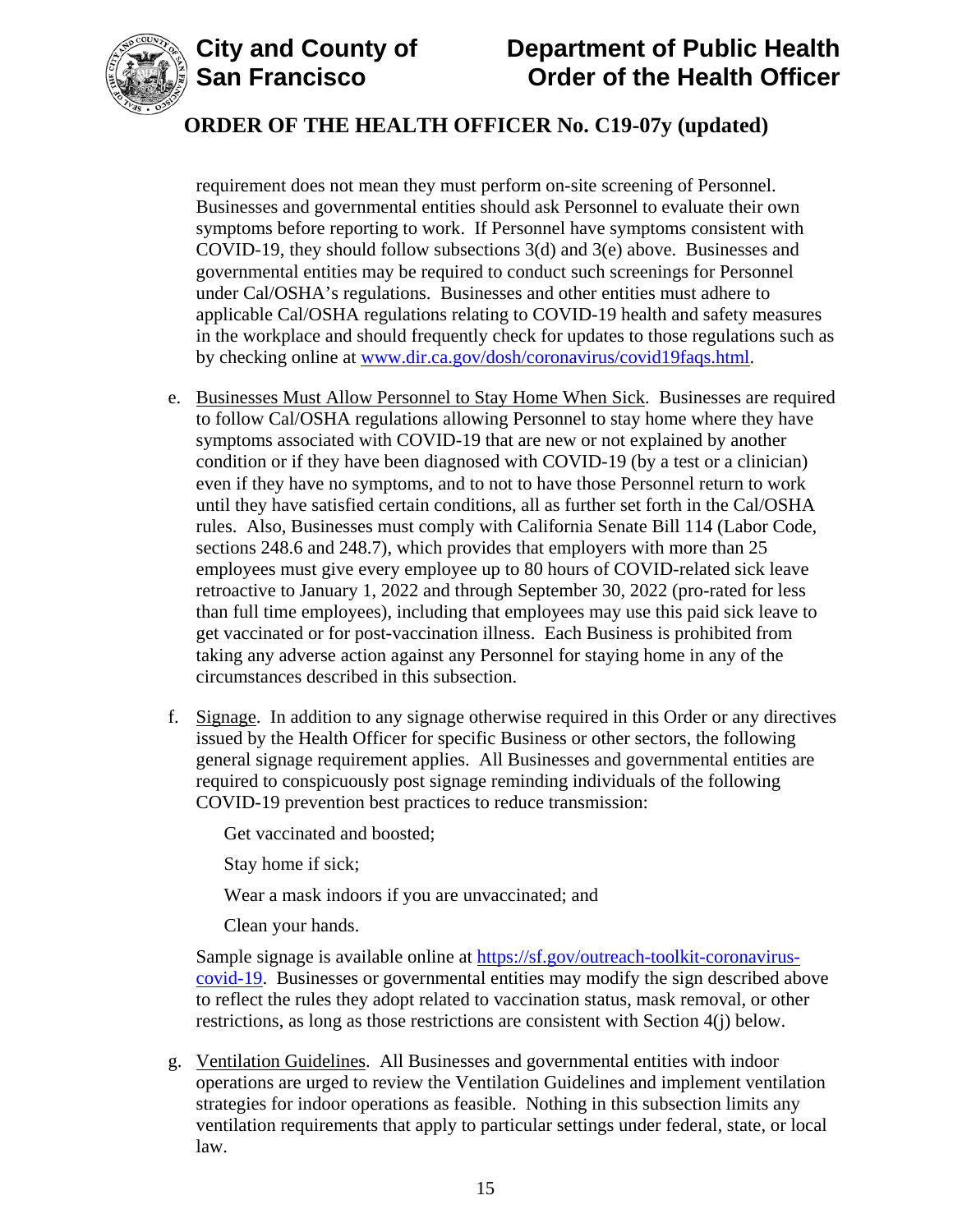

# **ORDER OF THE HEALTH OFFICER No. C19-07y (updated)**

h. Mandatory Reporting by Businesses and Governmental Entities. Consistent with Cal/OSHA regulations, Businesses and governmental entities must require that all Personnel immediately alert the Business or governmental entity if they test positive for COVID-19 and were present in the workplace either (1) within 48 hours before onset of symptoms or within 10 days after onset of symptoms if they were symptomatic; or (2) within 48 hours before the date on which they were tested or within 10 days after the date on which they were tested if they were asymptomatic. If a Business or governmental entity is concerned about a workplace outbreak among Personnel, it may get additional information [www.sfcdcp.org/covid19-positive](http://www.sfcdcp.org/covid19-positive-workplace)[workplace.](http://www.sfcdcp.org/covid19-positive-workplace) Businesses and governmental entities must also comply with all case investigation and contact tracing measures directed by DPH including providing any information requested within the timeframe provided by DPH, instructing Personnel to follow isolation and quarantine protocols specified by CDPH and Cal/OSHA and any additional protocols specified by DPH, and excluding positive cases and unvaccinated close contacts from the workplace during these isolation and quarantine periods.

Schools and Programs for Children and Youth are subject to separate reporting requirements set forth in Health Officer Directive Nos. 2020-33 and 2020-14, updated as of January 4, 2022, respectively, including as those directives are further updated in the future.

- i. Compliance with CDPH Vaccination Status Order's Mask Requirements. Businesses and governmental entities with Personnel in Acute Health Care Settings, Long-Term Care Settings, High-Risk Congregate Settings, and Other Health Care Settings—as those terms are defined in the CDPH Vaccination Status Order, available online at [www.cdph.ca.gov/Programs/CID/DCDC/Pages/COVID-19/Order-of-the-State-](https://www.cdph.ca.gov/Programs/CID/DCDC/Pages/COVID-19/Order-of-the-State-Public-Health-Officer-Unvaccinated-Workers-In-High-Risk-Settings.aspx)[Public-Health-Officer-Unvaccinated-Workers-In-High-Risk-Settings.aspx—](https://www.cdph.ca.gov/Programs/CID/DCDC/Pages/COVID-19/Order-of-the-State-Public-Health-Officer-Unvaccinated-Workers-In-High-Risk-Settings.aspx)must provide appropriate face coverings as required by the CDPH Vaccination Status Order.
- j. Minimum Requirements; Ability to Adopt More-Restrictive Measures. This Order establishes the minimum requirements related to COVID-19 protections. Nothing in this Order is intended to reduce any other federal, state, or local legal requirements or otherwise modify them in a way that is less protective of public health, or to limit an individual Business' or governmental entity's choices to take more health protective measures. Businesses or governmental entities may impose further restrictions that are more protective of public health than the minimum requirements under this Order, including requiring patrons or Personnel to be Vaccinated with a Complete Initial Series or Up-to-Date on Vaccination, requiring them to wear a Well-Fitted Mask, or taking other more restrictive measures that are more protective of public health and meet their operational needs.
- 5. Schools and Programs for Children and Youth
	- a. Schools. Based on the demonstrated effectiveness of measures that reduce the risk of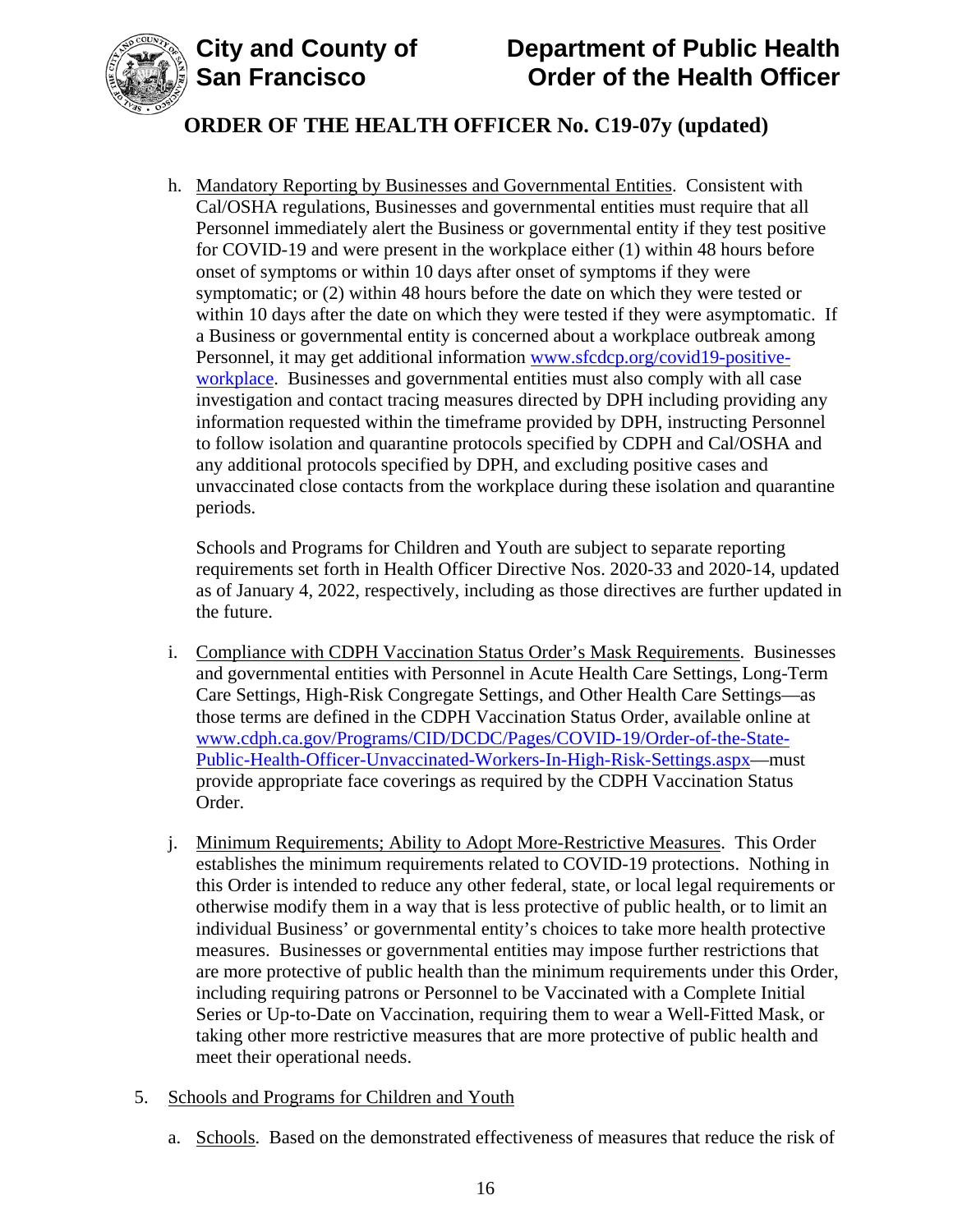



# **ORDER OF THE HEALTH OFFICER No. C19-07y (updated)**

transmission in school settings, including the requirement for universal masking indoors, the use of rapid testing, and vaccinations for children age five and older, the Health Officer strongly believes that schools can and should remain open for inperson classes for all grades. Largely because some children are not eligible to be vaccinated against COVID-19 at this time and many children are not yet Vaccinated with a Complete Initial Series or eligible for a Booster, schools must follow the health and safety requirements set forth in Health Officer Directive No. 2020-33, including as it may be amended in the future, to ensure the safety of all students and Personnel at the school site. All children who are Booster-Eligible (including under an emergency use authorization) are strongly urged to receive a Booster as soon as possible. Also, adult Personnel in TK-12 schools, including educators, aides, administrators, and other staff, are strongly encouraged to be Up-to-Date on Vaccination.

- b. Programs for Children and Youth. Largely because some children are not eligible to be vaccinated against COVID-19 at this time and many children are not yet Vaccinated with a Complete Initial Series or eligible for a Booster, the following Programs for Children and Youth must operate in compliance with the health and safety requirements set forth in Health Officer Directive No. 2020-14, including as it may be amended in the future: (1) group care facilities for children who are not yet in elementary school—including, for example, licensed childcare centers, daycares, family daycares, and preschools (including cooperative preschools); and (2) with the exception of schools, which are addressed in subsection (a) above, educational or recreational institutions or programs that provide care or supervision for school-aged children and youth—including for example, learning hubs, other programs that support and supplement distance learning in schools, school-aged childcare programs, youth sports programs, summer camps, and afterschool programs.
- c. Mega-Events. Operators or hosts of indoor events held at schools or under Programs for Children and Youth that meet the definition of an indoor Mega-Event must comply with the rules for indoor Mega-Events specified in Section 7 of this Order. Operators or hosts of such outdoor events are urged to follow the rules for outdoor Mega-Events.

### 6. Vaccination Requirements for Personnel in High-Risk Settings and Other Health Care Personnel.

- a. High-Risk Settings. Except for some Personnel as provided in subsections (a)(iii), (b), and (c) below, and for Personnel exempt under subsection (d) below, all of the following requirements apply in High-Risk Settings:
	- i. Businesses and governmental entities with Personnel in High-Risk Settings must:
		- 1. As of September 30, 2021, ascertain vaccination status of all Personnel in High-Risk Settings who routinely work onsite;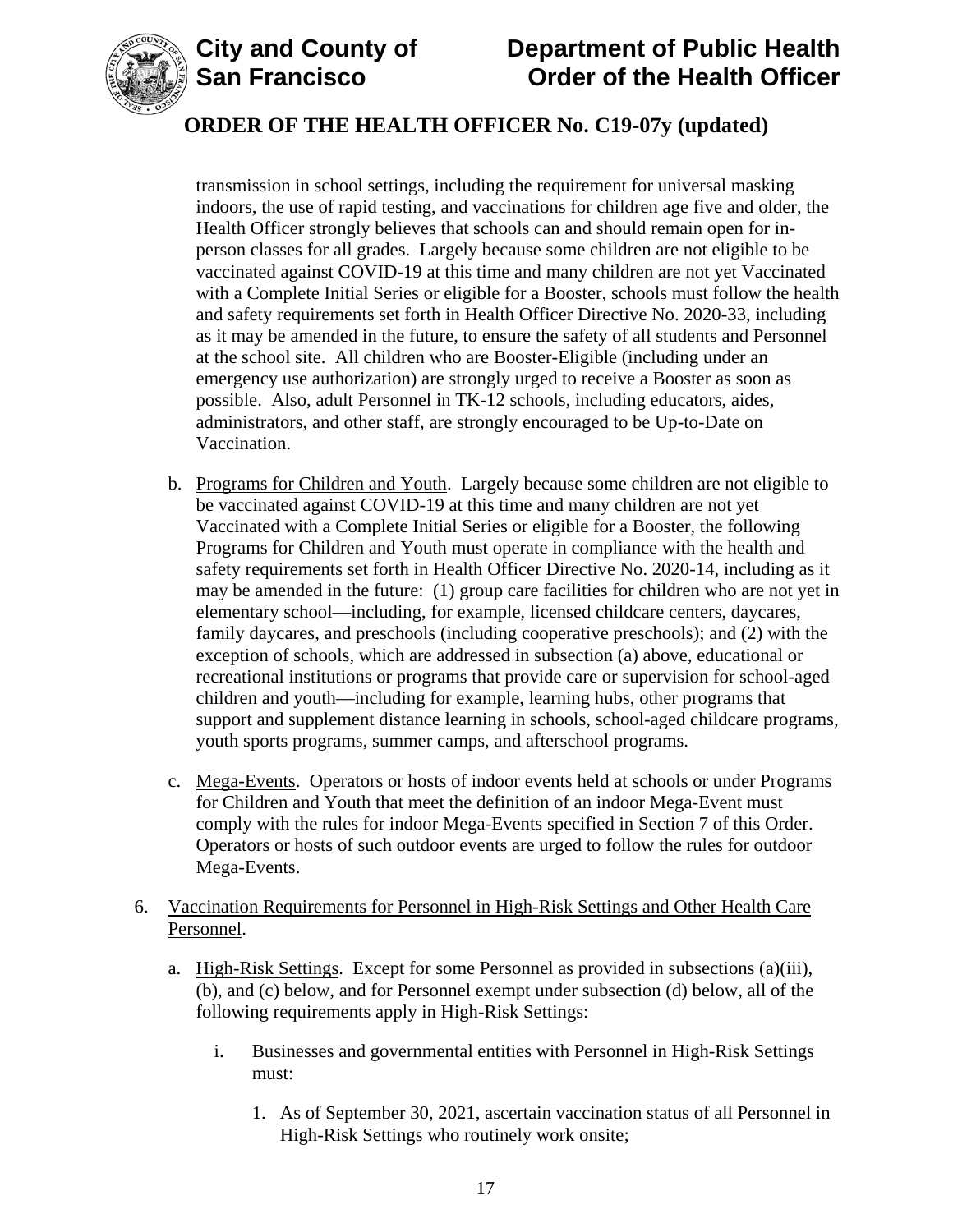

### **ORDER OF THE HEALTH OFFICER No. C19-07y (updated)**

- 2. As of September 30, 2021, ensure that before entering or working in any High-Risk Setting, all Personnel who routinely work onsite have received their first dose of a one-dose COVID-19 vaccine regimen or their second dose of a two-dose COVID-19 vaccine regimen authorized to prevent COVID-19 by the FDA, including by way of an emergency use authorization, or by the World Health Organization. Until such Personnel are Vaccinated with a Complete Initial Series, they are subject to at least the minimum public health and safety requirements in subsection (a)(iv) below; and
- 3. No later than March 1, 2022, ensure that all such Personnel who routinely work onsite, within 15 days of being Booster-Eligible, receive a Booster. And for the period between when such Personnel are Booster-Eligible but have not yet received one and when they become Up-to-Date on Vaccination (meaning one week after receipt of a Booster), the operator of the High-Risk Setting must ensure that each such person comply with the public health and safety requirements in subsection (a)(iv) below regarding testing even though they have already received their full initial course of vaccination. For clarity, those who are Booster-Eligible on or before February 14, 2022 must have received their Booster by March 1, 2022, and those who are Booster-Eligible after February 14, 2022 must receive it within 15 days after they become eligible.
- ii. As of September 30, 2021, Personnel who routinely work onsite in High-Risk Settings must have received their first dose of a one-dose COVID-19 vaccine regimen or their second dose of a two-dose COVID-19 vaccine regimen authorized to prevent COVID-19 by the FDA, including by way of an emergency use authorization, or by the World Health Organization. Until such Personnel are Vaccinated with a Complete Initial Series, they are subject to at least the minimum public health and safety requirements in subsection (a)(iv) below. Beginning on March 1, 2022, Personnel who routinely work onsite in High-Risk Settings must, within 15 days of being Booster-Eligible, receive a Booster. For clarity, those who are Booster-Eligible on or before February 14, 2022 must have received their Booster by March 1, 2022, and those who are Booster-Eligible after February 14, 2022 must receive it within 15 days after they become eligible.
- iii. For purposes of this Order, Personnel who are not permanently stationed or regularly assigned to a High-Risk Setting but who in the course of their duties may enter or work in High-Risk Settings even on an intermittent or occasional basis or for short periods of time are considered to routinely work onsite in High-Risk Settings. Businesses and governmental entities with such Personnel are required to (1) ascertain vaccination status of all such Personnel and (2) ensure that before entering or working in any High-Risk Setting, all such Personnel are Vaccinated with a Complete Initial Series with any vaccine authorized to prevent COVID-19 by the FDA, including by way of an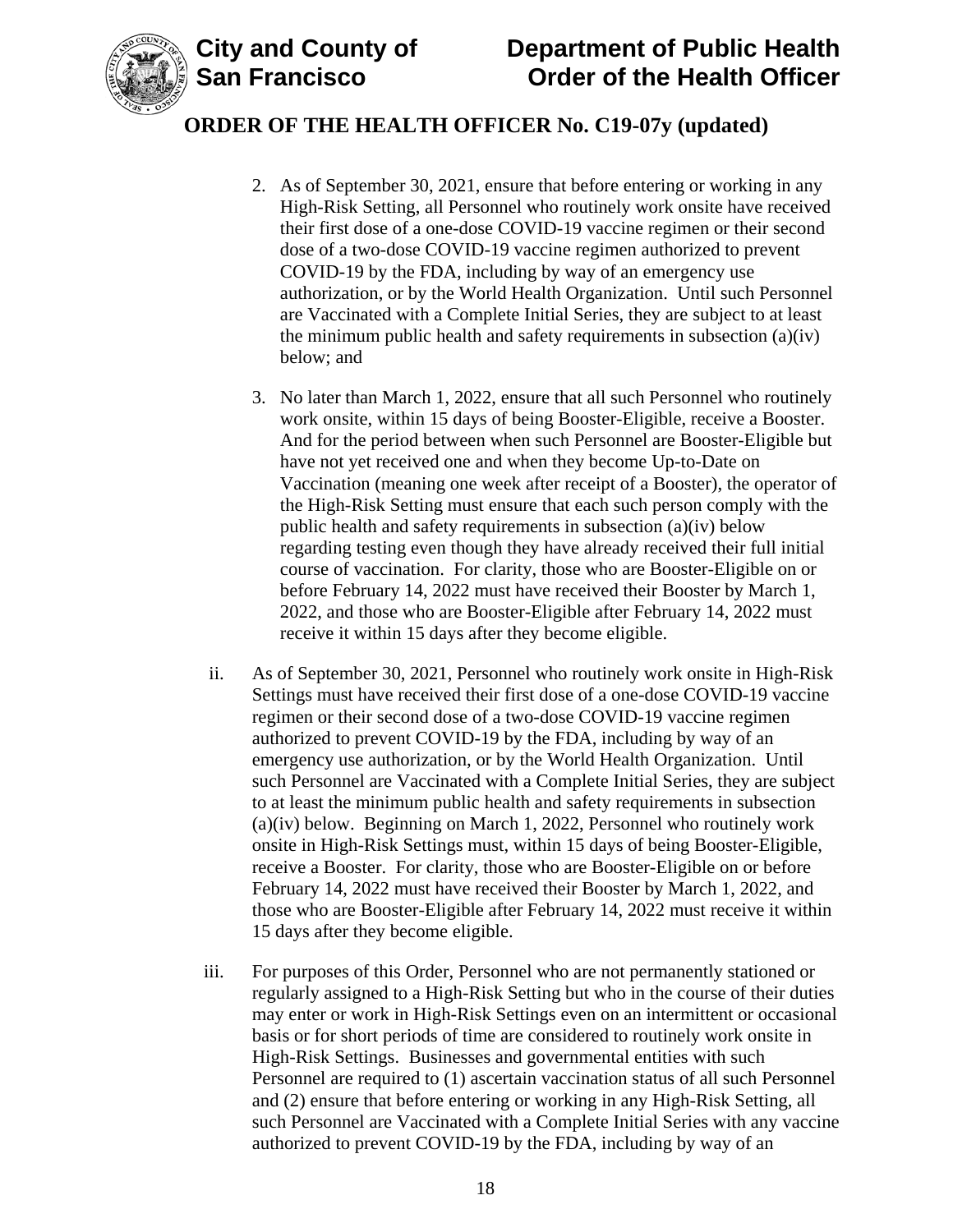

### **ORDER OF THE HEALTH OFFICER No. C19-07y (updated)**

emergency use authorization, or by the World Health Organization, unless exempt under subsection (d) below. Additionally, as of September 29, 2021, all such Personnel must have received their first dose of a one-dose COVID-19 vaccine regimen or their second dose of a two-dose COVID-19 vaccine regimen authorized to prevent COVID-19 by the FDA, including by way of an emergency use authorization, or by the World Health Organization. Until such Personnel are Vaccinated with a Complete Initial Series, they are subject to at least the minimum public health and safety requirements in subsection (a)(iv) below. And no later than March 1, 2022, Personnel who are not permanently stationed or regularly assigned to a High-Risk Setting but who in the course of their duties may enter or work in High-Risk Settings even on an intermittent or occasional basis or for short periods of time—including for example, but not limited to, paramedics, emergency medical technicians, police officers and other law enforcement, and attorneys who enter jail settings or other High-Risk Settings as part of their work—must, within 15 days of being Booster-Eligible, receive a Booster. For clarity, those who are Booster-Eligible on or before February 14, 2022 must have received their Booster by March 1, 2022, and those who are Booster-Eligible after February 14, 2022 must receive it within 15 days after they become eligible.

For purposes only of this subsection (iii), Businesses and governmental entities that have Personnel who are not permanently stationed or regularly assigned to a High-Risk Setting but who in the course of their duties may enter or work in High-Risk Settings even on an intermittent or occasional basis or for short periods of time as provided above, may qualify for a temporary extension beyond the March 1, 2022 deadline for such Personnel to receive a Booster, until no later than April 15, 2022, if they meet both of the following criteria: (1) they determine that there is a critical staffing shortage (determined in writing by the chief executive officer or department head); and (2) they ensure that only such Personnel who are Vaccinated with a Complete Initial Series, are free of any COVID-19 symptom, who wear a Well-Fitted Mask, and who have a negative Test in the manner required by subsection (iv)(1) below may continue to work in the High-Risk Setting.

- iv. All Businesses and governmental entities subject to this Section 6 must require any Personnel who are exempt or who are otherwise not Up-to-Date on Vaccination (for clarity, the reference to these Personnel means any person who is Booster-Eligible for but not yet received a Booster or who has received a Booster for the seven days after receipt of the Booster before becoming Upto-Date on Vaccination) to comply with at least the following public health and safety measures:
	- 1. get Tested for COVID-19 at least once a week—and at least twice a week for Personnel who are in general acute care hospitals, skilled nursing facilities, intermediate care facilities, and jails—using either a nucleic acid (including polymerase chain reaction (PCR)) or antigen test; and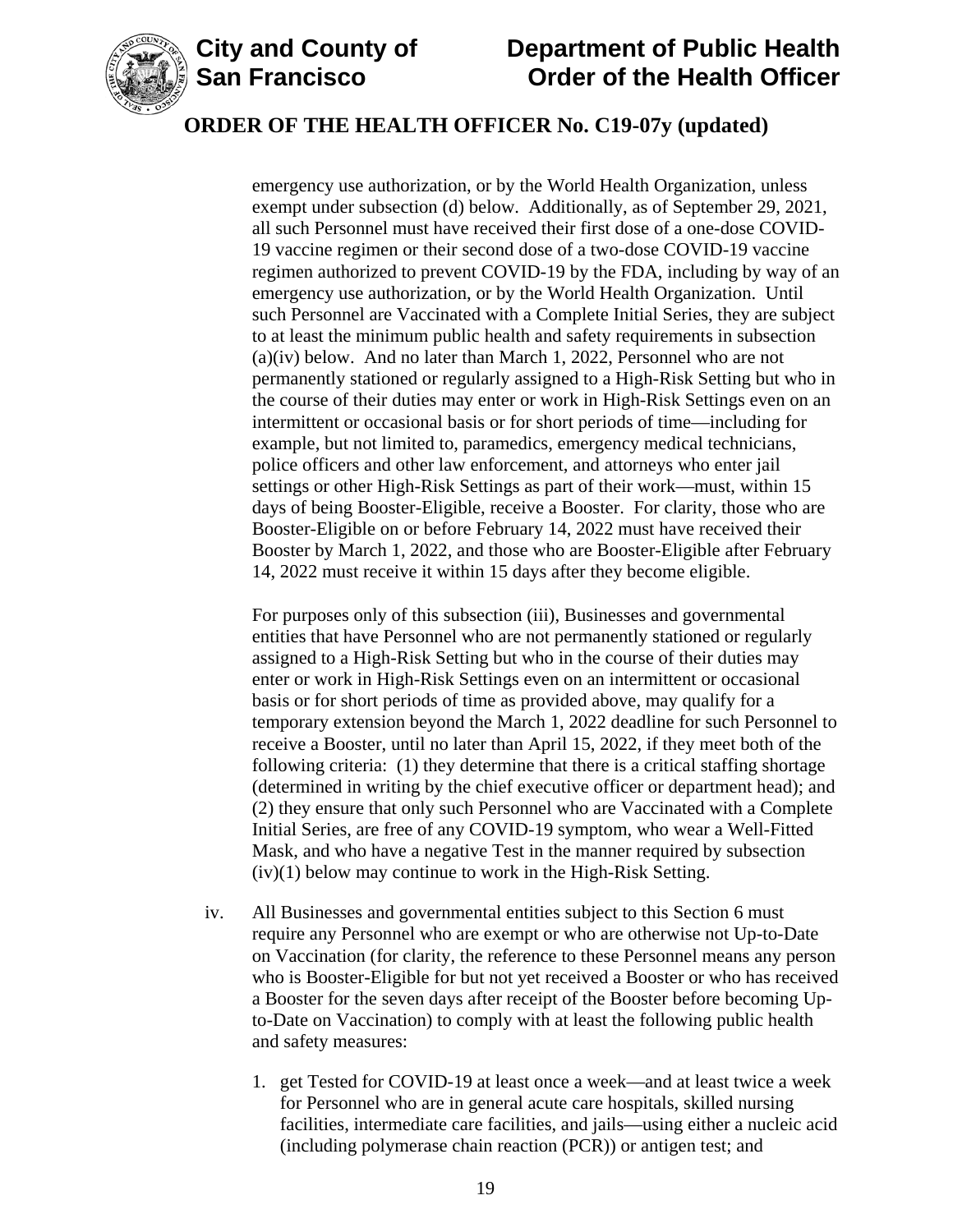

2. at all times at the worksite in the High-Risk Setting wear a face covering in compliance with the State Public Health Officer Order of July 26, 2021 ("CDPH Vaccination Status Order"), available at [https://www.cdph.ca.gov/Programs/CID/DCDC/Pages/COVID-19/Order](https://www.cdph.ca.gov/Programs/CID/DCDC/Pages/COVID-19/Order-of-the-State-Public-Health-Officer-Unvaccinated-Workers-In-High-Risk-Settings.aspx)[of-the-State-Public-Health-Officer-Unvaccinated-Workers-In-High-Risk-](https://www.cdph.ca.gov/Programs/CID/DCDC/Pages/COVID-19/Order-of-the-State-Public-Health-Officer-Unvaccinated-Workers-In-High-Risk-Settings.aspx)[Settings.aspx.](https://www.cdph.ca.gov/Programs/CID/DCDC/Pages/COVID-19/Order-of-the-State-Public-Health-Officer-Unvaccinated-Workers-In-High-Risk-Settings.aspx)

Because of the COVID-19 risks to any exempt Personnel who are not Upto-Date on Vaccination, the High-Risk Setting must provide such Personnel, on request, with a well-fitting non-vented N95 respirator and strongly encourage such Personnel to wear that respirator at all times when working with patients, residents, clients, or incarcerated people.

Regular testing and masking as required under this Section 6 are not as protective of public health as being Up-to-Date on Vaccination in helping prevent transmission of COVID-19; accordingly, those measures are a minimum safety requirement for exempt Personnel in High-Risk Settings. Businesses and governmental entities subject to this Section 6 may require additional safety measures for such Personnel. For example, factors a Business or governmental entity may consider in determining appropriate safety measures for exempt Personnel include, but are not limited to:

- a) Whether the Personnel will place other people at risk of transmission of COVID-19 because they are required to come into contact (including on an emergency basis) with other Personnel or with persons whose vaccination status is unknown, who are not yet eligible for the vaccine, or who are members of a vulnerable population (*e.g.*, the elderly, incarcerated people, and acute care patients);
- b) The type and frequency of testing available to the Personnel and whether the Business or governmental entity has the ability to provide testing to Personnel, without relying on public health resources, and track the requisite testing;
- c) Whether the Business or governmental entity can ensure compliance with the mask mandate whenever the Personnel are around other people in the workplace; and
- d) Whether the proposed accommodation imposes an undue burden because it is costly, infringes on other Personnel's job rights or benefits, compromises workplace safety, decreases workplace efficiency, or requires other Personnel to do more than their share of potentially hazardous or burdensome work.

Nothing under the Order limits the ability of a Business or governmental entity under applicable law to determine whether they are unable to offer a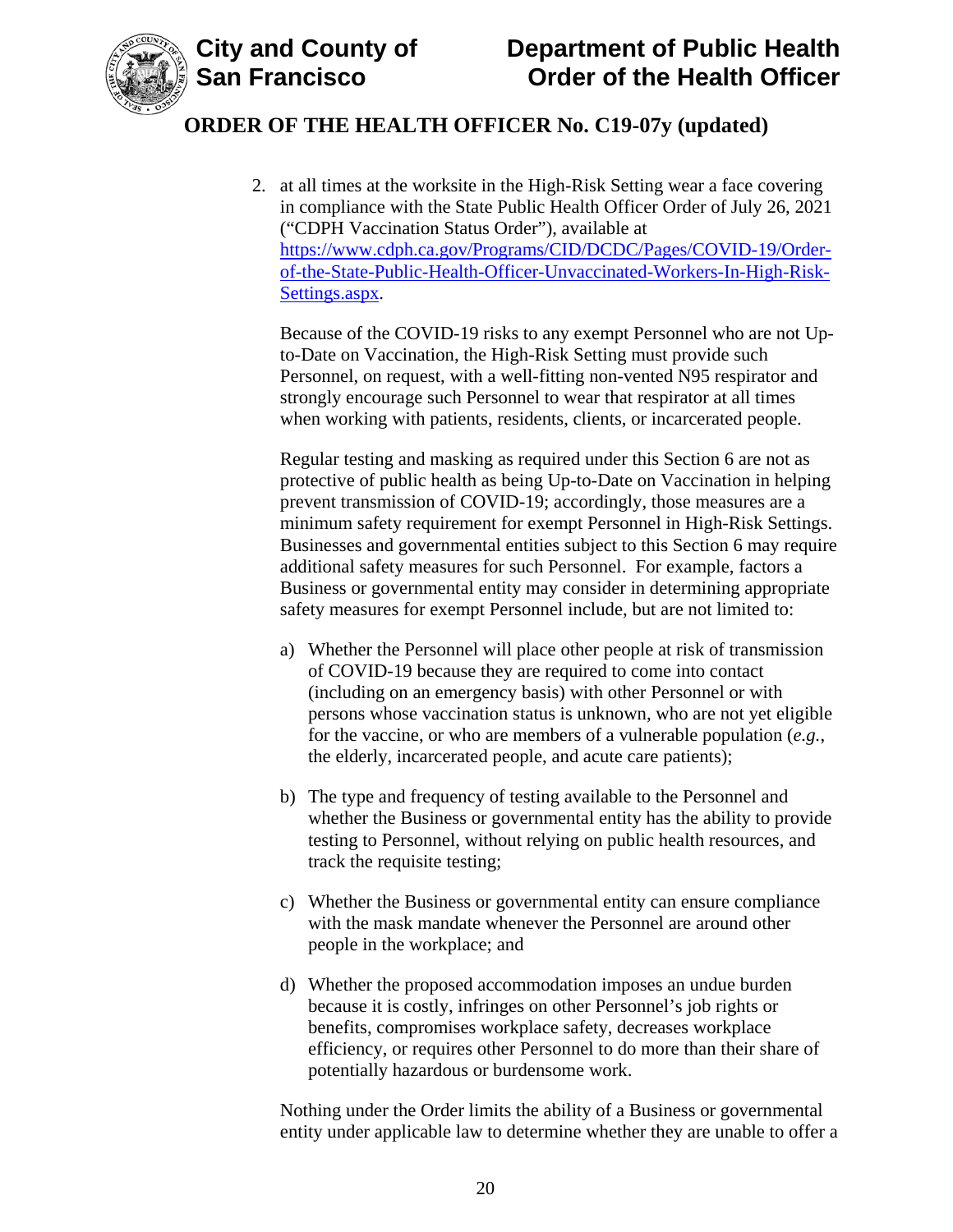

reasonable accommodation to unvaccinated Personnel with an approved exemption and to exclude such exempt Personnel from a High-Risk Setting.

- v. All Businesses and governmental entities subject to this Section 6 must, consistent with applicable privacy laws and regulations, maintain records of employee vaccination or exemption status.
- vi. All Businesses and governmental entities subject to this Section 6 must provide these records to the Health Officer or other public health authorities promptly upon request, and in any event no later than the next business day after receiving the request.
- vii. This mandated vaccination schedule allows Businesses, governmental entities, and affected Personnel adequate time to comply with this Order. In the interest of protecting residents of High-Risk Settings, Personnel, and their families, Businesses, governmental entities, and affected Personnel are strongly urged to meet these vaccination requirements as soon as possible.

For clarity, this requirement applies to Personnel in other buildings in a site containing a High-Risk Setting, such as a campus or other similar grouping of related buildings, where such Personnel do any of the following: (i) access the acute care or patient, resident, client, or incarcerated person areas of the High-Risk Setting; or (ii) work in-person with patients, residents, clients, or incarcerated people who visit those areas. All people in San Francisco who work in a clinical setting with a population that is more vulnerable to COVID-19 are strongly urged to be Up-to-Date on Vaccination, including receiving a Booster as soon as Booster-Eligible.

If a person covered by the requirements of this Section 6 to be Up-to-Date on Vaccination recently had COVID-19 when that person would otherwise have been Booster-Eligible based on the period since becoming Vaccinated with a Complete Initial Series, then that person should try to obtain the Booster as soon as possible at least 10 days after recovering and ending isolation. But to continue working in the High-Risk Setting that person does not need to receive the Booster until 30 days after recovering from infection and discontinuing isolation, unless a healthcare provider recommends in a note that the Booster be delayed for a longer specified period.

b. CDPH Requirements For Adult Care Facilities, Direct Care Workers, Other Health Care Workers, and Pharmacists. Businesses and governmental entities with Personnel in certain types of facilities and contexts, including those that provide health care, certain other care services, services in congregate settings, and the Personnel who work in those settings must comply with the following CDPH Orders and All Facilities Letters, including as they are updated in the future, which require Personnel of such Businesses and governmental entities to be Up-to-Date on Vaccination, including receipt of a Booster when Booster-Eligible, unless exempt under those Orders and All Facilities Letters by the deadlines listed in each order or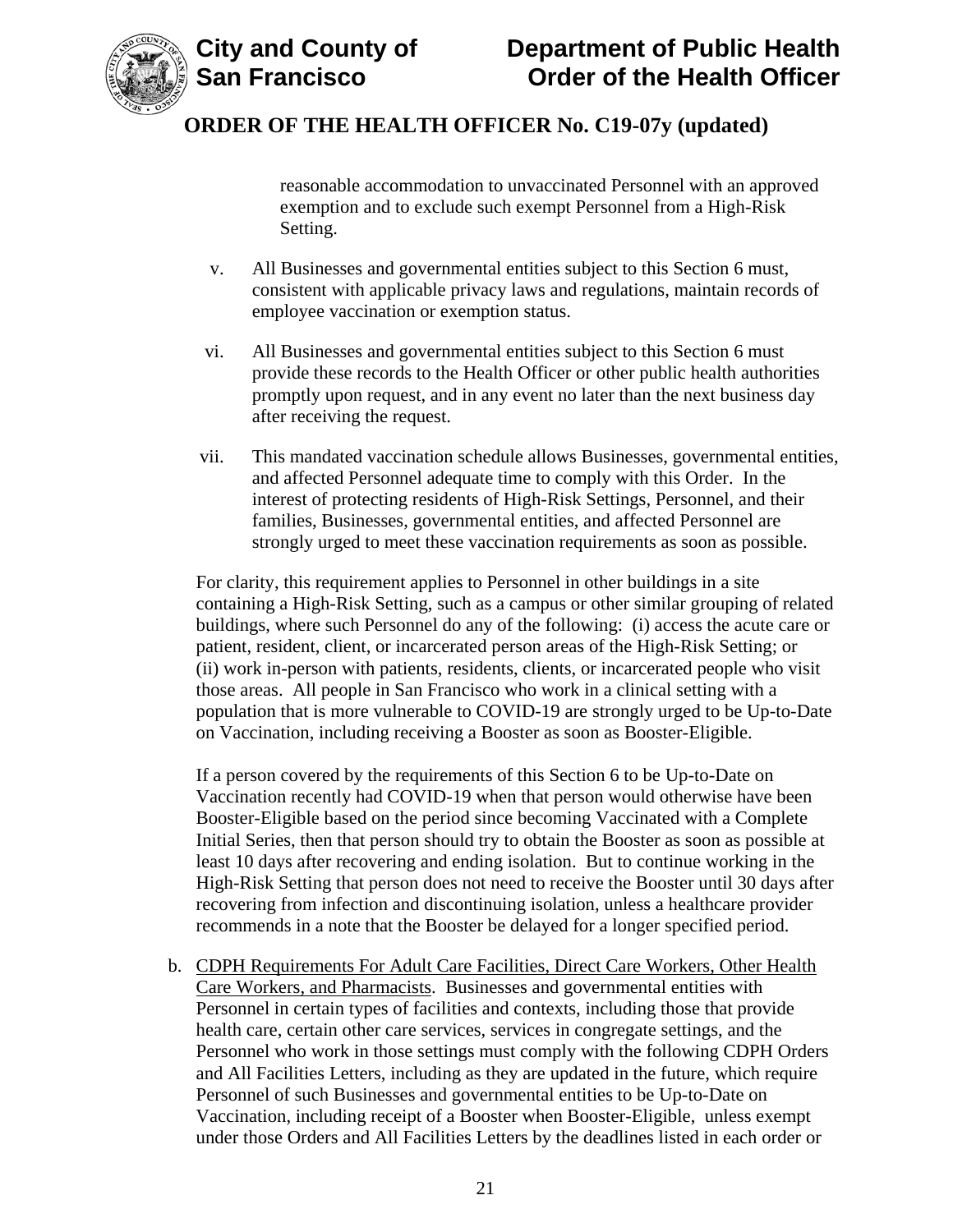

letter:

"Adult Care Facilities and Direct Care Worker Vaccine Requirement", updated January 25, 2022, available online at [www.cdph.ca.gov/Programs/CID/DCDC/Pages/COVID-19/Order-of-the-State-](https://www.cdph.ca.gov/Programs/CID/DCDC/Pages/COVID-19/Order-of-the-State-Public-Health-Officer-Adult-Care-Facilities-and-Direct-Care-Worker-Vaccine-Requirement.aspx)[Public-Health-Officer-Adult-Care-Facilities-and-Direct-Care-Worker-Vaccine-](https://www.cdph.ca.gov/Programs/CID/DCDC/Pages/COVID-19/Order-of-the-State-Public-Health-Officer-Adult-Care-Facilities-and-Direct-Care-Worker-Vaccine-Requirement.aspx)

[Requirement.aspx](https://www.cdph.ca.gov/Programs/CID/DCDC/Pages/COVID-19/Order-of-the-State-Public-Health-Officer-Adult-Care-Facilities-and-Direct-Care-Worker-Vaccine-Requirement.aspx)

"Health Care Worker Vaccine Requirement", updated January 25, 2022, available online at [www.cdph.ca.gov/Programs/CID/DCDC/Pages/COVID-19/Order-of-the-](https://www.cdph.ca.gov/Programs/CID/DCDC/Pages/COVID-19/Order-of-the-State-Public-Health-Officer-Health-Care-Worker-Vaccine-Requirement.aspx)[State-Public-Health-Officer-Health-Care-Worker-Vaccine-Requirement.aspx](https://www.cdph.ca.gov/Programs/CID/DCDC/Pages/COVID-19/Order-of-the-State-Public-Health-Officer-Health-Care-Worker-Vaccine-Requirement.aspx)

"Coronavirus Disease 2019 (COVID-19) Testing, Vaccination Verification and Personal Protective Equipment for Health Care Personnel (HCP) at Health Care Facilities" (AFL 21-29.2), updated January 26, 2022, available online at [www.cdph.ca.gov/Programs/CHCQ/LCP/Pages/AFL-21-29.aspx](https://www.cdph.ca.gov/Programs/CHCQ/LCP/Pages/AFL-21-29.aspx)

"Coronavirus Disease 2019 (COVID-19) Testing, Vaccination Verification and Personal Protective Equipment for Health Care Personnel (HCP) at the Various Types of Intermediate Care Facilities" (AFL 21-30.2), updated January 26, 2022, available online at [www.cdph.ca.gov/Programs/CHCQ/LCP/Pages/AFL-21-30.aspx](https://www.cdph.ca.gov/Programs/CHCQ/LCP/Pages/AFL-21-30.aspx)

"Coronavirus Disease 2019 (COVID-19) Vaccine Requirement for Healthcare Personnel (HCP)" (AFL 21-34.2), updated January 26, 2022, available online at [www.cdph.ca.gov/Programs/CHCQ/LCP/Pages/AFL-21-34.aspx.](https://www.cdph.ca.gov/Programs/CHCQ/LCP/Pages/AFL-21-34.aspx)

- c. Dental Offices. Personnel who provide healthcare in dental offices are considered to provide care in "Clinics & Doctor Offices (including behavioral health, surgical)" under the following CDPH order and must comply with the requirements in that order: "Health Care Worker Vaccine Requirement", updated January 25, 2022, available online at [www.cdph.ca.gov/Programs/CID/DCDC/Pages/COVID-19/Order](https://www.cdph.ca.gov/Programs/CID/DCDC/Pages/COVID-19/Order-of-the-State-Public-Health-Officer-Health-Care-Worker-Vaccine-Requirement.aspx)[of-the-State-Public-Health-Officer-Health-Care-Worker-Vaccine-Requirement.aspx.](https://www.cdph.ca.gov/Programs/CID/DCDC/Pages/COVID-19/Order-of-the-State-Public-Health-Officer-Health-Care-Worker-Vaccine-Requirement.aspx)
- d. Limited Exemptions. Personnel covered by this Section 6 may be exempt from the vaccination requirements under this section only upon providing the requesting Business or governmental entity a declination form stating either of the following: (1) the individual is declining vaccination based on Religious Beliefs or (2) the individual is excused from receiving any COVID-19 vaccine due to Qualifying Medical Reasons. A sample ascertainment and declination form is available online at [www.sfdph.org/dph/covid-19/files/declination.pdf.](https://www.sfdph.org/dph/covid-19/files/declination.pdf) As to declinations for Qualifying Medical Reasons, to be eligible for this exemption Personnel must also provide to their employer or the Business a written statement signed by a physician, nurse practitioner, or other licensed medical professional practicing under the license of a physician stating that the individual qualifies for the exemption (but the statement should not describe the underlying medical condition or disability) and indicating the probable duration of the individual's inability to receive the vaccine (or if the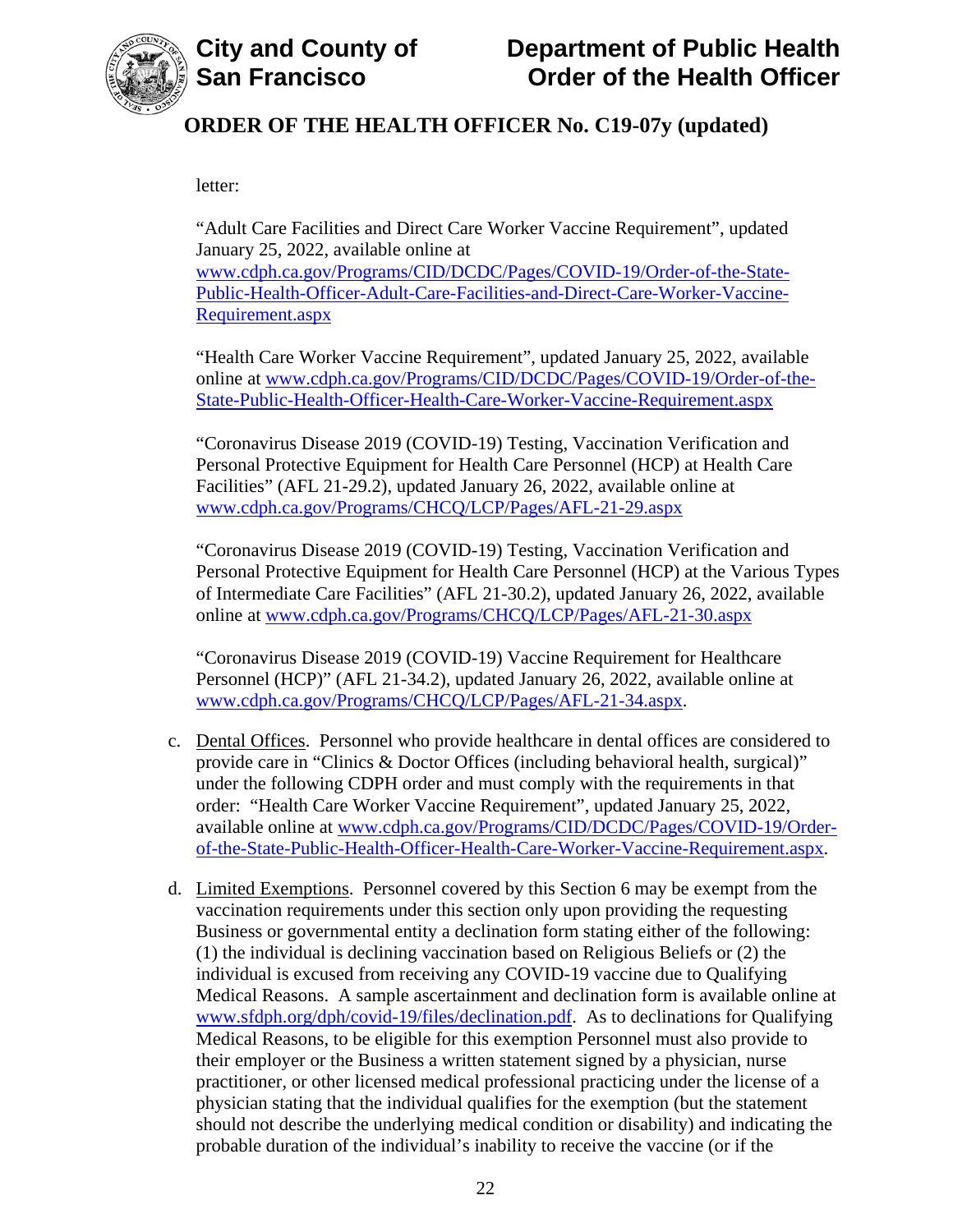



# **ORDER OF THE HEALTH OFFICER No. C19-07y (updated)**

duration is unknown or permanent, so indicate). As to declinations based on Religious Beliefs, a Business or governmental entity may seek additional information as allowed or required by applicable law to determine whether Personnel have a qualifying Religious Belief. Personnel who qualify for and are granted by the employing Business or governmental entity an exemption due to Religious Beliefs or Qualifying Medical Reasons, as provided above, must still follow at least the minimum health and safety requirements in subsection  $(a)(iv)$ , above. Nothing in this Order is intended to limit any Business's or governmental entity's ability under applicable law to determine whether they are able to offer a reasonable accommodation to Personnel with an approved exemption. Because testing and masking is not as effective as being Up-to-Date on Vaccination at preventing the spread of COVID-19, a Business may determine that the minimum requirements in subsection (a)(iv) above are not sufficient to protect the health and safety of people in High-Risk Settings.

- e. Record Keeping Requirements. Businesses or governmental entities subject to this Section 6 must maintain records with following information:
	- i. For Personnel who are Vaccinated with a Complete Initial Series, and also for Personnel where being Up-to-Date on Vaccination is required by this Order: (1) full name and date of birth; (2) vaccine manufacturer; and (3) date of vaccine administration (for first dose and, if applicable, all subsequent doses required by this Order). Nothing in this subsection is intended to prevent an employer from requesting additional information or documentation to verify vaccination status, to the extent permissible under the law.
	- ii. For unvaccinated Personnel: signed declination forms with written health care provider's statement where applicable, as described in subsection (d) above.
- f. Compliance with CDPH Orders. In addition to the requirements set forth above:
	- i. Until any more health protective requirements in this section take effect, Businesses and governmental entities with Personnel in High-Risk Settings must comply with the requirements of the CDPH Vaccination Status Order; and
	- ii. Businesses and governmental entities with Personnel in adult care facilities and Other Health Care Settings—as that term is defined in the CDPH Vaccination Status Order—must be in full compliance with the requirements of the CDPH Vaccination Status Order.
	- iii. Businesses and governmental entities with Personnel who provide services or work in facilities covered by the State Public Health Officer Order of August 5, 2021, updated on December 22, 2021 and January 25, 2022 (titled "Health Care Worker Vaccine Requirement"), must comply with the requirements of that order, including as that order may be amended in the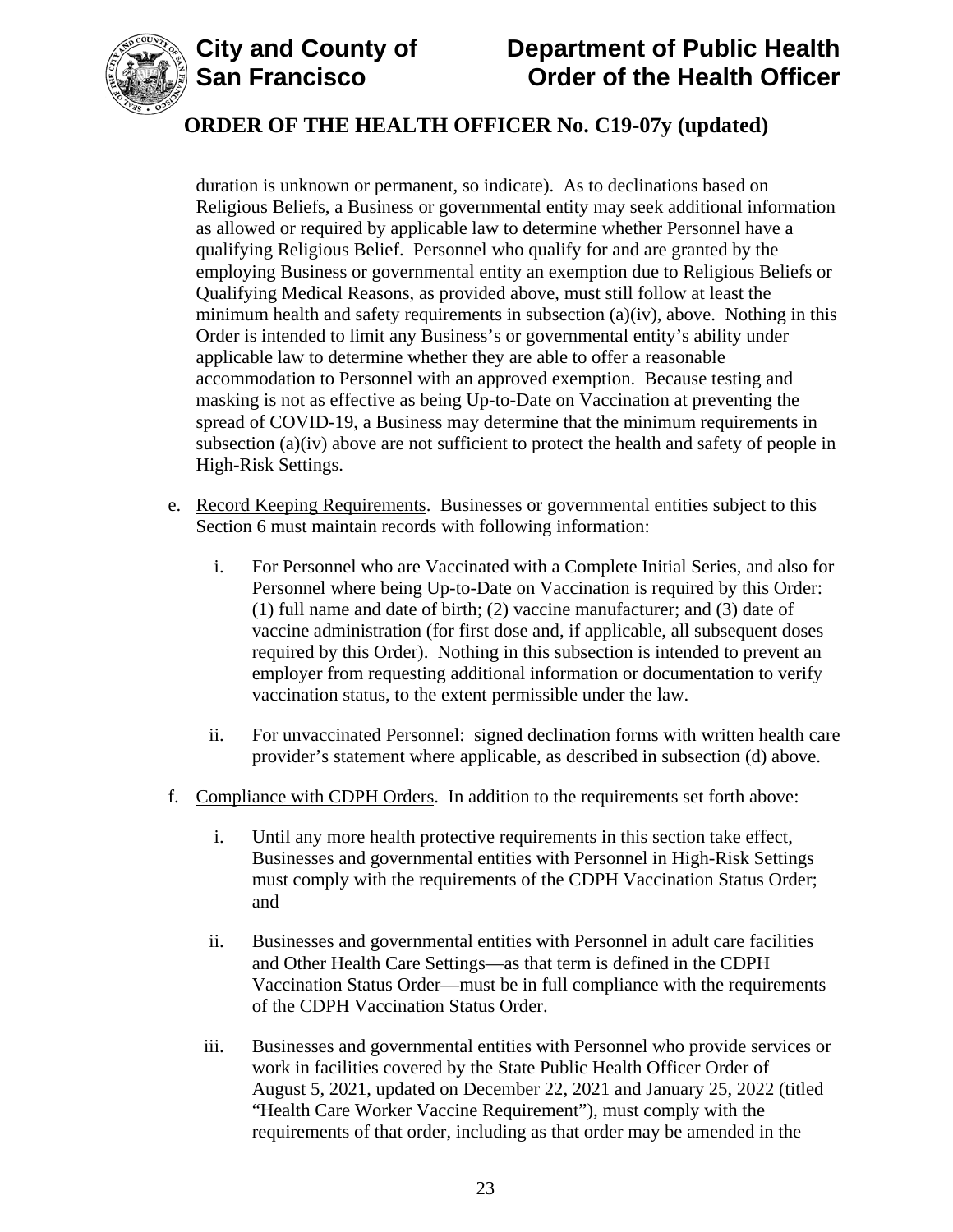

future. See [www.cdph.ca.gov/Programs/CID/DCDC/Pages/COVID-](https://www.cdph.ca.gov/Programs/CID/DCDC/Pages/COVID-19/Order-of-the-State-Public-Health-Officer-Health-Care-Worker-Vaccine-Requirement.aspx)[19/Order-of-the-State-Public-Health-Officer-Health-Care-Worker-Vaccine-](https://www.cdph.ca.gov/Programs/CID/DCDC/Pages/COVID-19/Order-of-the-State-Public-Health-Officer-Health-Care-Worker-Vaccine-Requirement.aspx)[Requirement.aspx.](https://www.cdph.ca.gov/Programs/CID/DCDC/Pages/COVID-19/Order-of-the-State-Public-Health-Officer-Health-Care-Worker-Vaccine-Requirement.aspx)

- g. Cooperation with Public Health Authorities. Businesses or governmental entities with Personnel subject to this Section 6 must cooperate with Health Officer or DPH requests for records, documents, or other information regarding the Business or governmental entity's implementation of these vaccination requirements. This cooperation includes, but is not limited to, identifying all jobs or positions within the organization and describing: (1) whether a given job or position is subject to the vaccination requirements of this Section 6, (2) how the Business or governmental entity determined a job or position is subject to vaccination requirements of this Section 6, and (3) how the Business or governmental entity is ensuring full compliance with the vaccination requirements set forth in this Section 6. Complete responses to these requests must be provided to the Health Officer or DPH promptly upon request, and in any event within three business days after receiving the request.
- h. Chart. For convenience of reference, a chart summarizing which settings and Personnel are subject to which state and local vaccination requirements is available at [https://www.sfdph.org/dph/alerts/files/C19-07-State-and-Local-Mandates-Chart.pdf.](https://www.sfdph.org/dph/alerts/files/C19-07-State-and-Local-Mandates-Chart.pdf)
- 7. Mega-Events.
	- a. Compliance with State's Post-Blueprint Guidance. All Businesses, governmental entities, and other organizations hosting Mega-Events, including when held at schools or under Programs for Children and Youth as provided in Section 5 above, must comply with the requirements in the State's Post-Blueprint Guidance for indoor Mega-Events, available online at [www.cdph.ca.gov/Programs/CID/DCDC/Pages/COVID-19/Beyond-Blueprint-](https://www.cdph.ca.gov/Programs/CID/DCDC/Pages/COVID-19/Beyond-Blueprint-Framework.aspx)[Framework.aspx,](https://www.cdph.ca.gov/Programs/CID/DCDC/Pages/COVID-19/Beyond-Blueprint-Framework.aspx) and are strongly urged to follow the recommendations in the State's Post-Blueprint Guidance for outdoor Mega-Events.
	- b. Vaccine Verification or Negative Test Requirements.
		- i. Patron Vaccination or Testing Pre-Entry Requirements. Operators or hosts of indoor Mega-Events must require all patrons to show proof, before entering the facility, of either a) being Up-to-Date on Vaccination, including for patrons age 12 and up receipt of a Booster as soon as they are Booster-Eligible, or b) having had a negative COVID-19 Test taken within one day (for antigen tests) or two days (for PCR tests) before entry into the facility. For multi-day indoor Mega-Events, patrons are not required to be Tested more than twice each week so long as each Test is done at least three days apart. For patrons aged 12 to 15, operators or hosts of indoor Mega-Events are urged to enforce the mandate to show proof of a Booster as part of being Up-to-Date on Vaccination as soon as possible and are required to do so beginning March 1, 2022 unless the patron aged 12 to 15 shows proof of having had a negative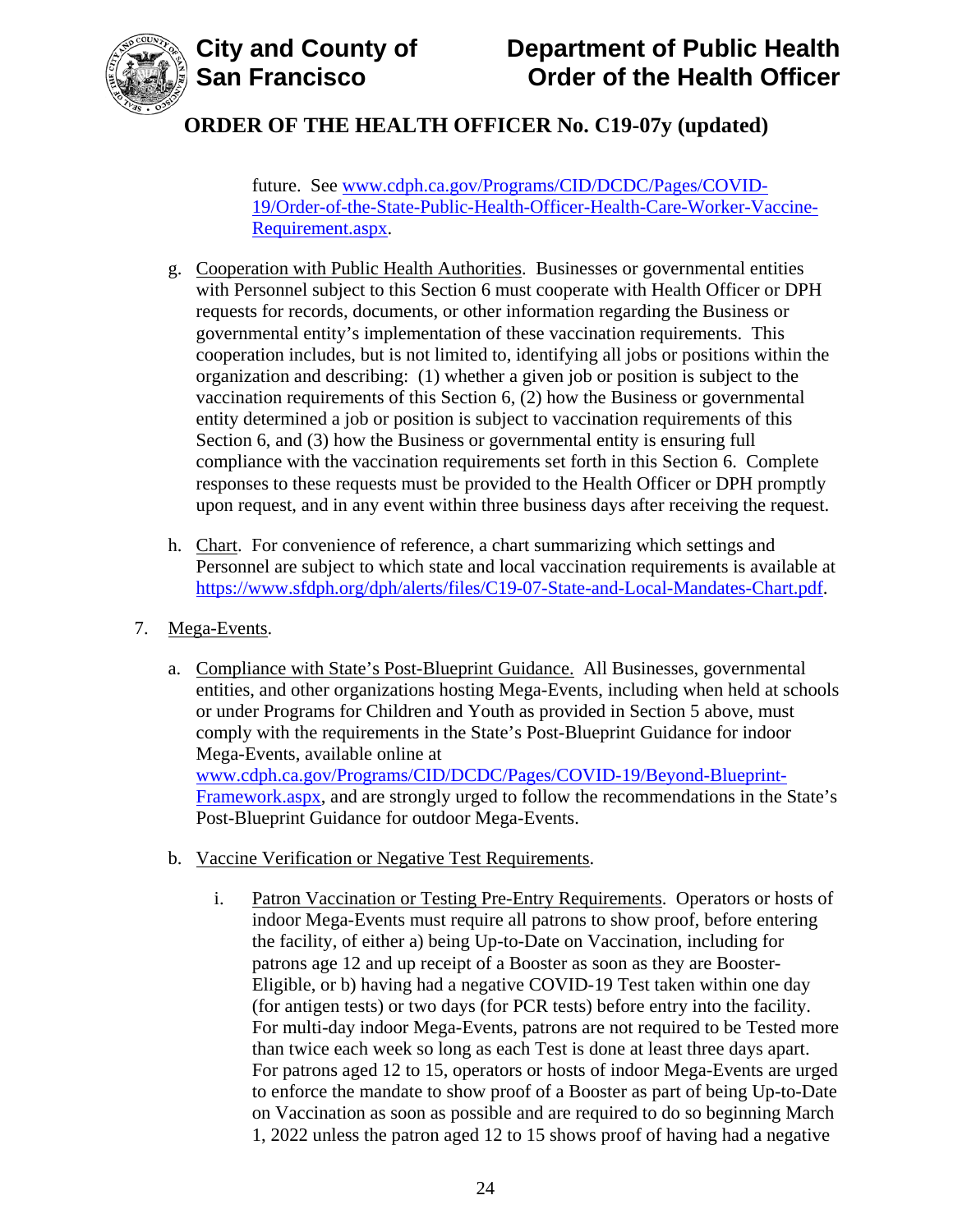

### **ORDER OF THE HEALTH OFFICER No. C19-07y (updated)**

COVID-19 Test taken within one day (for antigen tests) or two days (for PCR tests) before entry into the facility. Patrons age five to 11 (or their parents or guardians) must show for each such child either proof of being Vaccinated with a Complete Initial Series or a negative COVID-19 test taken within one day (for antigen tests) or two days (for PCR tests) before entry into the facility. Patrons age two to four (or their parents or guardians) must show for each such child proof of a negative COVID-19 test taken within one day (for antigen tests) or two days (for PCR tests) before entry into the facility.

Operators or hosts of indoor Mega-Events may not accept a written selfattestation as proof of being Vaccinated with a Complete Initial Series or Upto-Date on Vaccination. For proof of a Test, self-administered antigen testing is not acceptable at this time unless there is third-party verification—the Business must require proof of a negative Test as outlined by CDPH's guidance in the section titled "What can be used as proof of a negative preentry test in settings where pre-entry testing is required?", available online at [www.cdph.ca.gov/Programs/CID/DCDC/Pages/COVID-19/Updated-COVID-](https://www.cdph.ca.gov/Programs/CID/DCDC/Pages/COVID-19/Updated-COVID-19-Testing-Guidance.aspx#pre-entry-testing)[19-Testing-Guidance.aspx#pre-entry-testing.](https://www.cdph.ca.gov/Programs/CID/DCDC/Pages/COVID-19/Updated-COVID-19-Testing-Guidance.aspx#pre-entry-testing) And consistent with State rules, operators or hosts of indoor Mega-Events are required to cross check proof of being Vaccinated with a Complete Initial Series or proof of negative COVID-19 test, as provided below, for each patron age 18 and up against a photo identification, unless photo identification is integrated into the digital COVID-19 vaccine record. Under no circumstance—including in response to a claim by a patron of an exemption of any kind—is the operator or host of an indoor Mega-Event allowed to admit a patron (except children under age two) who has not shown, as listed in this subsection, proof of either being Vaccinated with a Complete Initial Series or of a negative Test.

ii. Staff Vaccination or Testing Pre-Entry Requirements. Operators or hosts of indoor Mega-Events must require all staff to show proof, before entering the facility, of either (1) being Up-to-Date on Vaccination, including receipt of a Booster within 15 days of their being Booster-Eligible or (2) having a negative COVID-19 Test taken within one day (for antigen tests) or two days (for PCR tests) before entry into the facility (but staff is not required to be Tested more than twice each week so long as each Test is done at least three days apart). Staff can work at the Mega-Event so long as they get the Booster by the 15th day of being Booster-Eligible. These requirements for staff are subject to any applicable requirements for federal, state, or local laws requiring accommodation. Unvaccinated Staff must wear a Well-Fitted Mask at all times except while actively performing or playing or as otherwise allowed to remove the mask by Appendix A of this Order.

If a staff member covered by the requirements of this Section 7 to be Up-to-Date on Vaccination (in lieu of testing and masking for those who with a qualified exemption) recently had COVID-19 when that person would otherwise have been Booster-Eligible based on the period since becoming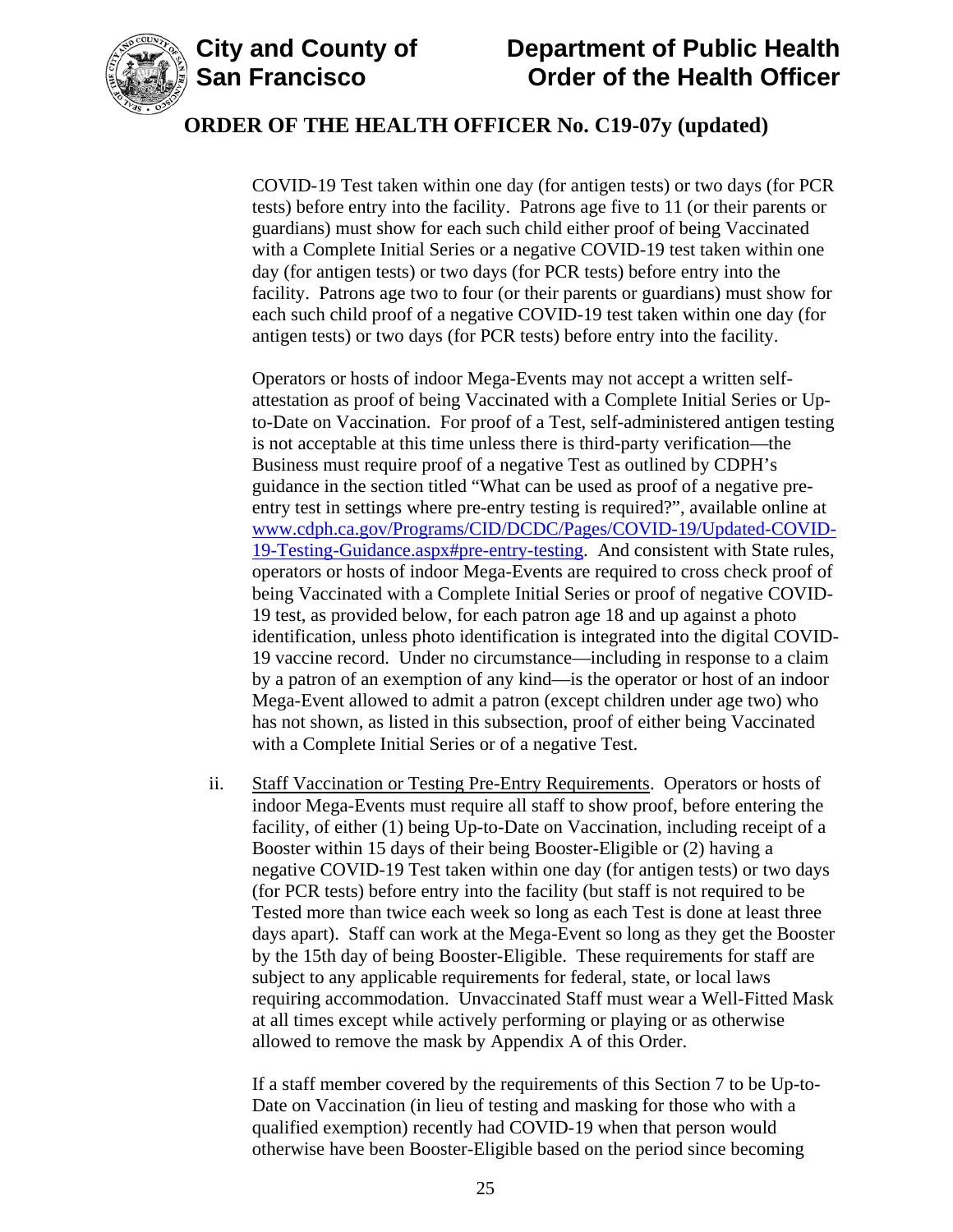



Vaccinated with a Complete Initial Series, then that person should try to obtain the Booster as soon as possible at least 10 days after recovering and ending isolation. But to continue working in the indoor Mega-Event setting that person does not need to receive the Booster until 30 days after recovering from infection and discontinuing isolation, unless a healthcare provider recommends in a note that the Booster be delayed for a longer specified period.

For clarity, "staff" as used in this Section 7 does not include all individuals included in the broader term "Personnel." Individuals who enter or work in a Mega-Event facility for short periods of time (*e.g.*, individuals who deliver goods or packages) are not covered by the requirements in this Section, but anyone who is present for a single event or who provides setup or post-event services onsite for even part of a day is considered staff and is covered by this Section.

- iii. Masking Requirements Indoors.
	- a. Mask Requirements and Allowances. Operators or hosts of indoor Mega-Events must follow the requirements for masking listed in this Order and Appendix A to this Order and may, but are not required by this Order, allow patrons and Personnel (or staff) who are Vaccinated with a Complete Initial Series to remove masks indoors consistent with the requirements listed in Appendix A to this Order.
	- b. Providing a Well-Fitted Mask. Operators or hosts of indoor Mega-Events are encouraged to provide a Well-Fitted Mask at no cost to people (patrons and Personnel (or staff)) who do not have one upon entry inside the facility.
- c. Recommendations for Outdoor Events. All Businesses, governmental entities, and other organizations hosting outdoor Mega-Events, including when held at schools or under Programs for Children and Youth as provided in Section 5 above, are encouraged to consider requiring all patrons age 12 and up to show proof, before entering the event, that they are Up-to-Date on Vaccination (including having received a Booster as soon as they are Booster-Eligible) or have a negative Test, subject to any applicable requirements of federal, state, or local laws requiring accommodation, and to follow the recommendations in the State's Post-Blueprint Guidance for outdoor Mega-Events.
- d. For convenience of reference, a chart summarizing the requirements for Mega-Events is available at [www.sfdph.org/dph/alerts/files/C19-07-Mega-and-Large-Event-](https://www.sfdph.org/dph/alerts/files/C19-07-Mega-and-Large-Event-Chart.pdf)[Chart.pdf.](https://www.sfdph.org/dph/alerts/files/C19-07-Mega-and-Large-Event-Chart.pdf)
- 8. COVID-19 Health Indicators. The City will continue to make publicly available on its website updated data on COVID-19 case rates, hospitalizations and vaccination rates.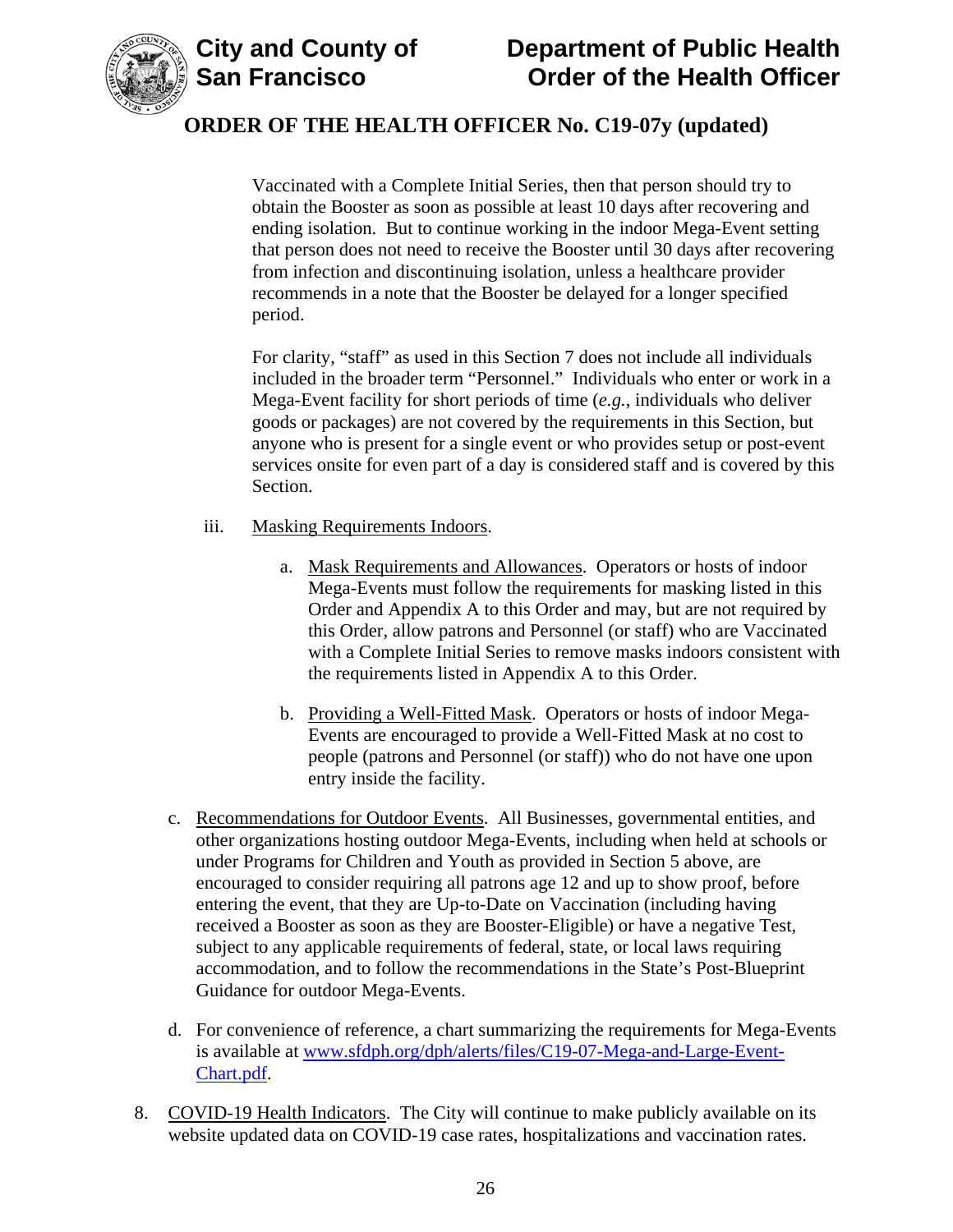

That information can be found online at [https://sf.gov/resource/2021/covid-19-data-and](https://sf.gov/resource/2021/covid-19-data-and-reports)[reports.](https://sf.gov/resource/2021/covid-19-data-and-reports) The Health Officer will monitor this data, along with other data and scientific evidence, in determining whether to modify or rescind this Order, as further described in Section 2(a) above.

- 9. Incorporation of State and Local Emergency Proclamations and Federal and State Health Orders. The Health Officer is issuing this Order in accordance with, and incorporates by reference, the emergency proclamations and other federal, state, and local orders and other pandemic-related orders described below in this Section. But this Order also functions independent of those emergency proclamations and other actions, and if any State, federal, or local emergency declaration, or any State or federal order or other guidance, is repealed, this Order remains in full effect in accordance with its terms (subject to Section 13 below).
	- a. State and Local Emergency Proclamations. This Order is issued in accordance with, and incorporates by reference, the March 4, 2020 Proclamation of a State of Emergency issued by the Governor, the February 25, 2020 Proclamation by the Mayor Declaring the Existence of a Local Emergency, and the March 6, 2020 Declaration of Local Health Emergency Regarding Novel Coronavirus 2019 (COVID-19) issued by the Health Officer, as each of them have been and may be modified, extended, or supplemented.
	- b. State Health Orders. This Order is also issued in light of the various orders, directives, rules, and regulations of the State, including, but not limited to, those of the State's Public Health Officer and Cal/OSHA. The State has expressly acknowledged that local health officers have authority to establish and implement public health measures within their respective jurisdictions that are more restrictive than those implemented by the State Public Health Officer.
	- c. Federal Orders. This Order is further issued in light of federal emergency declarations and orders, including, but not limited to, the January 20, 2021 Executive Order on Protecting the Federal Workforce and Requiring Mask-Wearing, which requires all individuals in Federal buildings and on Federal land to wear masks, maintain physical distance, and adhere to other public health measures, and the February 2, 2021 Order of the CDC, which requires use of masks on public transportation, as each of them may have been and may be modified, extended or supplemented.

### 10. Obligation to Follow Stricter Requirements of Orders.

Based on local health conditions, this Order includes a limited number of health and safety restrictions that are more stringent than those contained under State orders. Where a conflict exists between this Order and any state or federal public health order related to the COVID-19 pandemic, the most restrictive provision (*i.e.*, the more protective of public health) controls. Consistent with California Health and Safety Code section 131080 and the Health Officer Practice Guide for Communicable Disease Control in California, except where the State Health Officer may issue an order expressly directed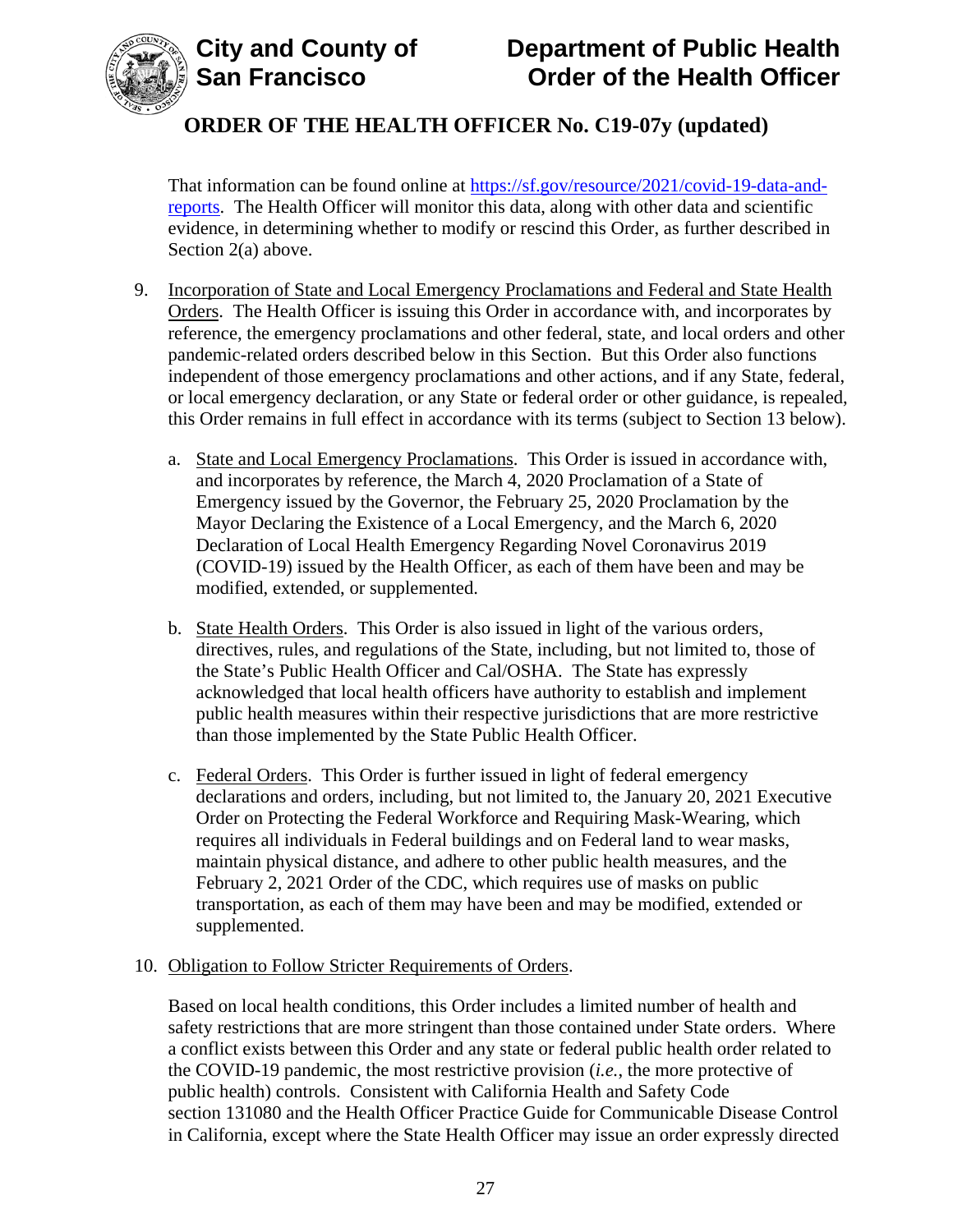

at this Order and based on a finding that a provision of this Order constitutes a menace to public health, any more restrictive measures in this Order continue to apply and control in this County.

### 11. Obligation to Follow Health Officer Orders and Directives and Mandatory State Guidance.

In addition to complying with all provisions of this Order, all individuals and entities, including all Businesses and governmental entities, must also follow any applicable orders and directives issued by the Health Officer (available online at [www.sfdph.org/healthorders](http://www.sfdph.org/healthorders) and [www.sfdph.org/directives\)](https://www.sfdph.org/directives) and any applicable mandatory guidance issued by the State Health Officer or California Department of Public Health. To the extent that provisions in the orders or directives of the Health Officer and the mandatory guidance of the State conflict, the more restrictive provisions (*i.e.*, the more protective of public health) apply. In the event of a conflict between provisions of any previously-issued Health Officer order or directive and this Order, this Order controls over the conflicting provisions of the other Health Officer order or directive.

### 12. Enforcement.

Under Government Code sections 26602 and 41601 and Health and Safety Code section 101029, the Health Officer requests that the Sheriff and the Chief of Police in the County ensure compliance with and enforce this Order. The violation of any provision of this Order (including, without limitation, any health directives) constitutes an imminent threat and immediate menace to public health, constitutes a public nuisance, and is punishable by fine, imprisonment, or both. DPH is authorized to respond to such public nuisances by issuing Notice(s) of Violation and ordering premises vacated and closed until the owner, tenant, or manager submits a written plan to eliminate all violations and DPH finds that plan satisfactory. Such Notice(s) of Violation and orders to vacate and close may be issued based on a written report made by any City employees writing the report within the scope of their duty. DPH must give notice of such orders to vacate and close to the Chief of Police or the Chief's designee to be executed and enforced by officers in the same manner as provided by San Francisco Health Code section 597. As a condition of allowing a Business to reopen, DPH may impose additional restrictions and requirements on the Business as DPH deems appropriate to reduce transmission risks, beyond those required by this Order and other applicable health orders and directives.

### 13. Effective Date.

This Order is effective at 12:01 a.m. on June 15, 2021 and will continue, as updated, to be in effect until the Health Officer rescinds, supersedes, or amends it in writing. The changes made in the February 14, 2022 update are effective at 12:01 a.m. on February 16, 2022. For clarity, the January 26, 2022 update remains in effect until 12:01 a.m. on February 16, 2022.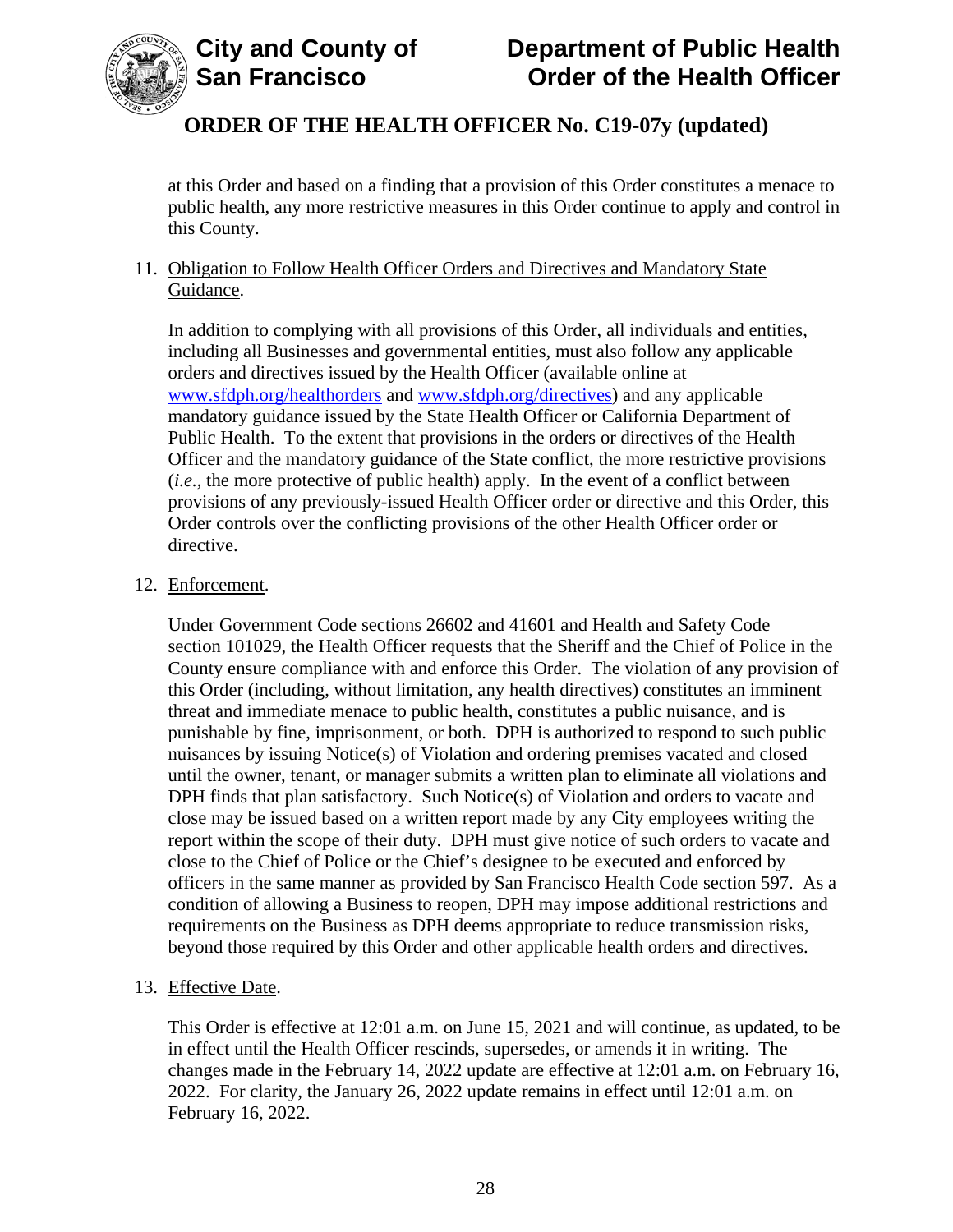

# **ORDER OF THE HEALTH OFFICER No. C19-07y (updated)**

### 14. Relation to Other Orders of the San Francisco Health Officer.

At 12:01 a.m. on February 16, 2022, this Order revises and entirely replaces the prior update to Health Officer Order No. C19-07y (issued January 26, 2022). Leading up to and in connection with the effective date of this Order, the Health Officer has rescinded a number of other orders and directives relating to COVID-19, including those listed in the Health Officer's Omnibus Rescission of Health Officer Orders and Directives, dated June 11, 2021. On and after the effective date of this Order, the following orders and directives of the Health Officer shall continue in full force and effect: Order Nos. C19-16 (hospital patient data sharing), C19-18 (vaccine data reporting), C19-19 (minor consent to vaccination), and C19-20 (test collection sites); and the directives that this Order references in Sections 3 and 5, as the Health Officer may separately amend or later terminate any of them. Health Officer Order No. C19-15 was also reinstated on August 19, 2021, and remains in effect as outlined in that order (including as it is amended in the future). Also, this Order also does not alter the end date of any other Health Officer order or directive having its own end date or that continues indefinitely.

### 15. Copies.

The County must promptly provide copies of this Order as follows: (1) by posting on the DPH website (www.sfdph.org/healthorders); (2) by posting at City Hall, located at 1 Dr. Carlton B. Goodlett Pl., San Francisco, CA 94102; and (3) by providing to any member of the public requesting a copy.

16. Severability.

If a court holds any provision of this Order or its application to any person or circumstance to be invalid, then the remainder of the Order, including the application of such part or provision to other persons or circumstances, shall not be affected and shall continue in full force and effect. To this end, the provisions of this Order are severable.

#### **IT IS SO ORDERED:**

Susan Philip, MD, MPH, Dated: February 14, 2022 Health Officer of the City and County of San Francisco

Attachments:

- Appendix A Face Covering Requirements (last updated February 14, 2022)
- Appendix B Proof of Vaccination Requirements (last updated February 14, 2022)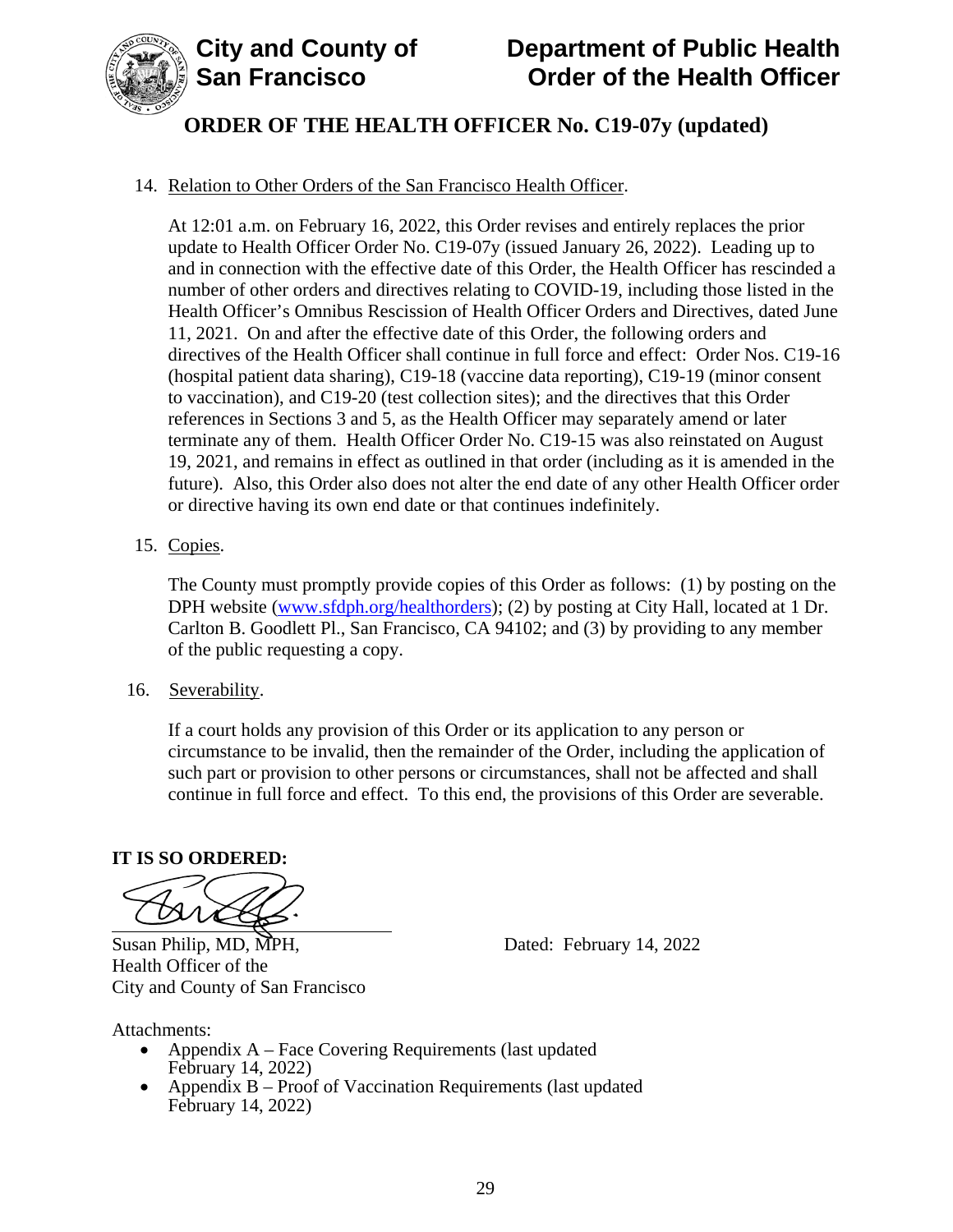### **[February 14, 2022]**

#### 1. General Requirement to Wear a Well-Fitted Mask.

People who are Vaccinated with a Complete Initial Series or are even Up-to-Date on Vaccination (meaning they have completed their initial course of vaccination and have received a Booster once eligible for a Booster, as further defined in Section 1 of the body of the Order), are recommended, for the time being, to continue to wear a Well-Fitted Mask in indoor public settings where they are not otherwise required to do so, subject to the exemptions and allowances in Sections 4 through 8, below. But anyone who is Unvaccinated is required for the time being to wear a Well-Fitted Mask in indoor public setting at all times, except as provided in Sections 4 through 7, below. Additional Face Covering Requirements may be imposed elsewhere in this Order or by state or federal rules or regulations.

Also, everyone is required to wear a Well-Fitted Mask, regardless of vaccination status, in the following indoor settings: public transit; TK-12 schools and childcare; High-Risk Settings (as defined in Section  $1(p)$  of the Order); health care and other long-term care facilities where masking is required by regulatory orders and rules; and anywhere else that federal or state health orders require doing so, as described in Section 3(b)(i) of the Order and this Appendix.

Employees may be subject to additional restrictions or be required to provide additional documentation under state or federal laws and regulations, including Cal/OSHA's regulations. Businesses and other entities must adhere to applicable Cal/OSHA regulations relating to COVID-19 health and safety measures in the workplace and should frequently check for updates to those regulations such as by checking online at [www.dir.ca.gov/dosh/coronavirus/covid19faqs.html.](https://www.dir.ca.gov/dosh/coronavirus/covid19faqs.html)

And as provided in Section 10 below, individual Businesses, governmental entities, or venue operators or hosts may impose requirements regarding masking, in addition to those in this Order, that are more protective of public health.

#### 2. Ventilation.

Businesses and operators of other public and private facilities where people are allowed to remove their Well-Fitted Masks indoors are encouraged to allow people to remove their Well-Fitted Masks only if they use at least one of the following ventilation strategies: (1) all available windows and doors accessible to fresh outdoor air are kept open as long as air quality and weather conditions permit; (2) fully operational HVAC system; or (3) appropriately sized portable air cleaners in each room. For clarity, if windows and doors are closed due to air quality or weather conditions, then a Business or operator of a public or private facility should whenever feasible follow at least one of remaining ventilation strategies before allowing people to remove their Well-Fitted Masks under this Order.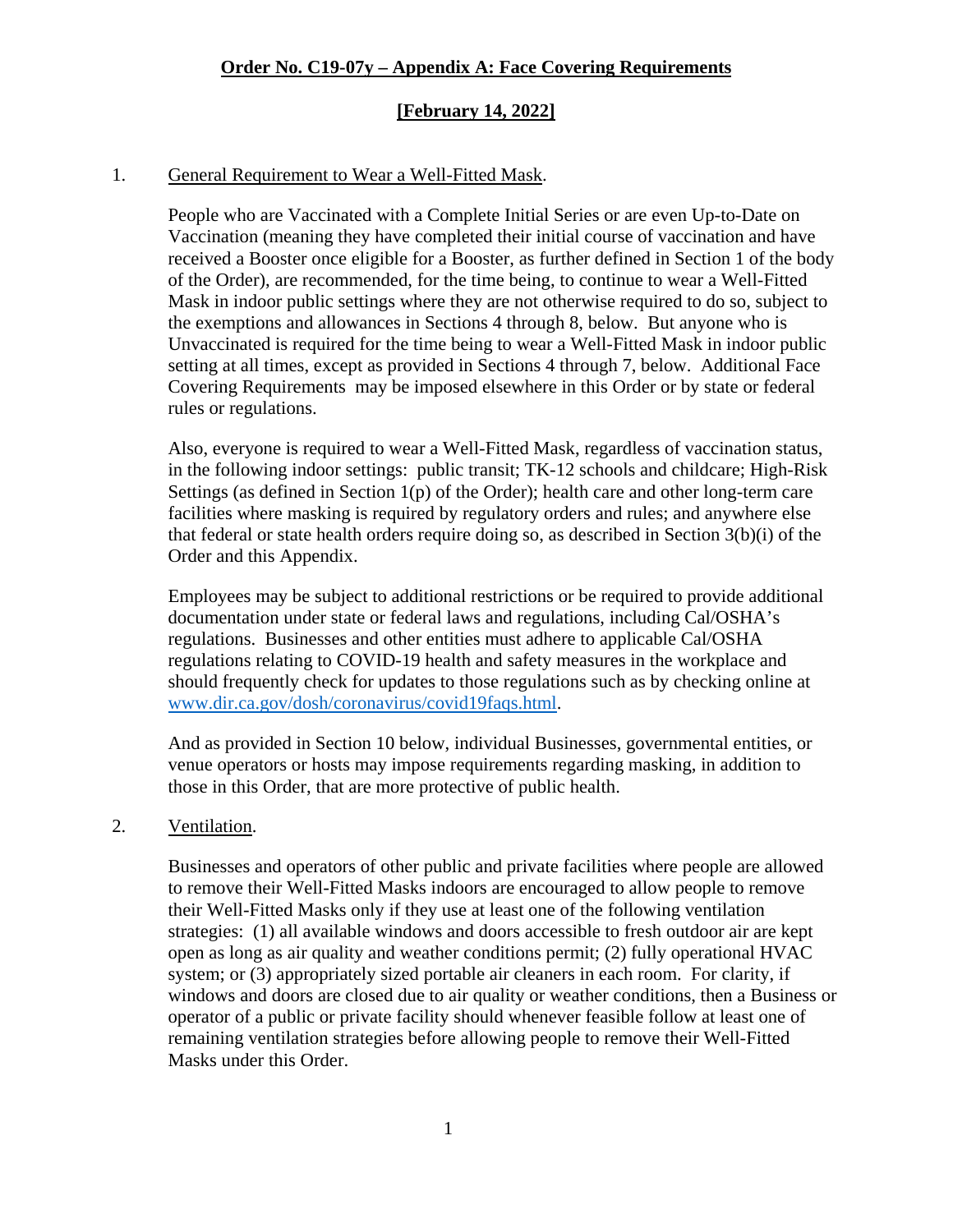#### **[February 14, 2022]**

#### 3. Proof of Vaccination.

Businesses, governmental entities, and other venue operators or hosts are encouraged to require people to provide proof that they are Vaccinated with a Complete Initial Series or are Up-to-Date on Vaccination (including receipt of a Booster once Booster-Eligible) before allowing people to remove their Well-Fitted Mask (to the extent they are allowed to do so in Sections 5 through 8, below). For clarity, even if a Business or other entity does verify that people are Vaccinated with a Complete Initial Series, people who are Unvaccinated still must wear a Well-Fitted Mask unless otherwise exempted under this Order. And as provided in the Order, each Business, governmental entity, and other entity that is required to confirm proof of being Vaccinated with the Complete Initial Series is strongly urged to implement measures as soon as possible to require its patrons and staff (as distinct from Personnel) to be Up-to-Date on Vaccination, including requiring them to show proof of receipt of a Booster once they are eligible.

Except as required by more stringent masking requirements imposed elsewhere in this Order or Appendix, in indoor settings where people who are Vaccinated with a Complete Initial Series are allowed to remove their Well-Fitted Masks, Businesses, governmental entities, and other venue operators or hosts may confirm the vaccination status of patrons (including, without limitation, guests, attendees, and other visitors) in any of the following ways:

- a. Self-attestation, by providing information to all patrons regarding vaccination requirements, such as by posting signs at public entrances and at appropriate locations inside the facility, and allowing vaccinated individuals to self-attest that they are in compliance before entry;
- b. Verification, by confirming proof of vaccination status using the methods listed in the definition of "Vaccinated with a Complete Initial Series" in Section 1(n) of the Order (*e.g.*, checking the CDC vaccination card, a personal digital vaccination record issued by the State or other jurisdiction or entity, or documentation from a healthcare provider); or
- c. Imposing another, more restrictive option, that meets their operational needs.

In the alternative, Businesses, governmental entities, and other venue operators or hosts may require all patrons to wear a Well-Fitted Mask. And no person can be prevented from wearing a Well-Fitted Mask as a condition of participation in an activity or entry into a Business.

#### 4. Status-Based Exemptions.

a. Medical or Safety Exemption. A person does not need to wear a Well-Fitted Mask when they can show: (1) a medical professional has provided a written exemption to the Face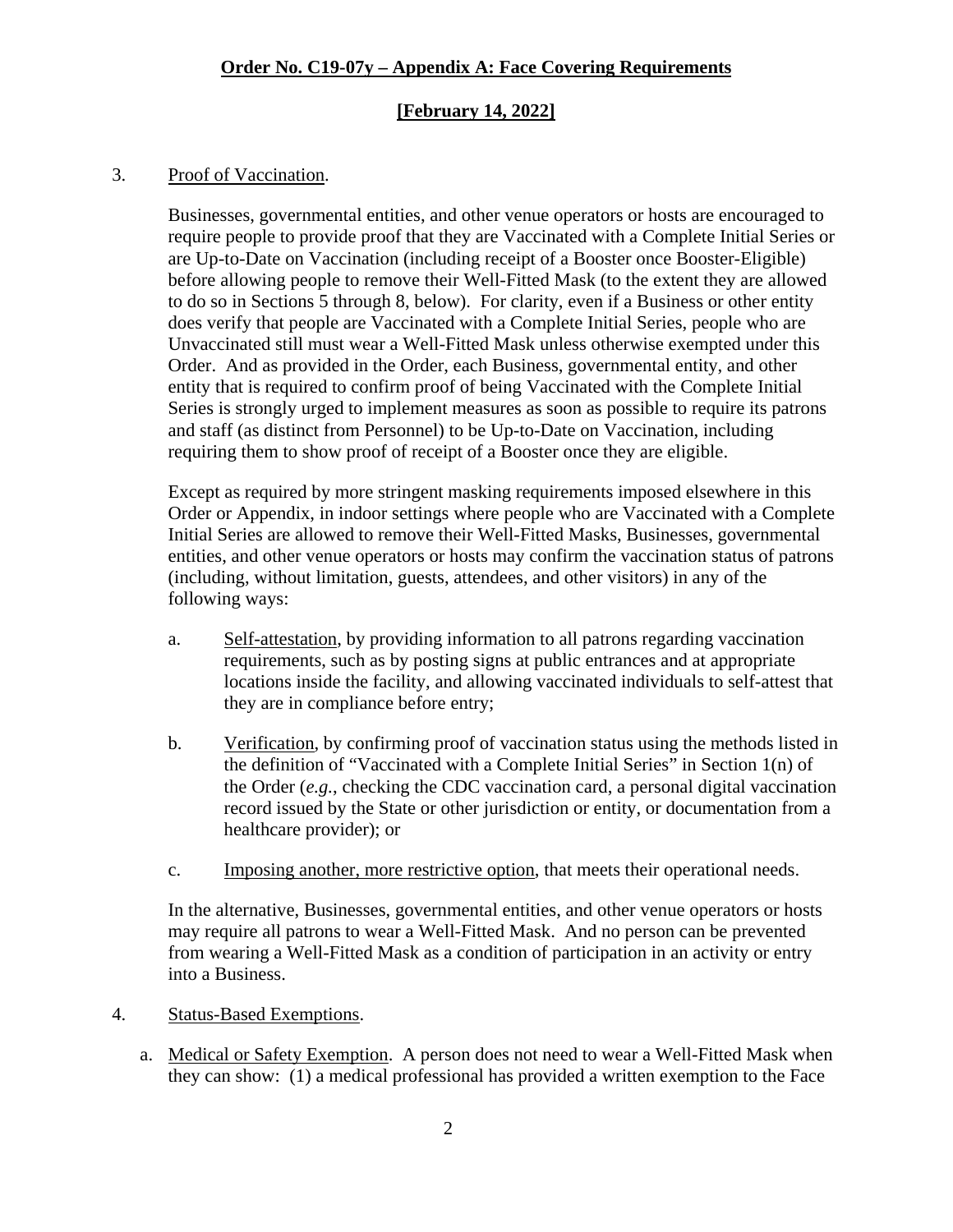#### **[February 14, 2022]**

Covering Requirement, based on the person's medical condition, other health concern, or disability; or (2) that they are hearing impaired, or communicating with a person who is hearing impaired, where the ability to see the mouth is essential for communication; or (3) wearing a Well-Fitted Mask while working would create a risk to the person related to their work as determined by local, state, or federal regulators or workplace safety guidelines. In accordance with CDPH and CDC guidelines, if a person is required by this Order to wear a Well-Fitted Mask but is exempt from wearing one under this paragraph, they still must wear an alternative face covering, such as a face shield with a drape on the bottom edge, unless they can show either: (1) a medical professional has provided a written exemption to this alternative face covering requirement, based on the person's medical condition, other health concern, or disability; or (2) wearing an alternative face covering while working would create a risk to the person related to their work as determined by local, state, or federal regulators or workplace safety guidelines.

A Well-Fitted Mask should also not be used by anyone who has trouble breathing or is unconscious, incapacitated, or otherwise unable to remove the Well-Fitted Mask without assistance.

- b. Children. In accordance with CDPH and CDC guidelines, any child younger than two years old must not wear a Well-Fitted Mask because of the risk of suffocation. When required to do so by this Order, Children age two to nine years must wear Well-Fitted Masks to the greatest extent feasible. Children age two to nine years may wear an alternative face covering (as that term is described in Section 4(a), above) if their parent or caregiver determines it will improve the child's ability to comply with this Order. Children age two to nine and their accompanying parents or caregivers should not be refused any essential service based on a child's inability to wear a Well-Fitted Mask (for example, if a four-year old child refuses to keep a Well-Fitted Mask on in a grocery store), but the parent or caregiver should when possible take reasonable steps to have the child, when required to do so by this Order, wear a Well-Fitted Mask to protect others and minimize instances when children without Well-Fitted Masks are brought into settings with other people. Parents and caregivers of children age two to nine years must supervise the use of Well-Fitted Masks to ensure safety and avoid misuse. Children must wear face coverings in schools as required under State health rules.
- c. Personal Protective Equipment. A person required by this Order to wear a Well-Fitted Mask does not need to do so when wearing personal protective equipment ("PPE") that is more protective than a Well-Fitted Mask, including when required by (i) any workplace policy or (ii) any local, state, or federal law, regulation, or other mandatory guidance. When a person is not required to wear such PPE and in an indoor public setting, they must wear a Well-Fitted Mask or PPE that is more protective unless otherwise exempted under this Order.
- d. People who are Vaccinated with a Complete Initial Series. Anyone who is Vaccinated with a Complete Initial Series may be allowed by the Business, governmental entity, or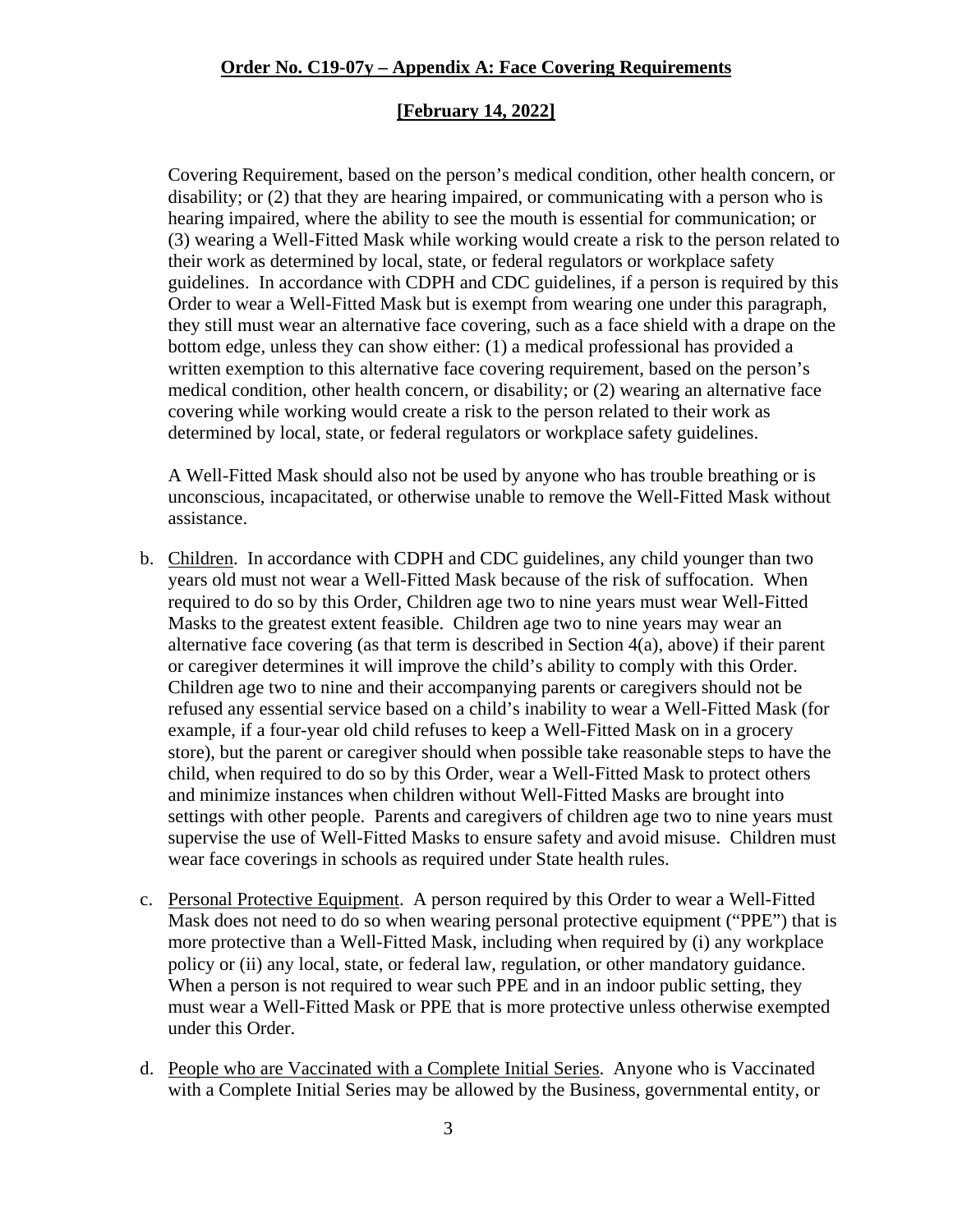### **[February 14, 2022]**

other venue operator or host to remove their Well-Fitted Mask as provided in this Appendix and subject to the vaccination status verification methods listed in Section 3 above.

#### 5. Activity- and Location-Based Exemptions.

The activity- and location-based exemptions in this Section apply to Unvaccinated people and also to everyone in the designated settings where this Order requires everyone, regardless of vaccination status, to wear a Well-Fitted Mask. To the extent allowed by state or federal rules requiring face coverings, and subject to any additional health restrictions a particular Business, governmental entity, or other venue operator or host may impose for a facility or other setting it owns, operates, or controls, people who are Unvaccinated—or everyone, regardless of vaccination status, in settings where this Order requires everyone to wear a Well-Fitted Mask—are not required to wear a Well-Fitted Mask in any of the following situations:

- a. Indoor Public Setting While Alone or With a Member of Household. An Unvaccinated person does not need to wear a Well-Fitted Mask when they are alone or with a member of their Household in a public building or completely enclosed space such as an office, and people who are not part of their Household are not likely to be in the same space. If someone who is not part of a person's Household enters the enclosed space, both people must wear a Well-Fitted Mask for the duration of the interaction unless otherwise exempt under Sections 4 and 5 of this Appendix. For clarity, Unvaccinated people must wear Well-Fitted Masks whenever they are in semi-enclosed spaces such as cubicles and common areas for shared living settings, such as hotels, shared rentals with multiple Households, dormitories, fire stations, lobbies, and elevators. A Well-Fitted Mask must be worn if the person is in an indoor public space where others who are not part of their Household routinely are present unless otherwise exempt under Sections 4 and 5 of this Appendix.
- b. Active Eating and Drinking. People may remove their Well-Fitted Mask while actively eating or drinking. For clarity, Well-Fitted Masks may be removed while actively eating or drinking in both indoor dining and indoor settings other than indoor dining where patrons may eat or drink, such as live performances and movies.
- c. Motor Vehicles. An Unvaccinated person does not need to wear a Well-Fitted Mask when in a personal motor vehicle and i) either alone or exclusively with other members of the same Household or ii) the person is otherwise exempt from wearing a Well-Fitted Mask under Sections 4 and 5 of this Appendix. But a Well-Fitted Mask is required when alone in the vehicle if the vehicle is used as a taxi or for any private car service or ridesharing vehicle. Persons sharing a personal motor vehicle with people outside of the same Household are strongly encouraged to roll down the vehicle's windows for ventilation.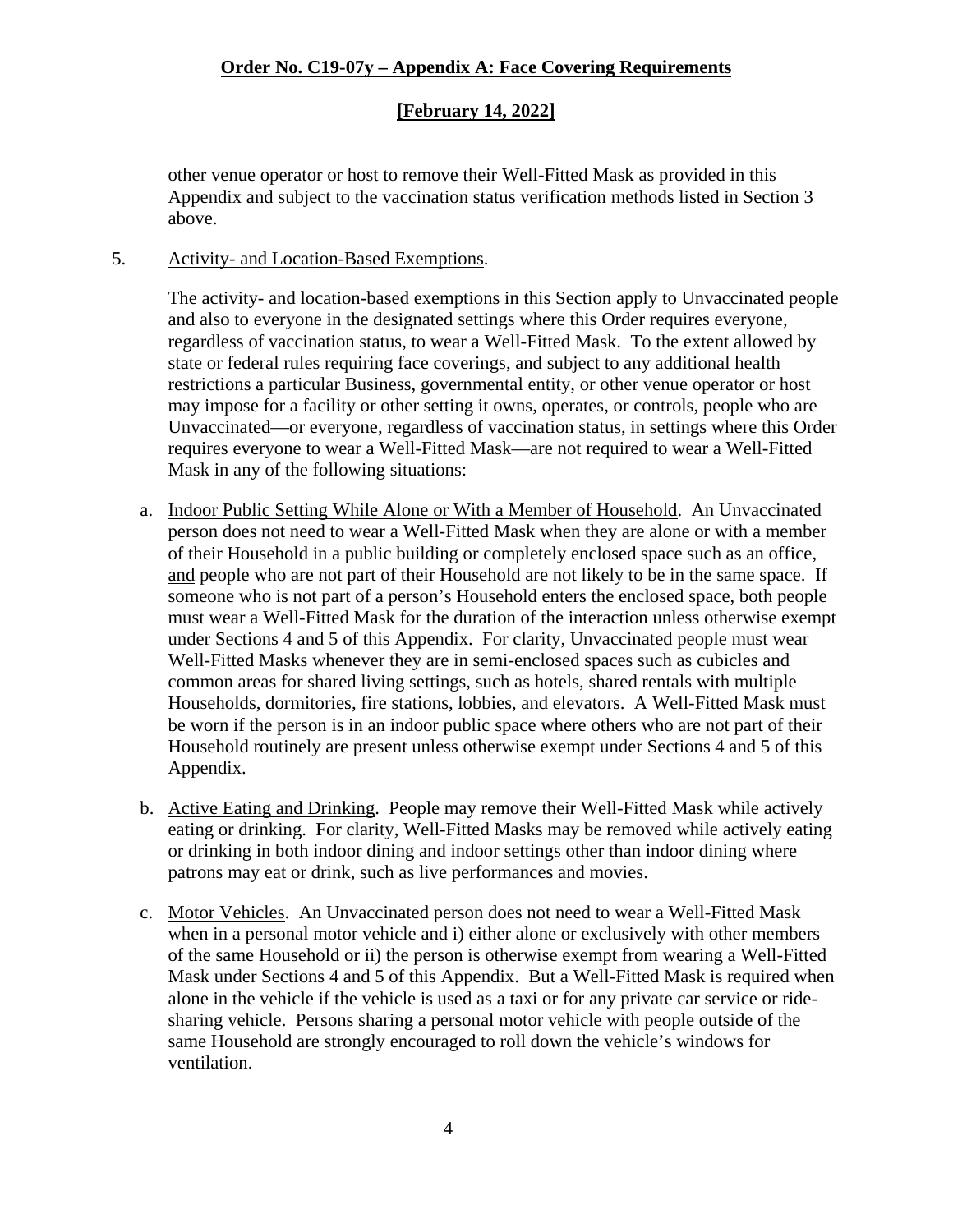### **[February 14, 2022]**

This Personnel motor vehicle exemption does not apply to use of any mode of public transit, taxis, limousines, or shared transportation networks.

- d. Showering, Personal Hygiene, or Sleeping. People may remove their Well-Fitted Mask only while showering or actively engaging in personal hygiene that requires removal of the Well-Fitted Mask, including at a gym, fitness center, or other facility. People may remove their Well-Fitted Mask while sleeping in indoor public settings.
- e. Live or Recorded Performance and Professional Sports. Unvaccinated Performers at indoor live or recorded settings or events such as concerts, live music, film, television, recording studios, theater, opera, symphony, and professional sports may remove their Well-Fitted Masks while actively performing or practicing. Performers are strongly urged to be Up-to-Date on Vaccination or regularly tested, and are encouraged to wear a Well-Fitted Mask. Unvaccinated patrons and Personnel must remain masked while attending or working at the performance except when another exemption applies.
- f. Religious Gatherings. Unvaccinated service leaders of indoor public religious gatherings, including by way of example but not limitation, choirs, may remove their Well-Fitted Mask while actively performing religious services. Service leaders are strongly urged to be Up-to-Date on Vaccination or regularly tested, and are encouraged to wear a Well-Fitted Mask to the greatest extent possible. Unvaccinated Participants in indoor religious gatherings may remove their Well-Fitted Masks to participate in religious rituals.
- g. Personal Services. Unvaccinated patrons of personal services such as facials, beard trims, facial piercing and tattoos, and facial massages may remove their Well-Fitted Mask i) if otherwise exempt under Sections 4 and 5 of this Appendix or ii) only while actively receiving a service or treatment that requires temporary removal of the Well-Fitted Mask. Where providing services and either the provider or the patron is Unvaccinated, and where they cannot maintain at least six feet of distance, providers of personal services must wear a N-95 mask, respirator, or procedural/surgical mask while administering the service.
- h. Recreational Sports. Except as otherwise exempt under Sections 4 and 5 of this Appendix, Unvaccinated participants in indoor recreational sports, gyms, and yoga studios may not remove their Well-Fitted Masks except while actively engaged in waterbased sports (*i.e.*, swimming, swim lessons, diving, and water polo) and other sports where masks create imminent risk to health (*e.g.*, wrestling and judo).
- i. Indoor Classes, Lectures, and Other Similar Gatherings. Unvaccinated lecturers and other instructors in indoor classes and speakers at gatherings in other indoor settings outside Residences (each a "speaker") may remove their Well-Fitted Masks while actively speaking. Speakers are strongly urged to be Up-to-Date on Vaccination (including receiving a Booster as soon as eligible) and recently Tested and to wear their Well-Fitted Masks to the greatest extent possible. Unvaccinated participants must remain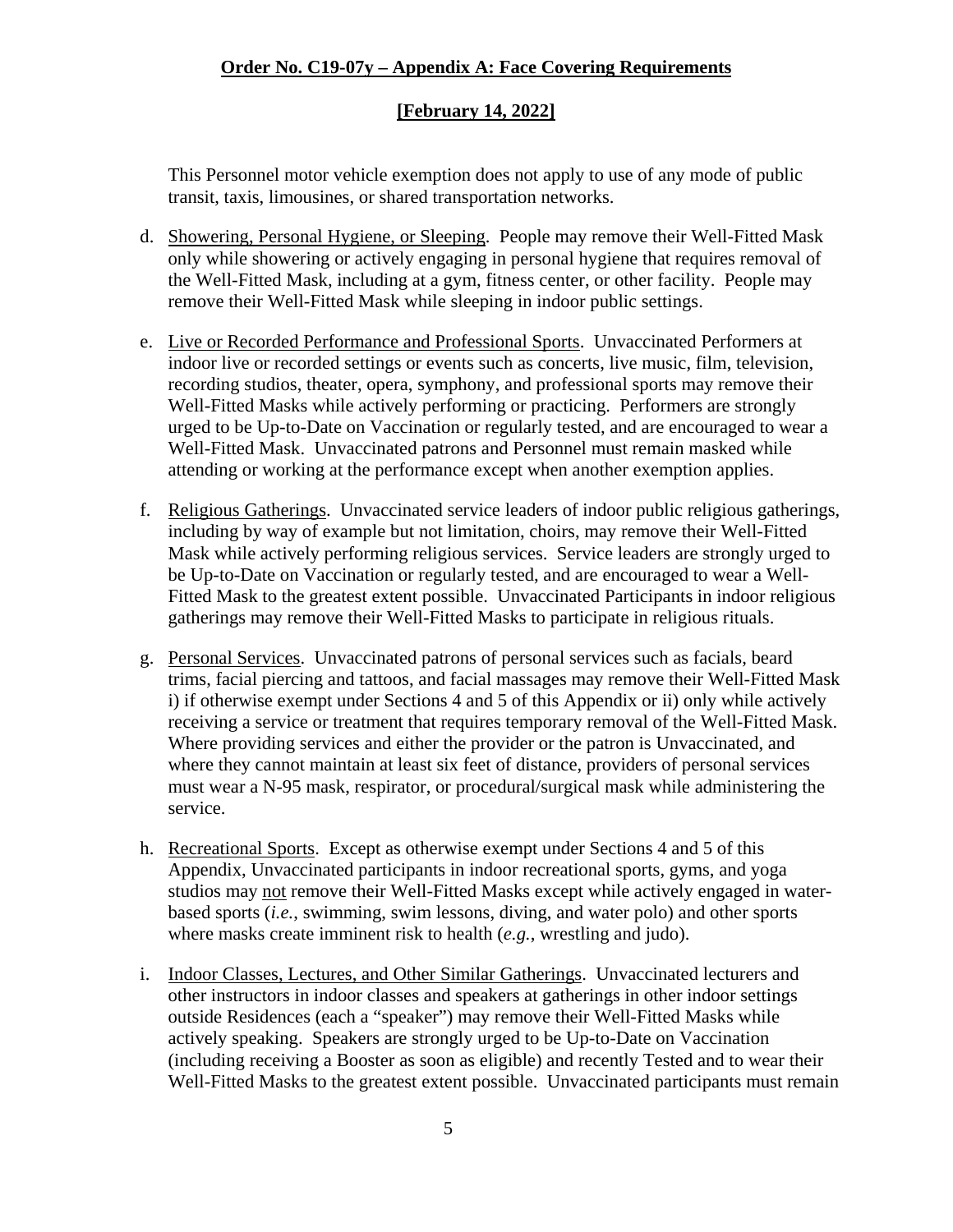### **[February 14, 2022]**

masked while attending the event and Unvaccinated Personnel must remain masked while working at the event, except when the person is otherwise not required to wear a Well-Fitted Mask under Sections 4 through 7 of this Appendix.

j. Smoking or Vaping Activities. To the extent that the County issues a permit for a Business to operate a facility in which people are allowed to smoke or vape (such as cannabis consumption sites, cigar rooms, and facilities allowing smoking steaming stones or non-plant-based products for hookah), a patron is allowed to remove a Well-Fitted Mask i) if the patron is Vaccinated with a Complete Initial Series, ii) when another exemption or allowance under this Order expressly applies, or iii) for Unvaccinated patrons, only while actively smoking or vaping if the patron has provided proof of having had a negative COVID-19 Test taken within one day (for antigen tests) or two days (for PCR tests) before entry into the facility (but people are not required to be Tested more than twice each week so long as each Test is done at least three days apart). For proof of a Test, self-administered antigen testing is not acceptable at this time unless there is thirdparty verification—the Business must require proof of a negative Test as outlined by CDPH's guidance in the section titled "What can be used as proof of a negative pre-entry test in settings where pre-entry testing is required?", available online at [www.cdph.ca.gov/Programs/CID/DCDC/Pages/COVID-19/Updated-](https://www.cdph.ca.gov/Programs/CID/DCDC/Pages/COVID-19/Updated-COVID-19-Testing-Guidance.aspx#pre-entry-testing)

[COVID-19-Testing-Guidance.aspx#pre-entry-testing.](https://www.cdph.ca.gov/Programs/CID/DCDC/Pages/COVID-19/Updated-COVID-19-Testing-Guidance.aspx#pre-entry-testing)

#### 6. Indoor Mega-Events.

Separate from the requirements in Section 7 of the Order regarding proof that patrons or staff are Up-to-Date on Vaccination or have a negative Test before they may enter an indoor Mega-Event, operators and hosts of indoor Mega-Events may, but are not required to, adopt rules allowing patrons who are Vaccinated with a Complete Initial Series to remove their Well-Fitted Masks as outlined in this Section. Once inside an indoor Mega-Event, any patron who is vaccinated (whether Vaccinated with a Complete Initial Series or Up-to-Date on Vaccination, including receipt of a Booster once Booster-Eligible) may be allowed to remove their Well-Fitted Masks. Patrons who are Unvaccinated must keep their Well-Fitted Masks on except when an exception or allowance listed in this Appendix applies (such as while actively eating or drinking).

Staff may separately be allowed by the operators and hosts of indoor Mega-Events to remove masks subject to the same rules as patrons for removing masks, but operators and hosts of indoor Mega-Events may be required to impose additional restrictions or obtain additional documentation in relation to employees or Personnel under Cal/OSHA's regulations. Businesses and other entities must adhere to applicable Cal/OSHA regulations relating to COVID-19 health and safety measures in the workplace and should frequently check for updates to those regulations such as by checking online at [www.dir.ca.gov/dosh/coronavirus/covid19faqs.html.](https://www.dir.ca.gov/dosh/coronavirus/covid19faqs.html)

Because the State's Post-Blueprint Guidance for indoor Mega-Events and this Order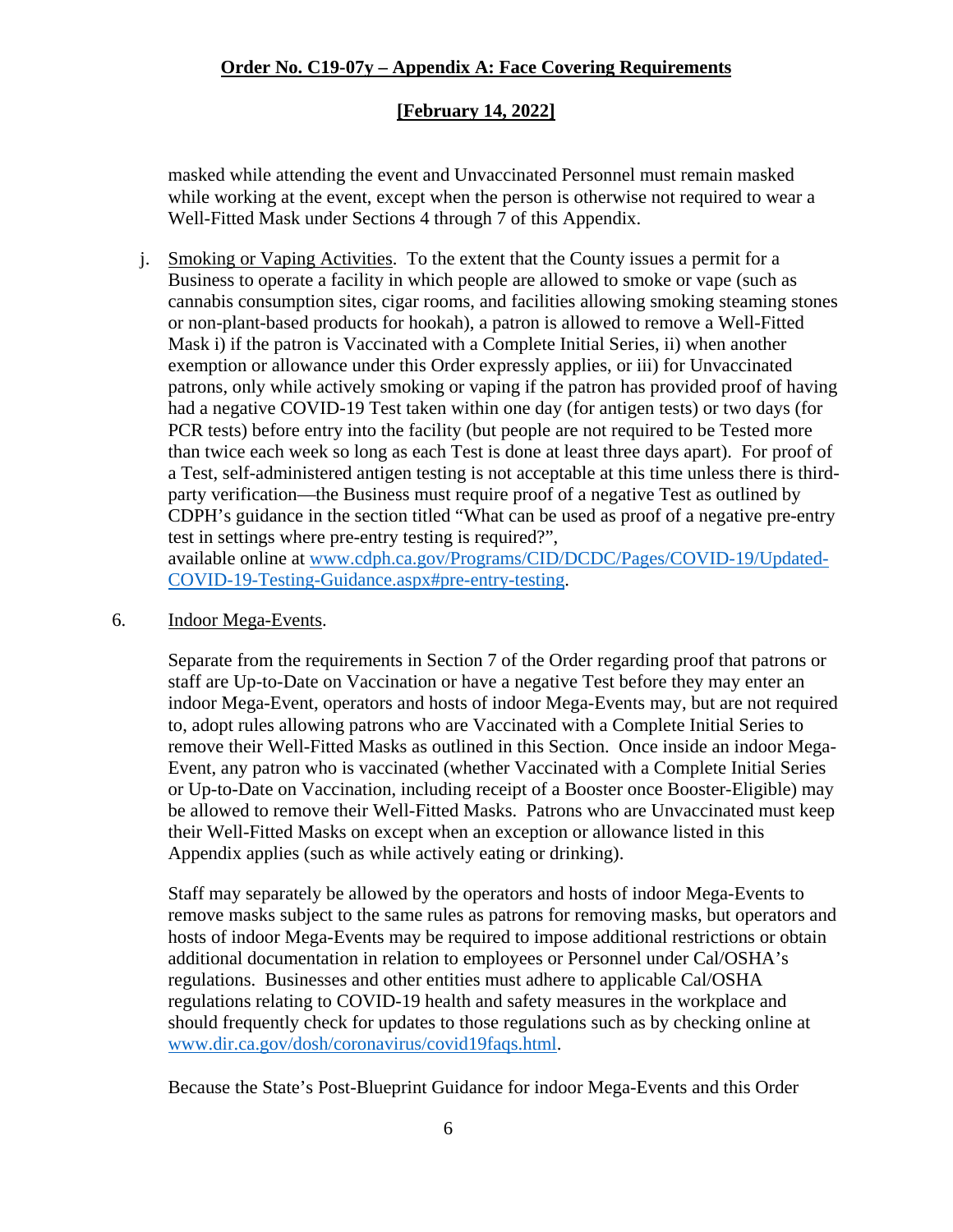### **[February 14, 2022]**

require operators and hosts of indoor Mega-Events to check for proof of vaccination or Testing status on entry of all patrons and staff, there is not an additional requirement to check vaccination status for removal of masks indoors under this Section except as provided in this paragraph. Hosts and operators of indoor Mega-Events can satisfy the requirements for mask removal by patrons once the patrons are inside the facility at minimum by posting signs at public entrances and at appropriate locations inside the facility saying that if a patron is Vaccinated with a Complete Initial Series, the patron may remove their mask in the facility, and Unvaccinated patrons may remove their masks while actively eating or drinking. Sample signage for this purpose is available online at [https://sf.gov/outreach-toolkit-coronavirus-covid-19.](https://sf.gov/outreach-toolkit-coronavirus-covid-19) Operators and hosts may adopt requirements that are more protective of public health, such as continuing to require universal masking or requiring additional, more stringent requirements that meet their operational needs.

#### 7. Covered Businesses (Appendix B).

Covered Businesses described in Section 4(a)(i) of the Order and defined Appendix B (*e.g.*, restaurants, bars, gyms and fitness facilities, theaters, clubs, and entertainment venues) are required to check for proof of vaccination or Testing status for all patrons and staff before entry (or soon thereafter as allowed by Appendix B). Separate from those requirements, Covered Businesses may, but are not required to, adopt rules allowing patrons who are Vaccinated with a Complete Initial Series to remove their Well-Fitted Masks as provided in this Section. Because such Covered Businesses are required by this Order to check for proof of vaccination or Testing status on entry (or on first interaction as required by Appendix B) of all patrons and staff, there is not an additional requirement to check vaccination status for removal of masks indoors except as provided in this paragraph. Covered Businesses can satisfy the requirements for mask removal by patrons once patrons are inside the facility at minimum by posting signs at public entrances and at appropriate locations inside the facility saying that if a patron is Vaccinated with a Complete Initial Series, the patron, once proof of vaccination or Testing status is confirmed, may remove their mask in the facility, and Unvaccinated persons may remove their masks while actively eating or drinking. Sample signage for this purpose is available online at [https://sf.gov/outreach-toolkit-coronavirus-covid-19.](https://sf.gov/outreach-toolkit-coronavirus-covid-19) Covered Businesses may adopt requirements that are more protective of public health, such as continuing to require universal masking or requiring additional, more stringent requirements that meet their operational needs.

#### 8. Other Businesses and Governmental Facilities.

Businesses, governmental entities, and other operators or hosts of indoor public settings besides indoor Mega-Events, Covered Businesses (as referenced in Section 7 above), and other facilities where universal indoor masking is still required, may, but are not required to, adopt rules allowing Patrons who are Vaccinated with a Complete Initial Series to remove their Well-Fitted Masks as provided in this Section. These settings include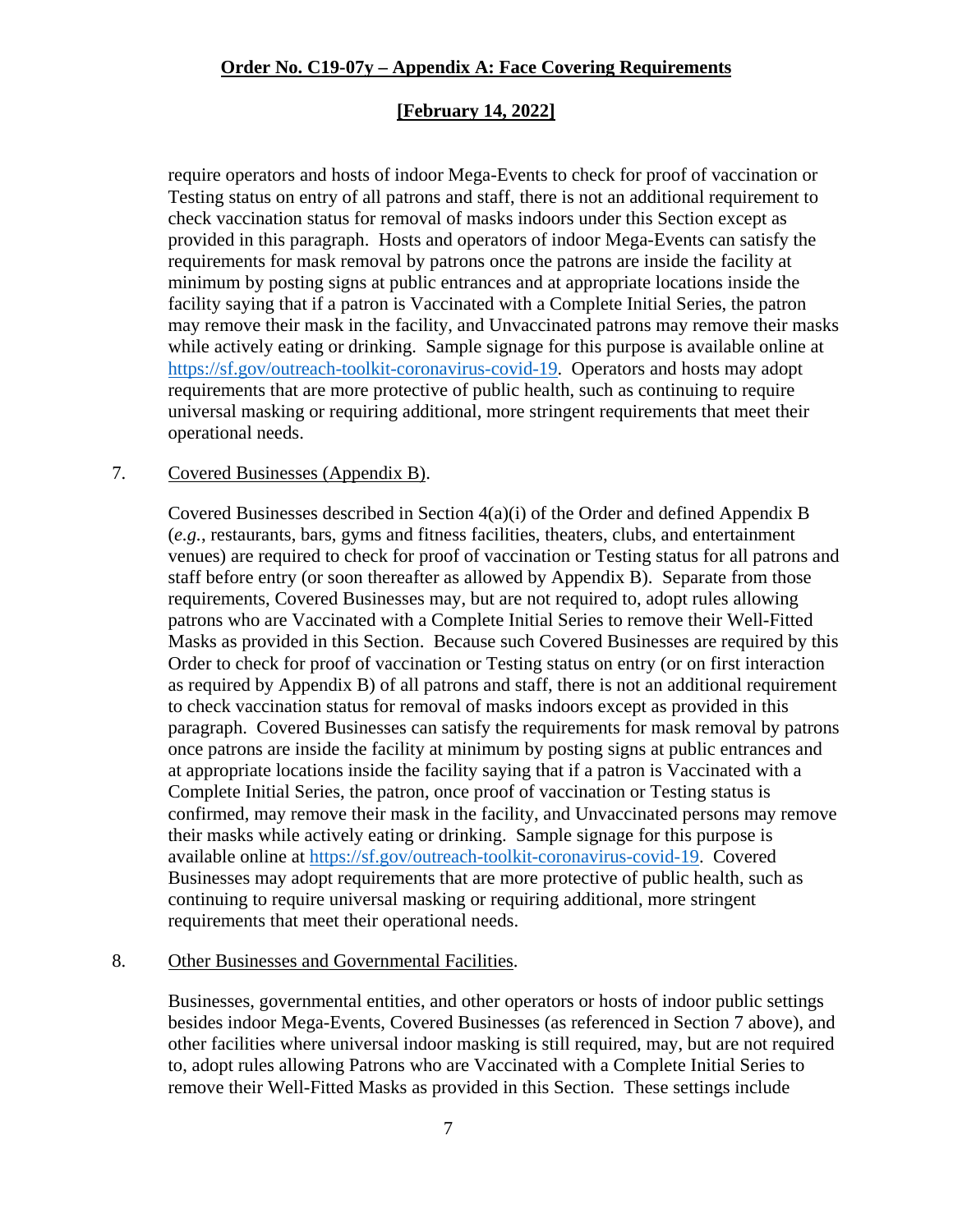### **[February 14, 2022]**

places like grocery stores, banks, and public buildings. Operators of such settings that opt to allow patrons who are Vaccinated with a Complete Initial Series to remove masks have additional options for confirming vaccination status of those patrons, including selfattestation. They can confirm proof of being Vaccinated with a Complete Initial Series using the methods listed in the definition of "Vaccinated with a Complete Initial Series" in Section 1(n) of the Order (*e.g.*, checking the CDC vaccination card, a personal digital vaccination record issued by the State or other jurisdiction or entity, or documentation from a healthcare provider). Or they can post signs at public entrances and at appropriate locations inside the facility saying that if a patron is Vaccinated with a Complete Initial Series, the patron may remove their mask in the facility, in essence allowing selfattestation by those people consistent with State rules. Sample signage for this purpose is available online at [https://sf.gov/outreach-toolkit-coronavirus-covid-19.](https://sf.gov/outreach-toolkit-coronavirus-covid-19) They can also adopt requirements that are more protective of public health that meet their operational needs.

#### 9. Signage.

All Businesses and governmental entities are required to conspicuously post signage as provided in Section 4(f) of the Order. That signage should include any rules specific to the entity or location regarding masking (such as a requirement that patrons be Vaccinated with a Complete Initial Series or Up-to-Date on Vaccination, including a Booster when Booster-Eligible, and whether masks are required of all patrons regardless of vaccination status).

#### 10. Minimum Requirements; Ability to Adopt More-Restrictive Measures.

This Order establishes the minimum requirements related to indoor masking. Nothing in this Order, including this Appendix A, is intended to reduce any other federal, state, or local legal requirements or otherwise modify them in a way that is less protective of public health, or to limit an individual Business' or governmental entity's choices to take more health protective measures. Businesses or governmental entities may impose further restrictions that are more protective of public health than the minimum requirements under this Order, including, without limitation, requiring patrons or Personnel to be Vaccinated with a Complete Initial Series or Up-to-Date on Vaccination, requiring them to wear a Well-Fitted Mask, or taking other measures that meet their operational needs (such as, by way of example only, mandating that people be Up-to-Date on Vaccination and only allowing a testing alterative if someone has an exemption to vaccination based on Religious Beliefs or a Qualifying Medical Reason.)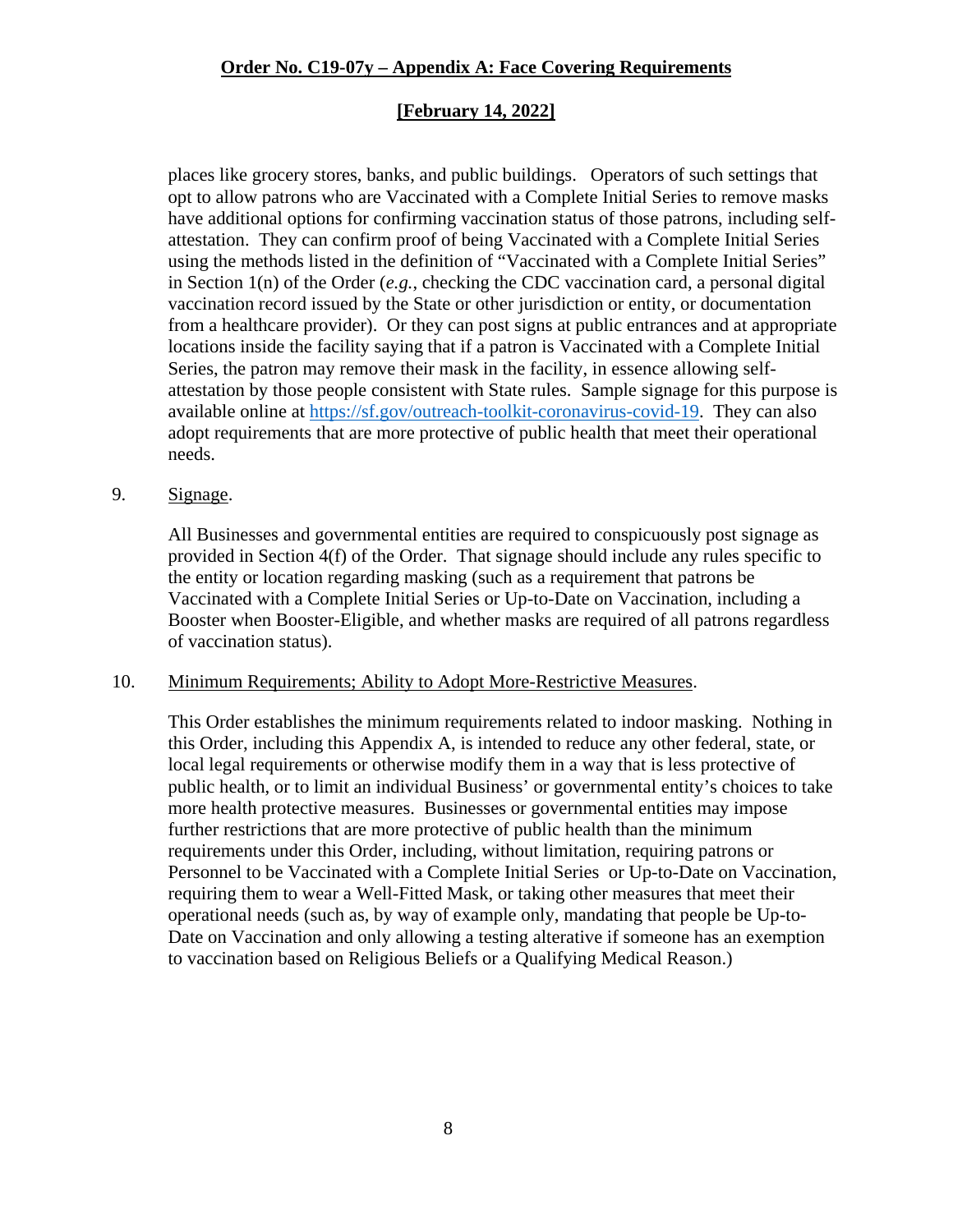### **[February 14, 2022]**

#### 1. Covered Businesses and Events.

For purposes of this Appendix B, "Covered Businesses" include:

- a. Operators/hosts of establishments or events where food or drink is served indoors including, but not limited to, dining establishments, bars, clubs, theaters, and entertainment venues. For clarity, this does not include food or drink provided as part of a religious ceremony (*e.g.*, communion or kiddush).
- b. Gyms, recreation facilities, yoga studios, dance studios, and other fitness establishments, where any patrons engage in cardiovascular, aerobic, strength training, or other exercise involving elevated breathing. For clarity, fitness establishments and activities that are part of a K-12 school or operate as a Program for Children and Youth are covered by separate sector-specific directives (available at [www.sfdph.org/directives\)](https://www.sfdph.org/directives) and are not subject to the requirements of this Appendix B.

#### 2. Vaccination or Testing Requirement for Patrons.

a. Requirement. Covered Businesses must require all patrons age 12 and older to show proof that they are Vaccinated with a Complete Initial Series before entering any indoor portion of a facility, subject only to the Testing alternative in this Section 2 and any applicable requirements of federal, state, or local laws requiring accommodation. Boosters are not required. But Covered Businesses are strongly urged to require all patrons to show proof that they are Up-to-Date on Vaccination, including receipt of a Booster by patrons age 12 and older as soon as eligible, before entering any indoor portion of a facility, subject only to the exceptions below and any applicable requirement of federal, state, or local laws requiring accommodation.

For purposes of showing proof of being Vaccinated with a Complete Initial Series, Covered Businesses may not accept a written self-attestation. The following are the only acceptable proof of being Vaccinated with a Complete Initial Series:

- (1) the CDC vaccination card, which includes name of person vaccinated, type of vaccine provided, and date last dose administered, or similar documentation issued by another foreign governmental jurisdiction;
- (2) a photo or copy of a vaccination card as a separate document;
- (3) a photo of a vaccination card stored on a phone or electronic device;
- (4) documentation of vaccination from a healthcare provider; or
- (5) a personal digital COVID-19 vaccine record issued by the State of California and available by going to [https://myvaccinerecord.cdph.ca.gov](https://myvaccinerecord.cdph.ca.gov/) or similar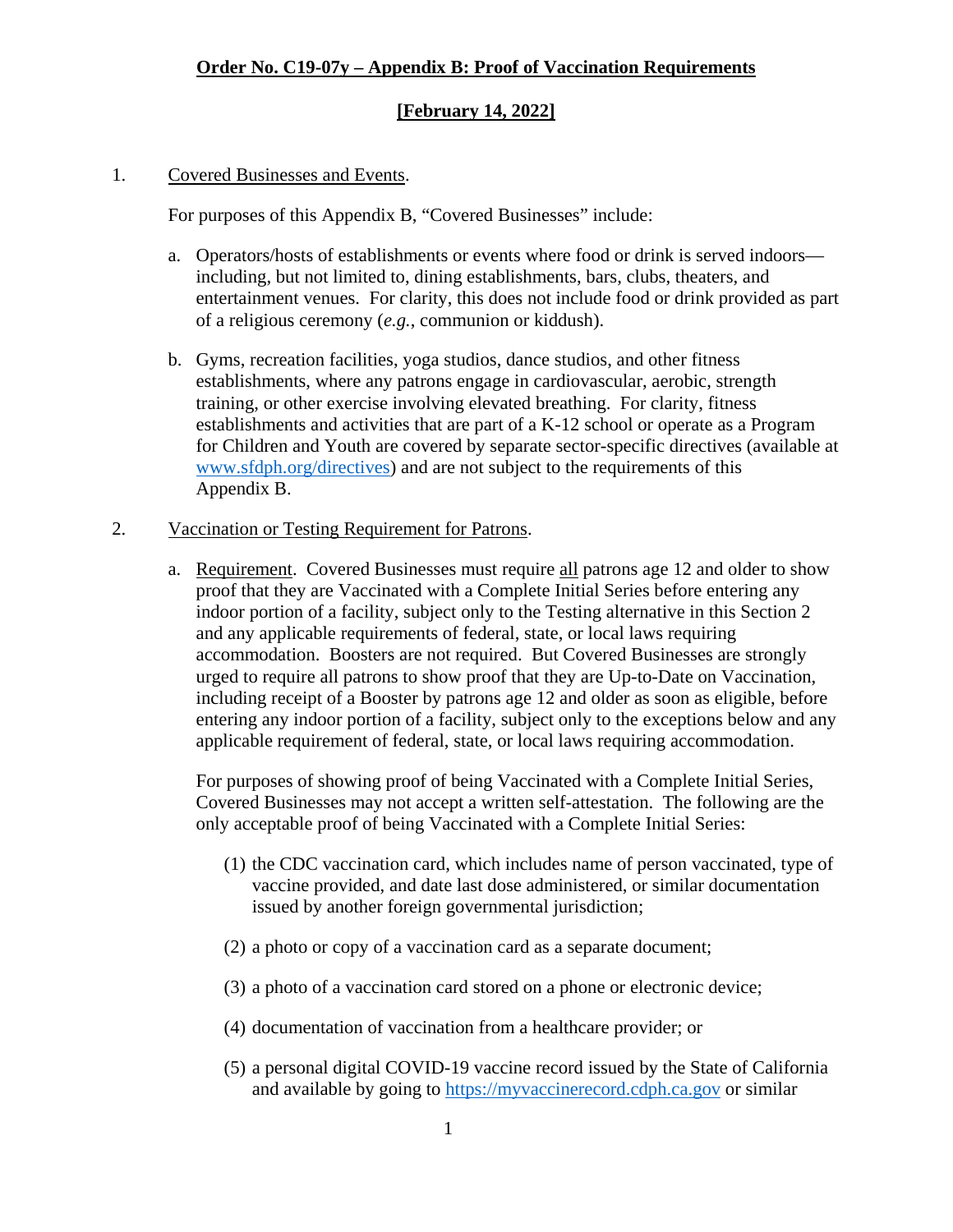### **[February 14, 2022]**

documentation issued by another state, local, or foreign governmental jurisdiction, or by an approved private company (a list of approved companies offering digital vaccine cards is available at [www.sfdph.org/dph/alerts/files/vaccine-verification-sites.asp\)](https://www.sfdph.org/dph/alerts/files/vaccine-verification-sites.asp).

Covered Businesses are required to cross-check proof of vaccination status for each patron against a photo identification, unless photo identification is integrated into the digital COVID-19 vaccine record.

As an alternative to checking proof of vaccination status for patrons and staff, operators of such Covered Businesses are allowed, but not required by this Order, to instead accept proof of a negative COVID-19 Test taken within one day (for antigen tests) or two days (for PCR tests) before entry into the facility (but people are not required to be Tested more than twice each week so long as each Test is done at least three days apart). Patrons and staff who enter based on a negative COVID-19 Test must also wear a Well-Fitted Mask at all times except as allowed under any of the specific exceptions or allowances under Appendix A of this Order.

For purposes of showing proof of a Test as required in the preceding paragraph, selfadministered antigen testing is not acceptable at this time unless there is third-party verification—the Covered Business must require proof of a negative Test as outlined by CDPH's guidance in the section titled "What can be used as proof of a negative pre-entry test in settings where pre-entry testing is required?", available online at [www.cdph.ca.gov/Programs/CID/DCDC/Pages/COVID-](https://www.cdph.ca.gov/Programs/CID/DCDC/Pages/COVID-19/Updated-COVID-19-Testing-Guidance.aspx#pre-entry-testing)[19/Updated-COVID-19-Testing-Guidance.aspx#pre-entry-testing.](https://www.cdph.ca.gov/Programs/CID/DCDC/Pages/COVID-19/Updated-COVID-19-Testing-Guidance.aspx#pre-entry-testing)

- b. Exceptions and Clarifications.
	- i. For clarity, individuals who are Unvaccinated (*i.e.*, who do not provide proof of being Vaccinated with a Complete Initial Series) may, without being required to show proof of a negative Test, use the outdoor portions of Covered Business facilities (but not the indoor portions except solely as provided in subsections  $(ii), (iii), and (v) below.$
	- ii. Covered Businesses may allow Unvaccinated patrons wearing a Well-Fitted Mask to come indoors to use a restroom.
	- iii. Dining establishments and bars may require proof of being Vaccinated with a Complete Initial Series or proof of a negative COVID-19 Test to be shown at the time of patrons' first in-person interaction with staff (*e.g.*, at the time of ordering) rather than at the entrance to the establishment, but only if all such patrons wear Well-Fitted Masks at all times after entering the indoor portion of the facility and before showing such proof. Dining establishments and bars are prohibited from serving any patron indoors who fails to provide this proof.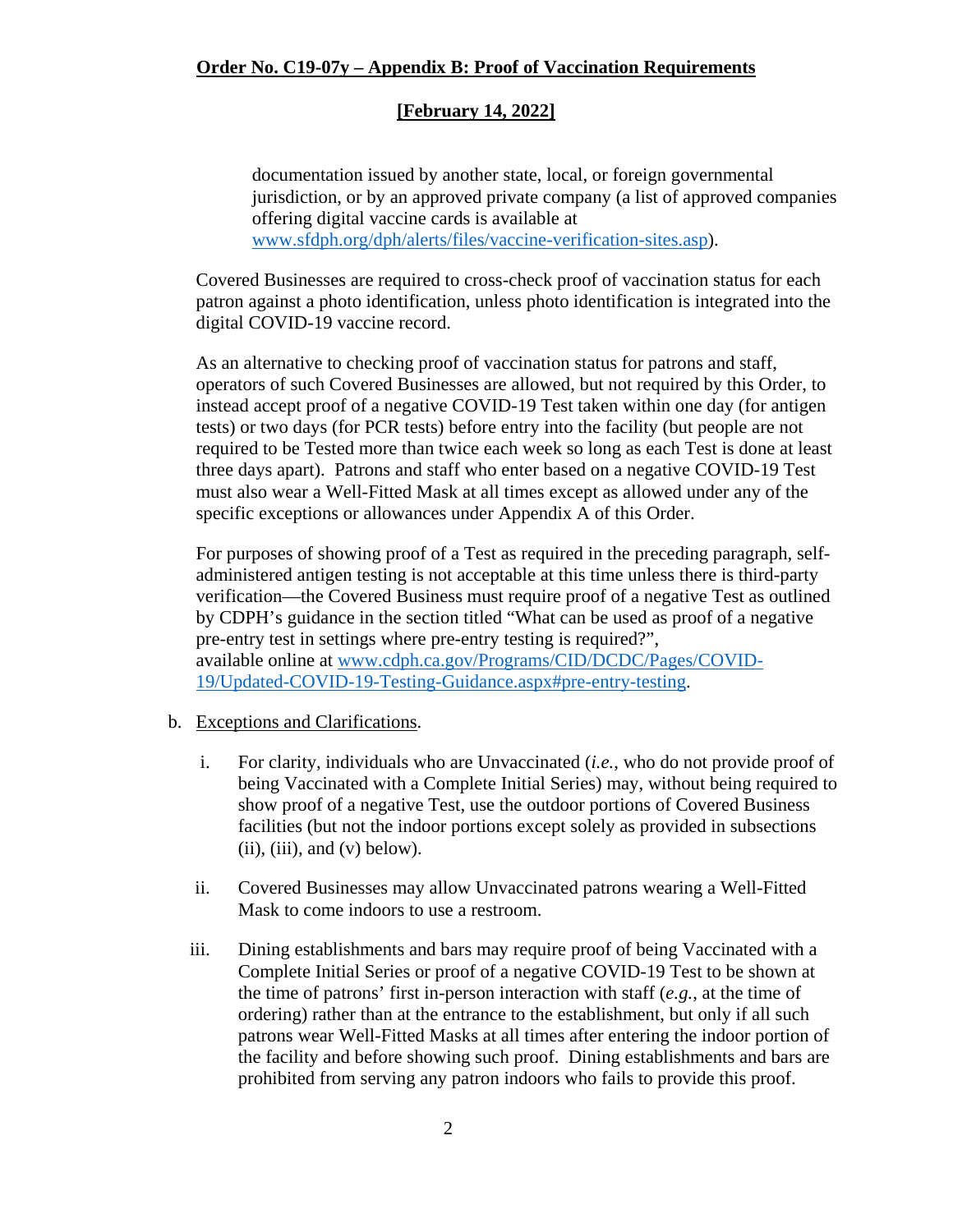### **[February 14, 2022]**

- iv. Theaters where concessions are sold may require proof of being Vaccinated with a Complete Initial Series or proof of a negative COVID-19 Test to be shown at the time of patrons' purchase of concessions rather than at the entrance to the establishment. Theaters are prohibited from selling food or beverages to any patron indoors who fails to provide this proof.
- v. Dining establishments and bars that serve food may allow individuals wearing a Well-Fitted Mask to enter the indoor portion of the facility to order, pick up, or pay for food or drink "to go" without showing either proof of being Vaccinated with a Complete Initial Series or proof of a negative Test.
- vi. Businesses may obtain proof of being Vaccinated with a Complete Initial Series and proof of a negative Test in advance of a patron's arrival at a facility, *e.g.*, by email or through a reservation system, but must confirm identification and timing of the negative Test at the time of entry into the facility.
- vii. Businesses operating food courts in indoor shopping centers that offer seated dining are required to obtain proof of being Vaccinated with a Complete Initial Series or proof of a negative COVID-19 Test for patrons who eat at the food court, and such proof may be shown at the time of patrons' purchase of food or beverages rather than at the entrance to the dining area. Businesses are prohibited from selling food or beverages to any patron for consumption at the food court who fails to provide this proof.
- viii. Individuals hosting private events in their homes are not subject to the requirements of this Appendix B but are urged to consider requiring all guests age five and older to show proof that they are Vaccinated with a Complete Initial Series or proof of a negative COVID-19 Test, particularly if the guests include people who may be medically vulnerable.

#### 3. Vaccination Requirement for Staff.

- a. Requirements. Subject to the exceptions below and any applicable requirements of federal, state, or local laws requiring accommodation:
	- i. Covered Businesses must use their best efforts to ascertain either the vaccination status or proof of a negative Test of all staff who routinely work onsite. A sample Employee Vaccination Program Ascertainment Form is available at [www.sfdph.org/dph/covid-19/files/declination.pdf.](https://www.sfdph.org/dph/covid-19/files/declination.pdf)
	- ii. Covered Businesses must ensure that all staff who routinely work onsite provide proof that they are Vaccinated with a Complete Initial Series or proof of a negative COVID-19 Test before entering or working in any indoor portion of the facility.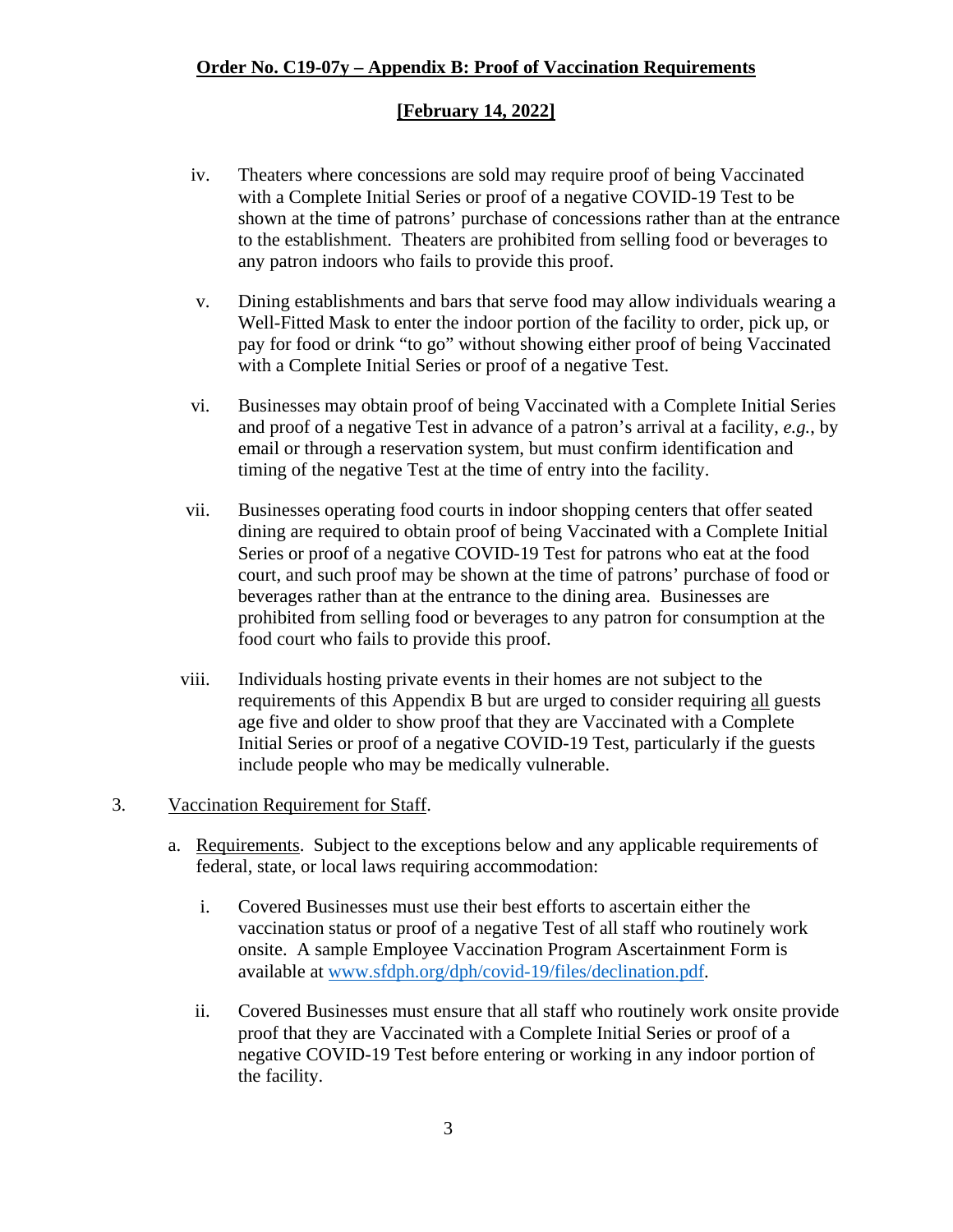### **[February 14, 2022]**

- iii. Boosters are not required for staff. But Covered Businesses are strongly urged to ensure that all staff who routinely work onsite provide proof that they are Upto-Date on Vaccination before entering or working in any indoor portion of the facility.
- iv. Consistent with applicable privacy laws and regulations, Covered Businesses must maintain records of staff vaccination or exemption status, and provide these records to the Health Officer or other public health authorities promptly upon request, and in any event no later than the next business day after receiving the request.
- v. Businesses and other entities must adhere to applicable Cal/OSHA regulations relating to COVID-19 health and safety measures in the workplace and should frequently check for updates to those regulations such as by checking online at [www.dir.ca.gov/dosh/coronavirus/covid19faqs.html.](https://www.dir.ca.gov/dosh/coronavirus/covid19faqs.html) At the time of the issuance of the current update to this Order, those regulations require employers to document the vaccination status of their staff (*i.e.*, no self-attestation).
- b. Exceptions and Clarifications.
	- i. For clarity, "staff" as used in this order does not include all individuals included in the broader term "Personnel." Individuals who enter or work in a Covered Business facility on an intermittent or occasional basis or for short periods of time (*e.g.*, individuals who deliver goods or packages) are not covered by the requirements in this Appendix B.
- 4. Signage.

All Covered Businesses are required to conspicuously post signage as provided in Section 4(f) of the Order. That signage can and should include any rules specific to the Covered Business regarding vaccination status (such as listing a requirement that patrons be Vaccinated with a Complete Initial Series or Up-to-Date on Vaccination, including a Booster when Booster-Eligible, and whether a negative Test is allowed instead of being vaccinated).

5. Indoor Mega-Events.

The requirements for entry to indoor Mega-Events are covered in Section 7 of the Order.

6. Minimum Requirements; Ability to Adopt More-Restrictive Measures.

This Order establishes the minimum requirements related to vaccination requirements for Covered Businesses. Nothing in this Order, including this Appendix B, is intended to reduce any other federal, state, or local legal requirements or otherwise modify them in a